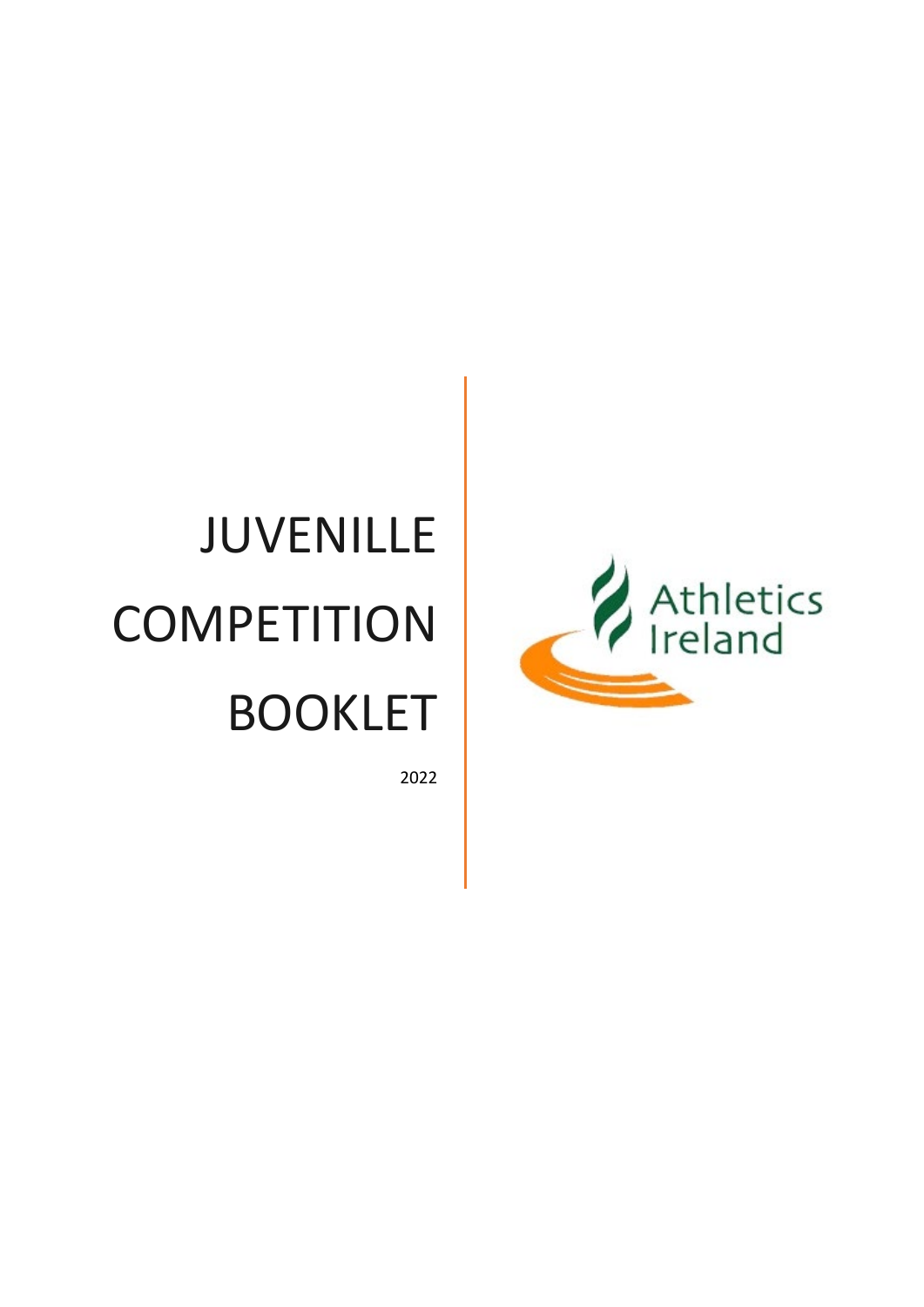

## **Table of Contents**

| Section 2: Field Standard & Specifications for All Championships  14 |
|----------------------------------------------------------------------|
|                                                                      |
|                                                                      |
|                                                                      |
|                                                                      |
|                                                                      |
|                                                                      |
|                                                                      |
|                                                                      |
|                                                                      |
|                                                                      |
|                                                                      |
|                                                                      |
|                                                                      |
|                                                                      |
|                                                                      |
|                                                                      |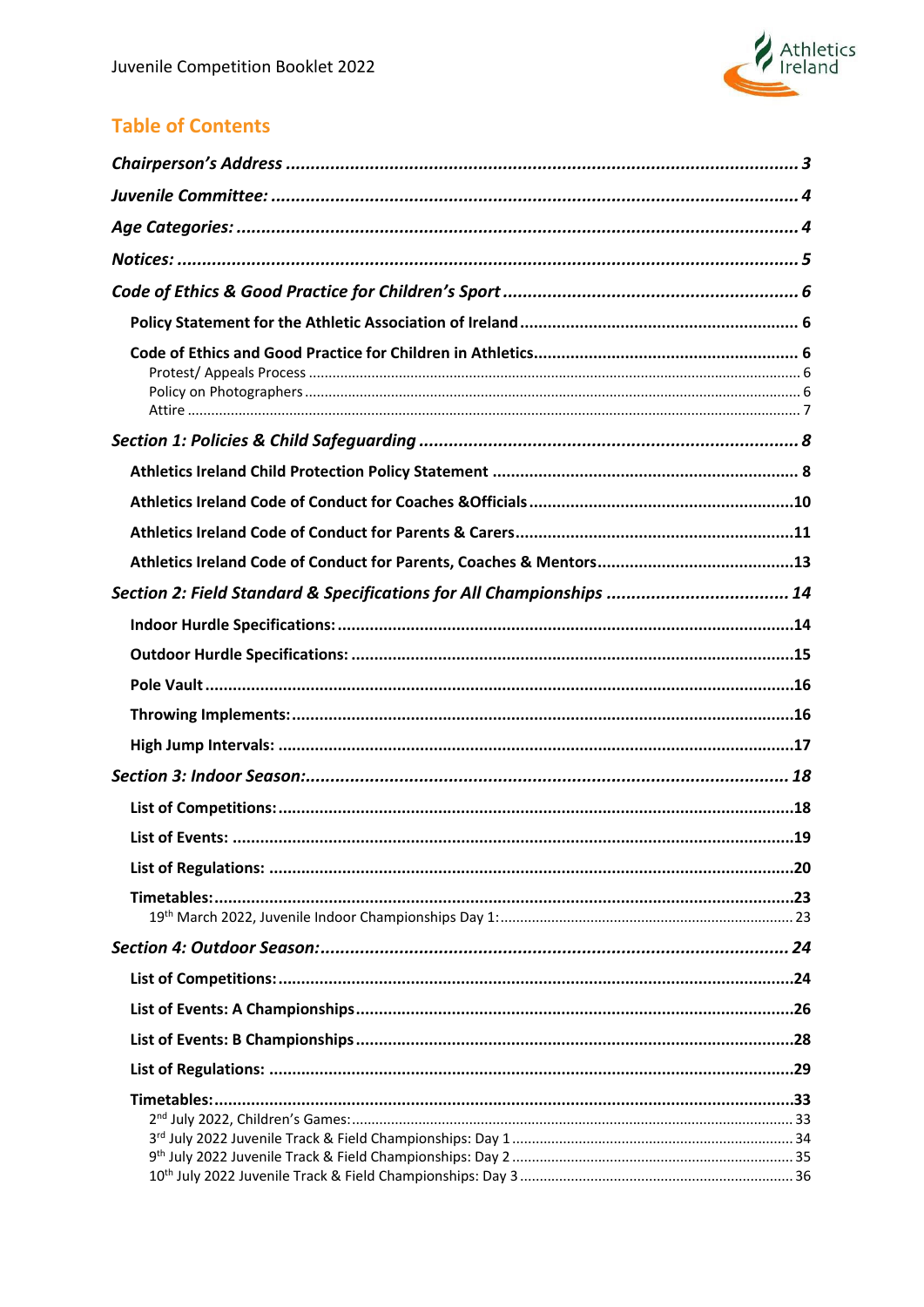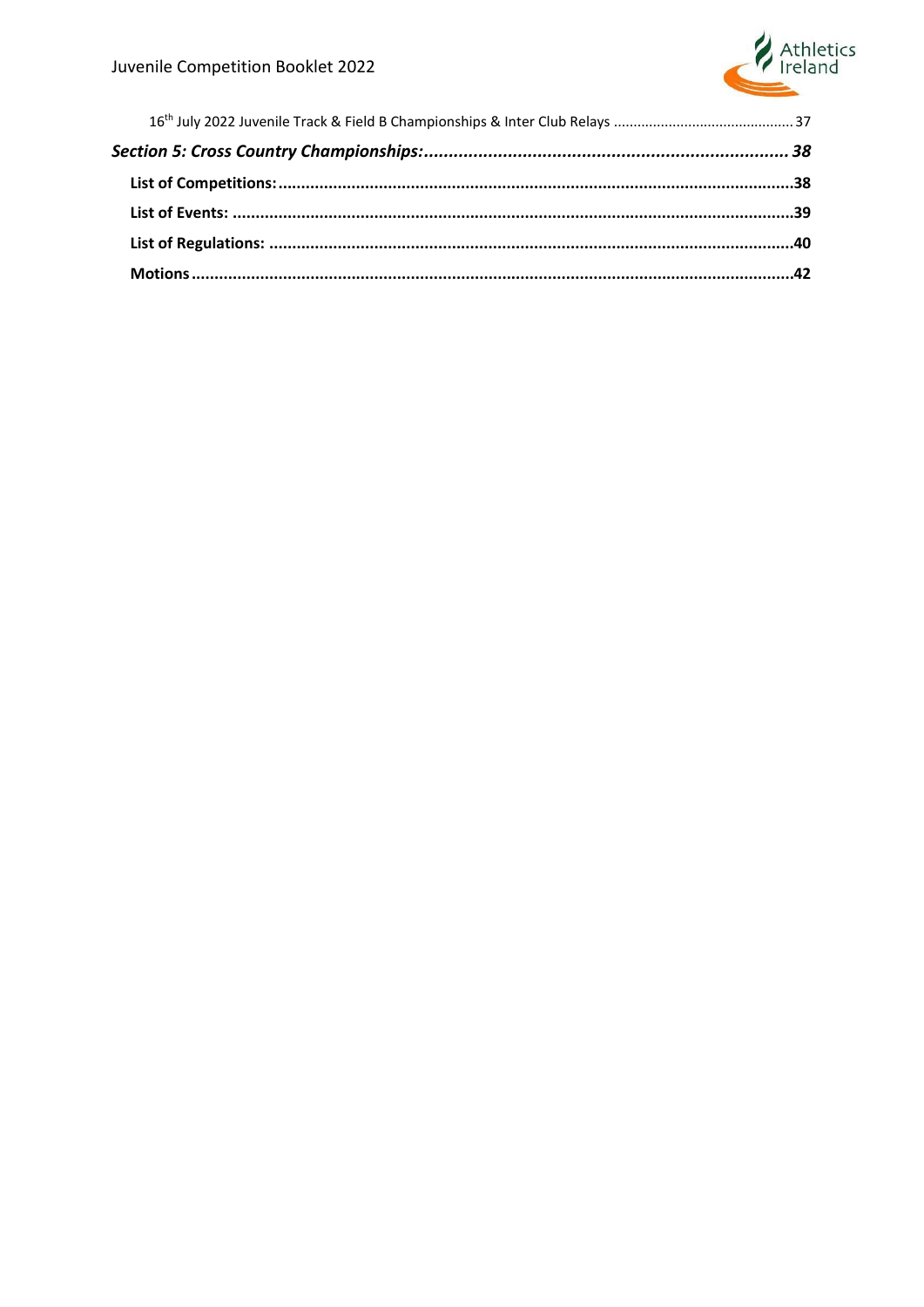

## <span id="page-3-0"></span>Chairperson's Address

On behalf of the Juvenile Committee of Athletics Ireland, I would like to thank parents, club officials and young athletes for their continuous support of our great sport. Covid-19 put a stop to many of our activities during 2020 and part of 2021 but we are delighted to welcome you all back to our competition events.

To all the volunteers at Club, County, Regional and National Level, we owe a sincere word of gratitude for all your work promoting our sport.

This booklet contains information regarding all aspects of juvenile athletes and thanks to Amanda Hynes for all her time in putting this booklet together.

I hope that every athlete taking part in any of our events has memorable experiences and creates some lifelong friendship throughout the year.

I would like to thank our sponsors Irish Life Heath for their financial support, which we greatly appreciate.

While it has always a been a busy calendar on the domestic scene, 2021 proved to be even more congested as we had to condense the season for National competition into 4 weekends. Unfortunately, U18 International events were cancelled in 2021 but we look forward to u18 European Championships in Jerusalem and the u17 EYOF in Slovenia during July 2022. We also look forward to a return to the Celtic Cross Country in Belfast in January 2022.

I wish to thank the AAI Competitions Department for all the work done in the office to coordinate the logistics for all events.

Thanks to all the members of the Juvenile Committee for their help and most importantly their contribution to the efficient running of the program during the year.

I would just to like to end by stating our door is always open for feedback on any aspect of juvenile athletics and feel free to contact any member of the committee with issues or concerns at any time.

Best of luck in all events in 2022.



Yours in sport, Evelyn O'Reilly Chairperson, Juvenile Committee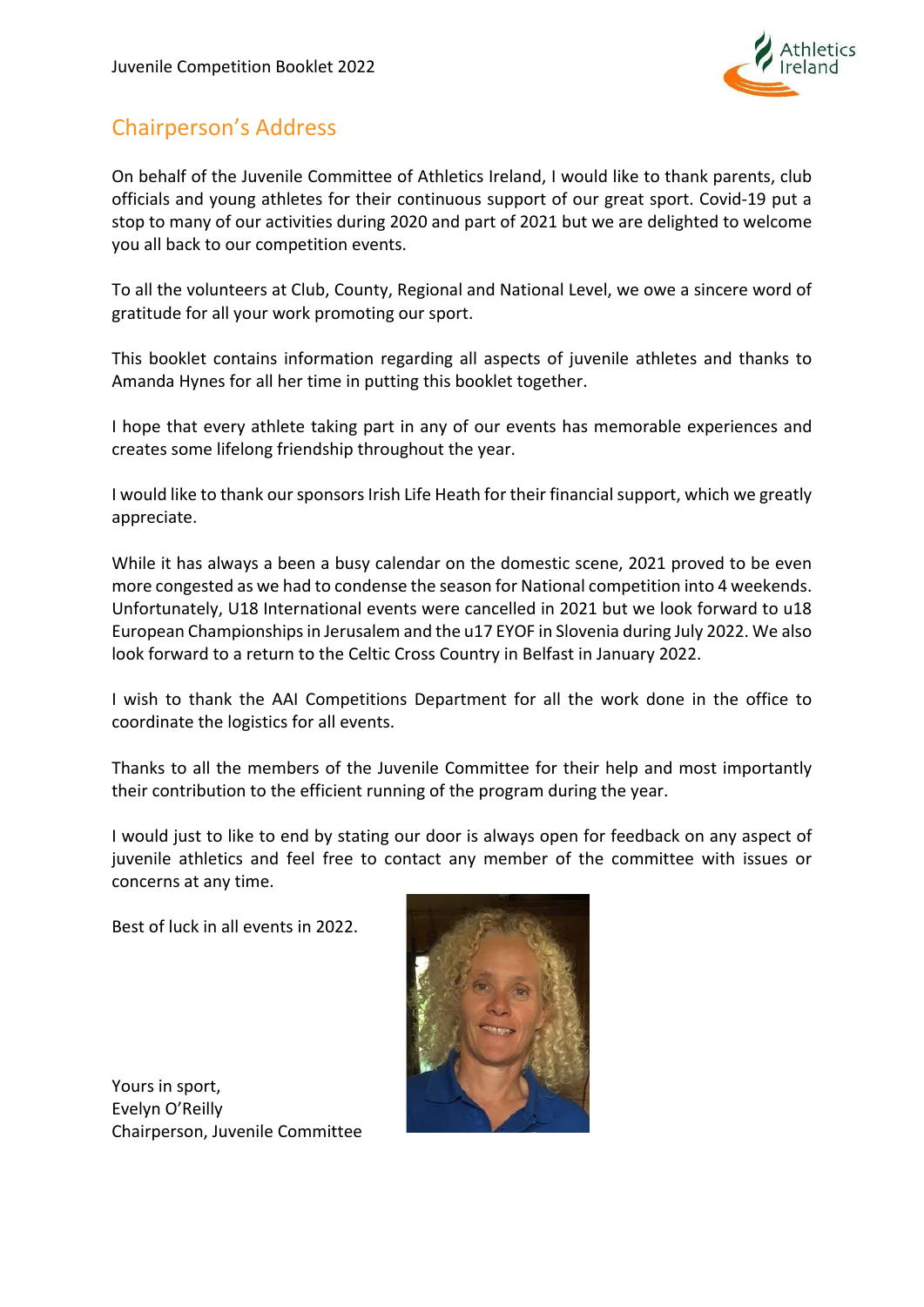

## <span id="page-4-0"></span>Juvenile Committee:

| <b>Title</b>                   | <b>Name</b>         | <b>Contact Number</b> | <b>Email Address</b>                 |
|--------------------------------|---------------------|-----------------------|--------------------------------------|
| Chairperson                    | Ms. Evelyn O'Reilly | 086 8520649           | evelynoreilly62@gmail.com            |
| Deputy Chairperson             | Mrs Bernie Dunne    | 087 9830567           | berniedunne21@gmail.com              |
| Track & Field Competition      | Ms Amanda Hynes     | 085 888 3383          | hynes245@hotmail.com                 |
| Secretary                      |                     |                       |                                      |
| Connacht Rep & Secretary       | Ms Anne McHugh      | 087 2355103           | annebmchugh@gmail.com                |
| <b>Ulster Rep &amp; Cross-</b> | Mr Mark Connolly    | 00 44 780 976         | mark.athletics@gmail.com             |
| Country Secretary              |                     | 4733                  |                                      |
| Leinster Rep                   | Ms Catriona Duffy   | 087 2192511           | catriona.athleticsleinster@gmail.com |
| Munster Rep                    | Mr. Tim Fitzpatrick | 022 48302             | liscarrollathletics@yahoo.co.uk      |
|                                | Mr. John McGrath    | 087 981 8473          | johnvmcgrath@hotmail.com             |
|                                | Ms. Esther          | 022 48302             | liscarrollathletics@yahoo.co.uk      |
|                                | Fitzpatrick         |                       |                                      |
|                                | Mr. David Murphy    | 086 839 0705          | davidmurf@gmail.com                  |
| Co-Optee                       | Mr Greg Duggan      | 087 2838329           | gjduggan@eircom.net                  |
| Children's Officer for         | Mr Matt Lynch       | 086 2322102           | mattlynch@o2.ie                      |
| <b>National Championships</b>  |                     |                       |                                      |
| <b>AAI National Children's</b> | Mr Kieron Stout     | 086 2450134           | kieronstout@athleticsireland.ie      |
| Officer                        |                     |                       |                                      |

## <span id="page-4-1"></span>Age Categories:

Age categories calculated from 31<sup>st</sup> December in the year of competition. No athlete may obtain a birthday in the year of competition and compete in that age.Please note all ages in this booklet should be read as UNDER the stated age

| <b>Category</b> | <b>Birth Year</b> |
|-----------------|-------------------|
| Under 9         | 2014              |
| Under 10        | 2013              |
| Under 11        | 2012              |
| Under 12        | 2011              |
| Under 13        | 2010              |
| Under 14        | 2009              |
| Under 15        | 2008              |
| Under 16        | 2007              |
| Under 17        | 2006              |
| Under 18        | 2005              |
| Under 19        | 2004              |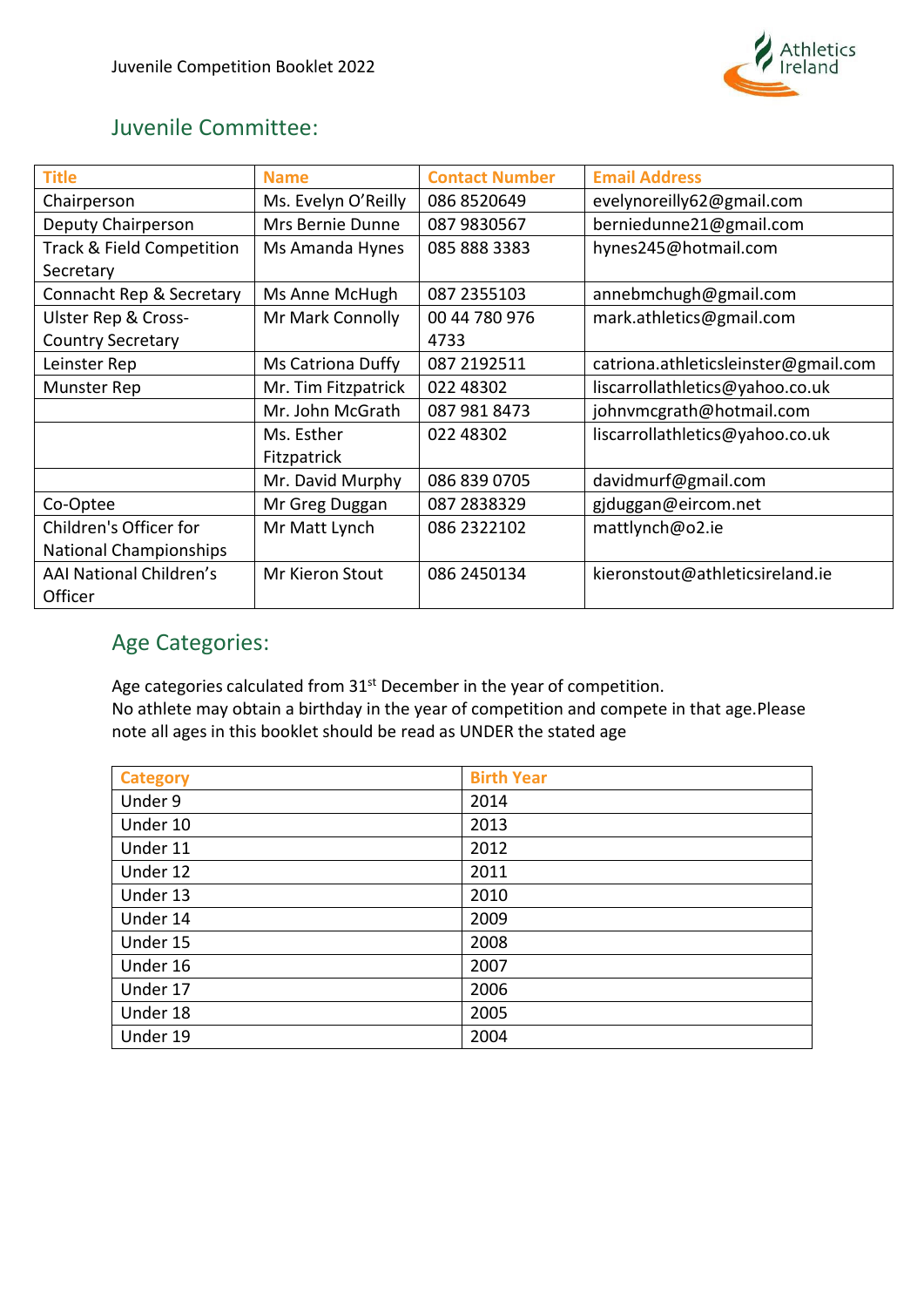

## <span id="page-5-0"></span>Notices:

This Booklet is subject to change depending on Covid-19 Restrictions and Government Guidelines in place at the time.

Please pay particular attention to the Rules of Entry.

Up to date Timetables will be published on the Athletics Ireland Website prior to each competition.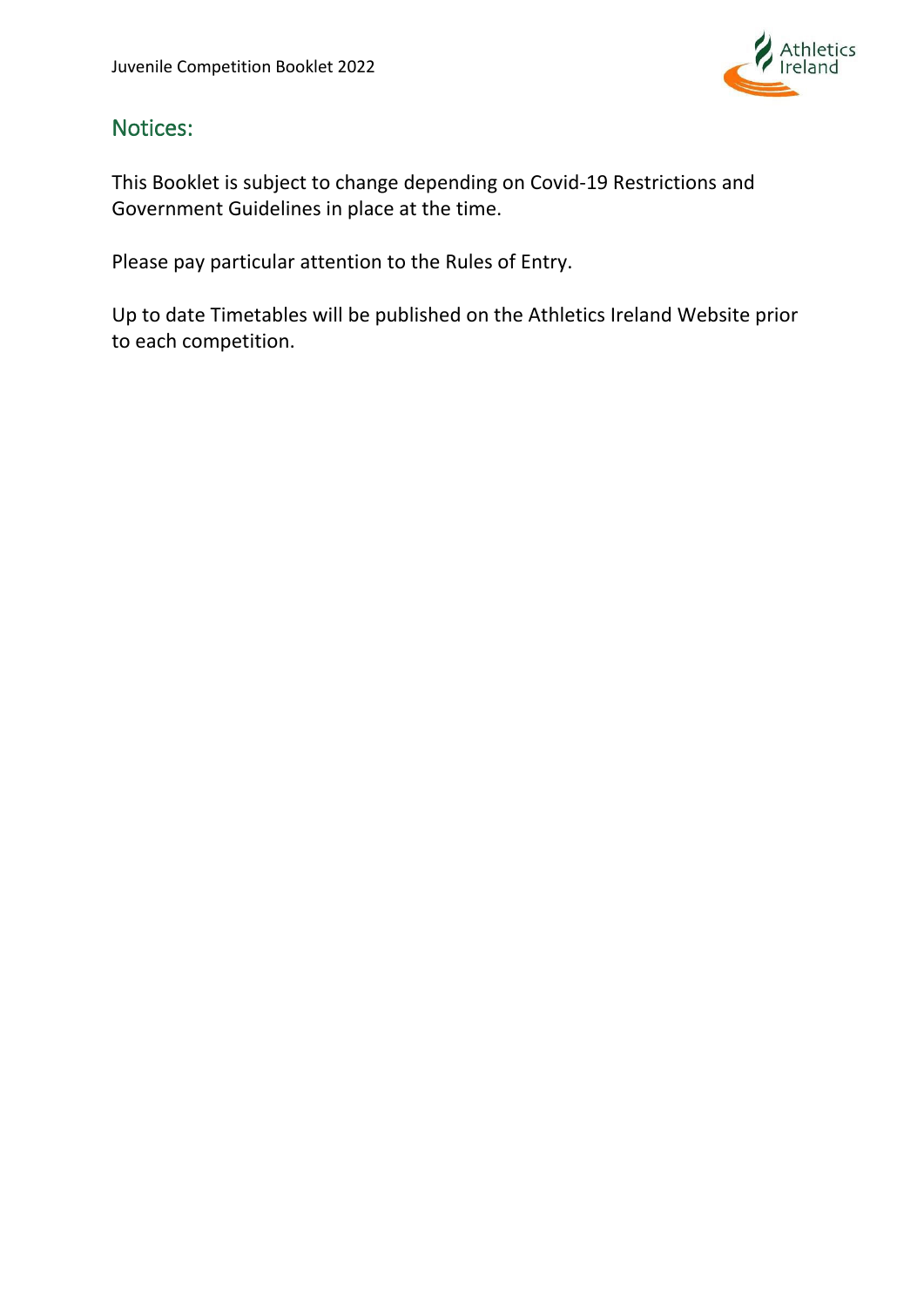

# <span id="page-6-1"></span><span id="page-6-0"></span>Code of Ethics & Good Practice for Children's Sport

#### Policy Statement for the Athletic Association of Ireland

The Athletic Association of Ireland is fully committed to safeguarding the well-being of all of its members. Every individual in Athletics Ireland should at all times show respect and understanding for members rights, safety and welfare and conduct themselves in a manner that reflects the principles of the organisation and the guidelines containedin the:

#### Code of Ethics and Good Practice for Children in Athletics

<span id="page-6-2"></span>In Athletics Ireland, our first priority is the welfare of the young people, and we are committed to providing an environment that will allow participants to perform to the best of their ability, free from bullying and intimidation.

This is an extract from the Policy Statement from the Code of Ethics and acts as a guide for all rules. The Code has been distributed to all clubs and is readily available from Athletics Ireland.

#### <span id="page-6-3"></span>Protest/ Appeals Process

- Any protest in the first instance shall be made *orally* to the Referee by the athlete or someone acting on their behalf.
- Protests shall be made within 30 minutes of the completion of the event.
- The Referee may decide the protest *or* refer it to the Jury of Appeal. To arrive at a fair decision the Referee should use any available evidence they feel is necessary.
- The appeal to the Jury should only come after a decision by the Referee.
- The appeal to the Jury shall be in writing signed by a responsible club official on behalf of the athlete or team and shall be made within 30 minutes following the decision of the Referee and shall be accompanied by a €20 fee which will be forfeited if the appeal is unsuccessful.
- The Jury of Appeal shall consist of a representative of each of the five regions.
- The decision of the Jury of Appeal shall be final.

#### <span id="page-6-4"></span>Policy on Photographers

For Indoor Competition, no photographers (except Sportsfile where required) are allowed at any time within the competition arena (track or field area).

For Outdoor Competition, a limited number of passes are available to press credentialed photographers. These are available on application from the Meet Director or Competition Manager prior to the start of the first event of that day's program.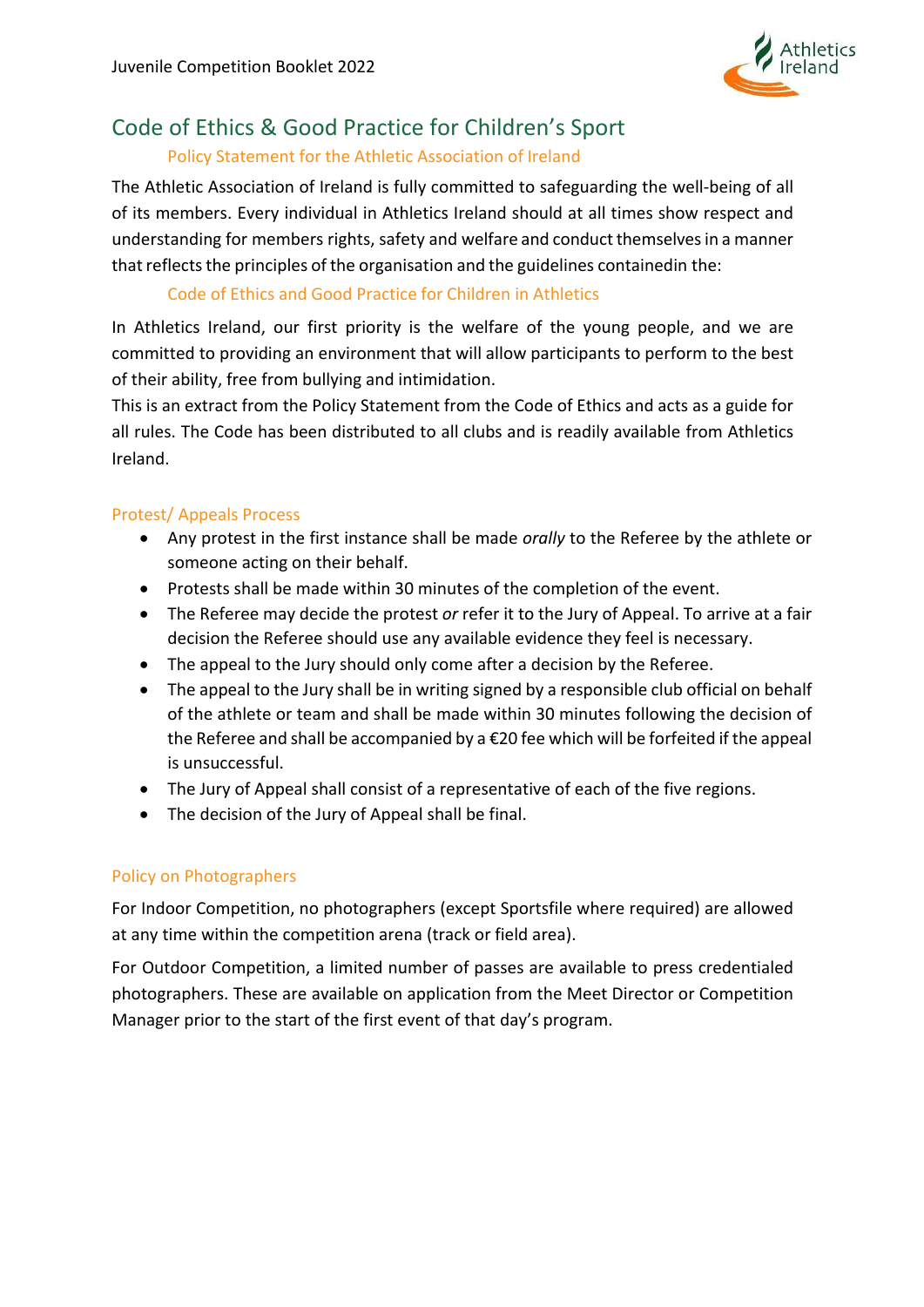

#### <span id="page-7-0"></span>Attire

- Official club singlets must be worn in all national competitions. If club singlet is not available, a plain white vest or tee shirt is acceptable.
- National Apparel is to be worn only when representing Ireland at International Competition. No athlete should compete wearing Athletics Ireland shorts at a National Event.
- In general, shorts should be single colour, not patterned. While a Nike/Adidas etc. logo is acceptable, multi-colouredor patterned shorts are not.
- Where possible shorts should complement the singlet, if in doubt black is always acceptable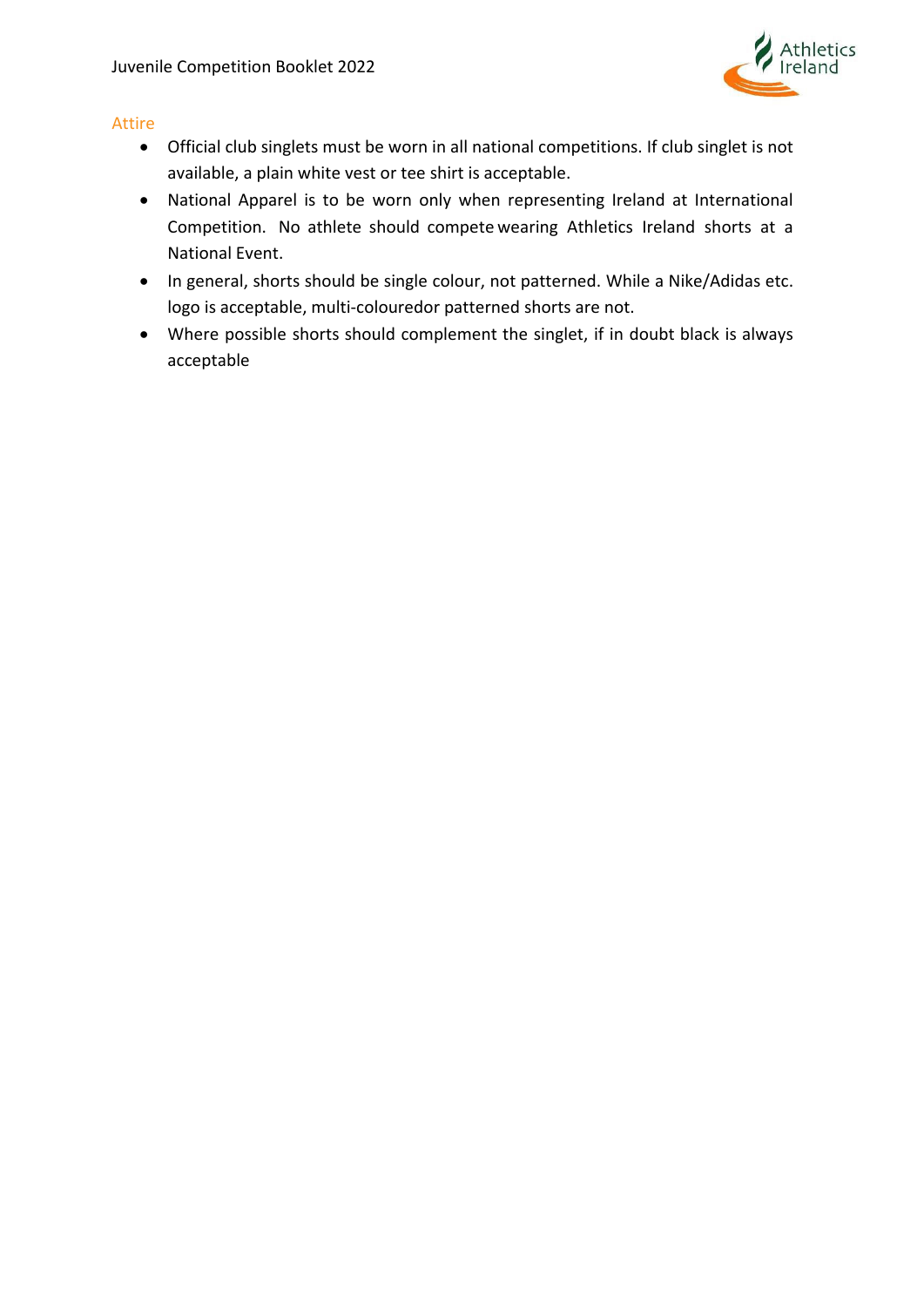

## <span id="page-8-0"></span>Section 1: Policies & Child Safeguarding

#### <span id="page-8-1"></span>Athletics Ireland Child Protection Policy Statement

Athletics Ireland acknowledges its duty of care to safeguard and promote the welfare of children and is committed to ensuring safeguarding practice reflects statutory responsibilities, government guidance and complies with legislation,best practice and Sport Ireland requirements.

The policy recognises that the welfare and interests of children are paramount in all circumstances. It aims to ensure that regardless of age, ability or disability, gender reassignment, race, religion or belief, sex or sexual orientation, socio-economic background, all children

- have a positive and enjoyable experience of sport at Athletics Ireland in a safe and child centred environmentare protected from abuse whilst participating in athletics or outside of the activity.
- Athletics Ireland acknowledges that some children, including disabled children and young people or those from ethnic minority communities, can be particularly vulnerable to abuse and we accept the responsibility to take reasonable and appropriate steps to ensure their welfare.

#### As part of our safeguarding policy Athletics Ireland will

- promote and prioritise the safety and wellbeing of children and young people
- ensure everyone understands their roles and responsibilities in respect of safeguarding and is provided with appropriate learning opportunities to recognise, identify, and respond to signs of abuse, neglect and other safeguarding concerns relating to children and young people
- ensure appropriate action is taken in the event of incidents/concerns of abuse and support provided to the individual/s who raise or disclose the concern
- ensure that confidential, detailed and accurate records of all safeguarding concerns are maintained and securelystored
- prevent the employment/deployment of unsuitable individuals within our sport
- ensure robust safeguarding arrangements and procedures are in operation.
- The policy and procedures will be widely promoted and are mandatory for everyone involved in Athletics Ireland. Failure to comply with the policy and procedures will be addressed without delay and may ultimatelyresult in dismissal/exclusion from the organisation.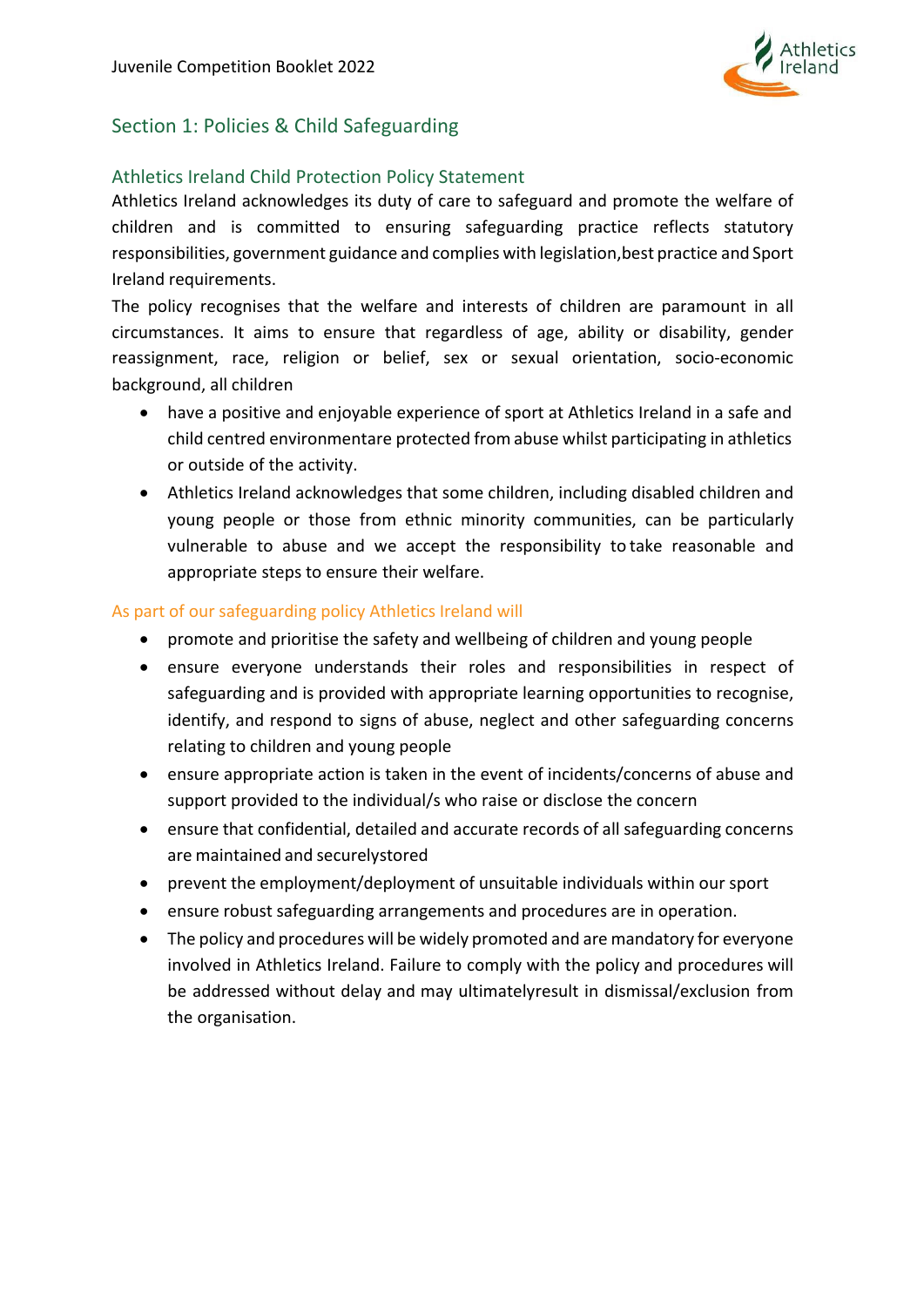

#### Athletics Ireland Child Safeguarding Mandated Person for reporting concerns:

The Mandated Person for Athletics Ireland is Kieron Stout. If you have a query or a child safeguarding concern, please email the Athletics Ireland National Children's Officer at [kieronstout@athleticsireland.ie](mailto:kieronstout@athleticsireland.ie) or [childwelfare@athleticsireland.ie o](mailto:childwelfare@athleticsireland.ie)r by phone on 086 2450134.

If you have an immediate concern for the safeguarding or wellbeing of a child you should contact your local Garda station or consult Tusla, the Child and Family agency at [www.tusla.ie](http://www.tusla.ie/)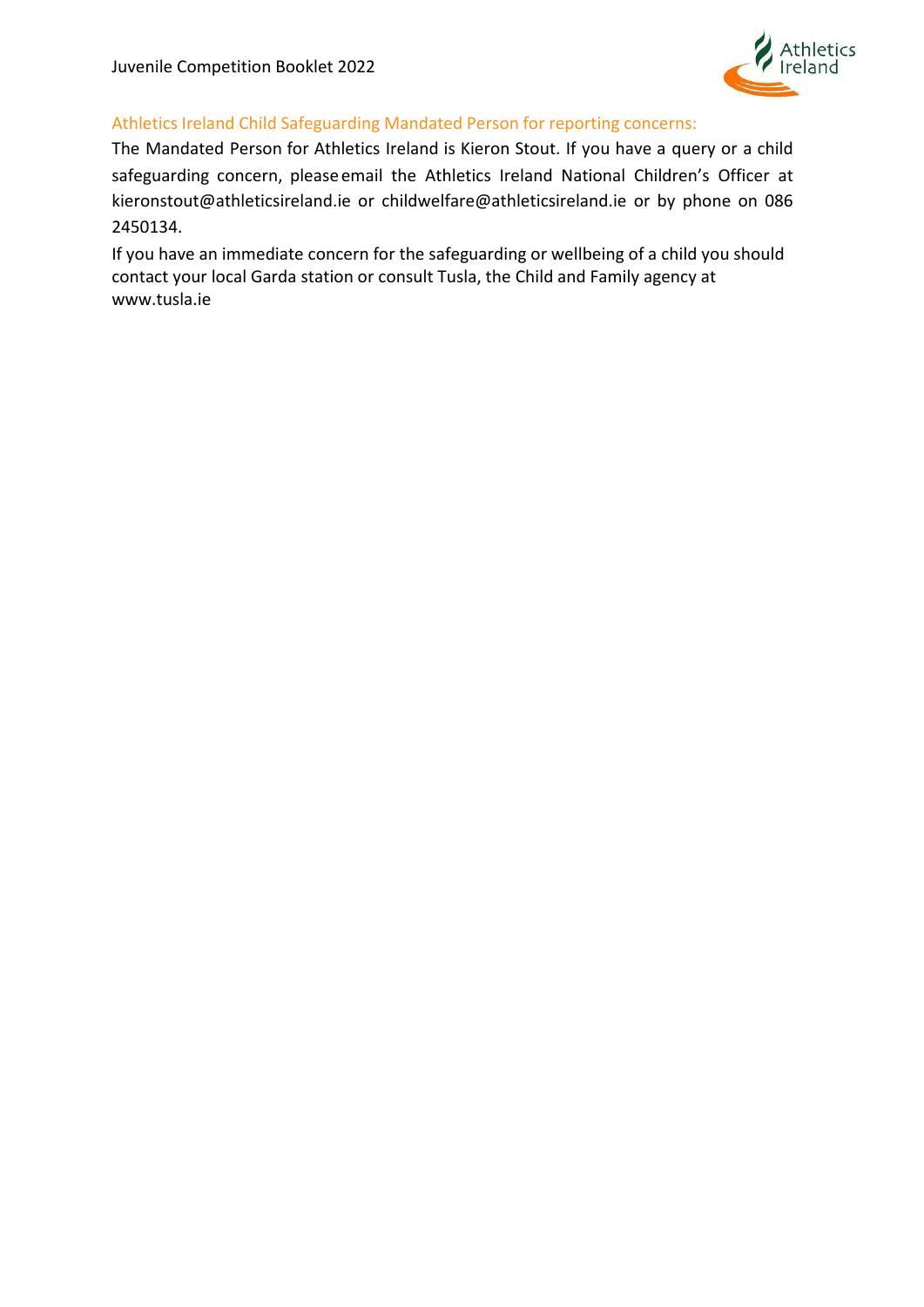

#### <span id="page-10-0"></span>Athletics Ireland Code of Conduct for Coaches &Officials

Sport should be safe, fun, inclusive and conducted in a spirit of fair play. All coaches and officials must adhere to thefollowing code of conduct when providing services to children in sport.

#### All coaches, officials and volunteers in athletics should:

- Consider the wellbeing and safety of participants before the development of performance.
- Develop an appropriate working relationship with participants, based on mutual trust and respect.
- Make sure all activities are appropriate to the age, ability and the experience of those taking part.
- Promote the positive aspects of the sport (e.g. fair play)
- Display consistently high standards of behaviour.
- Follow all guidelines laid down by the national governing body and the club.
- Hold appropriate qualifications and insurance cover.
- Never exert undue influence over participants to gain personal benefit or reward.
- Never condone rule violations, rough play or the use of prohibited substances.
- Encourage participants to value their performances and not just results.
- Encourage and guide participants to accept responsibility for their own performance and behaviour.
- Never use foul or inappropriate language.
- Never engage in any form of sexual activity with anyone under the age of 18, or vulnerable adults.
- Read, understand and put into practice all club policies and procedures.
- Coaches and leaders should never place themselves in a compromising position by texting or communicatingvia social media sites with juvenile athletes. All such communications regarding athletics should be sent via the parents or guardians of the athlete.

#### The following should apply when communicating with juvenile athletes:

- Only use a club group text or email system for communicating with parents/guardians of athletes.
- Do not communicate individually by text or email with juvenile athletes.
- Do not engage in communications with underage athletes via personal social network sites.
- Always use official club group text or social media sites to communicate with juvenile athletes.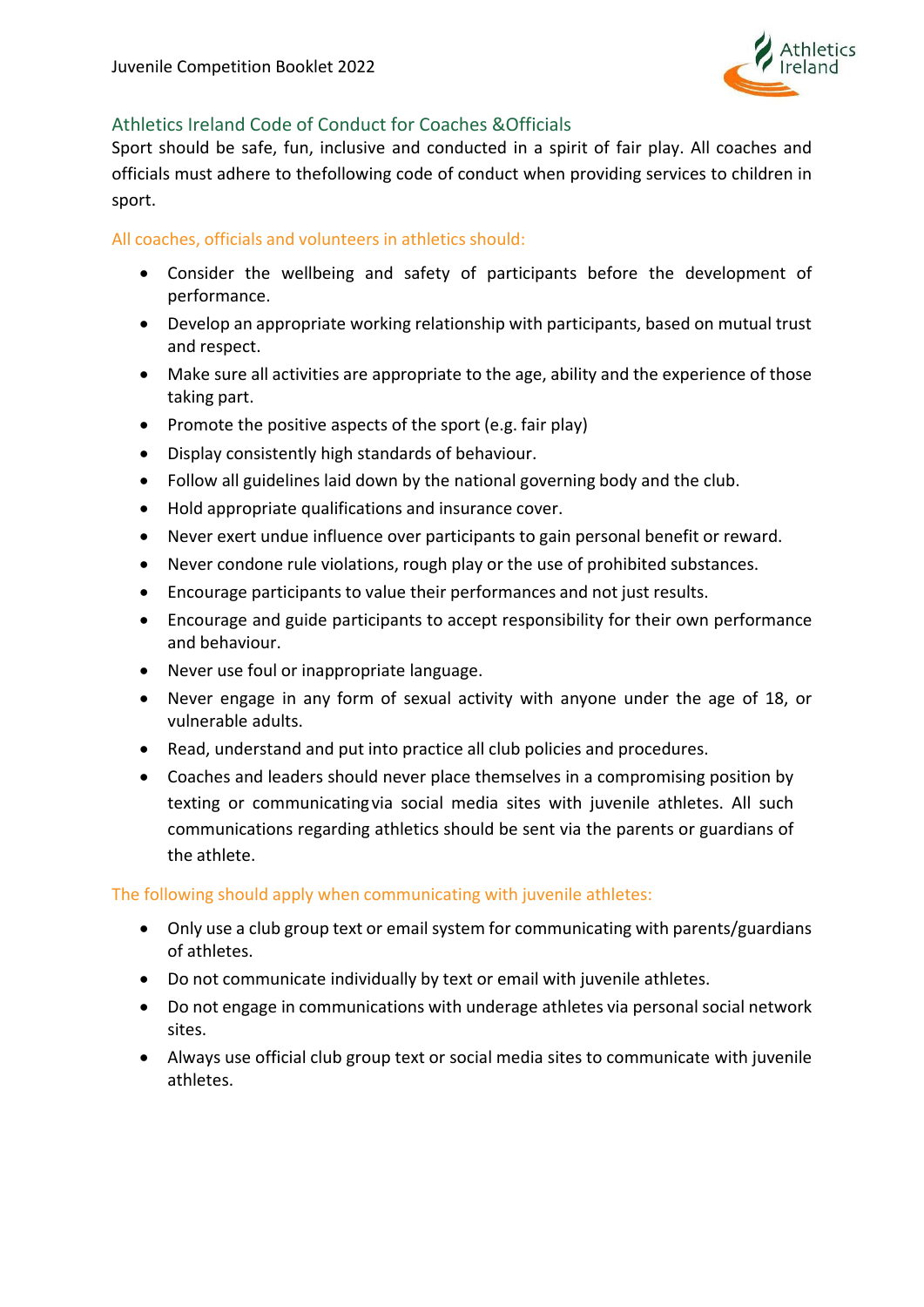

#### <span id="page-11-0"></span>Athletics Ireland Code of Conduct for Parents & Carers

Everyone involved in sport, children, parents/guardians and sports leaders should accept their role and responsibilitiesand undertake to commit to maintaining an enjoyable and safe environment for all participants.

There exists a duty of care on all adults to safeguard children. Adults have a crucial leadership role to play in sport. Whether they are parents/guardians or sports leaders or teachers, they can contribute to the creation of a positive sporting environment for young people. Positive relationships will result in growth, development and fulfilment for all those involved in children's sport.

Parents/guardians play a key role in the support and promotion of an ethical approach to sport and young people's enjoyment in sport. Parents/guardians therefore need to be aware, informed and involved in promotingthe safest possible environment for children to enjoy their participation in sport. Sports leaders need the support of parents/guardians in conveying the fair play message. All participants in sport have a responsibility to keep sport safe,fun, inclusive and conducted with a spirit of fair play for all.

#### All parents and carers in athletics should:

- Support your child's involvement and help them to have fun and enjoy their sport.
- Always encourage your child to learn the rules and play within them.
- Discourage unfair play and arguing with officials.
- Help your child to recognise good performance, not just results.
- Never force your child to take part in sport.
- Set a good example by recognising fair play and applauding good performances of all.
- Never punish or belittle a child for losing or making mistakes.
- Publicly accept Athletics Ireland officials' judgments.
- Use correct and proper language at all times.
- Encourage and guide performers to accept responsibility for their own performance and behaviour.

#### Athletics Ireland Code of Conduct for Children and Young People

Your sport should be safe, fun, inclusive and conducted in a spirit of fair play. As a young person you are entitled to the best possible environment to participate in sport. You deserve to be given enjoyable, safe sporting opportunities, free from abuse of any kind. You have rights, which must be respected, and responsibilities that you must accept. Youshould always treat other athletes and team leaders with fairness and respect.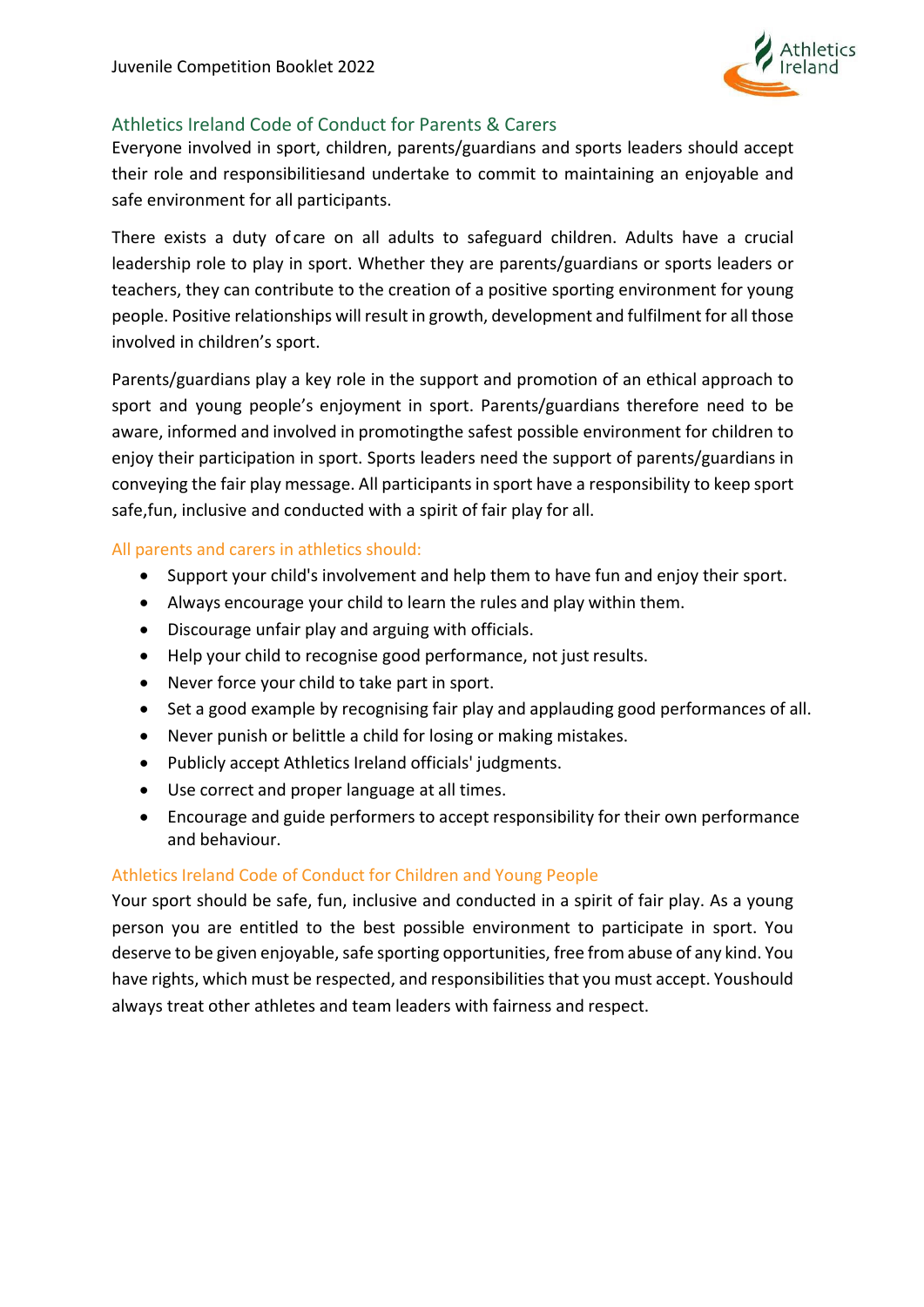

#### As a child or a young person, you are entitled to:

- Be safe and to feel safe
- Be listened to
- Be believed
- Be treated with dignity, sensitivity, and respect
- Have your voice heard in your sport
- Participate on an equal and non-discriminatory basis
- Have fun and enjoy your sport
- Experience competition at a level at which you are happy
- Make complaints and have them dealt with
- Get help against those who bully
- Say No
- To protect your body
- Privacy and confidentiality

| <b>You should ALWAYS</b>                                                | <b>You should NEVER</b>                                               |
|-------------------------------------------------------------------------|-----------------------------------------------------------------------|
| Treat all group or team members and your<br>Sports Leaders with respect | Cheat or seek to gain an unfair advantage                             |
| Act fairly and responsibly at all times, do<br>your best                | Intimidate, use violence or physical contact<br>that is not welcome   |
| Respect other group or team members                                     | Shout at or argue with another person<br>unreasonably                 |
| Respect opponents and be gracious in<br>defeat                          | Cause harm to or damage property                                      |
| Abide by the rules as set out by the group or<br>team you are with      | Bully or threaten another person online or<br>offline                 |
| Support and assist where appropriate with<br>the running of your group  | Take banned substances                                                |
|                                                                         | Spread or circulate rumours online or offline<br>about another person |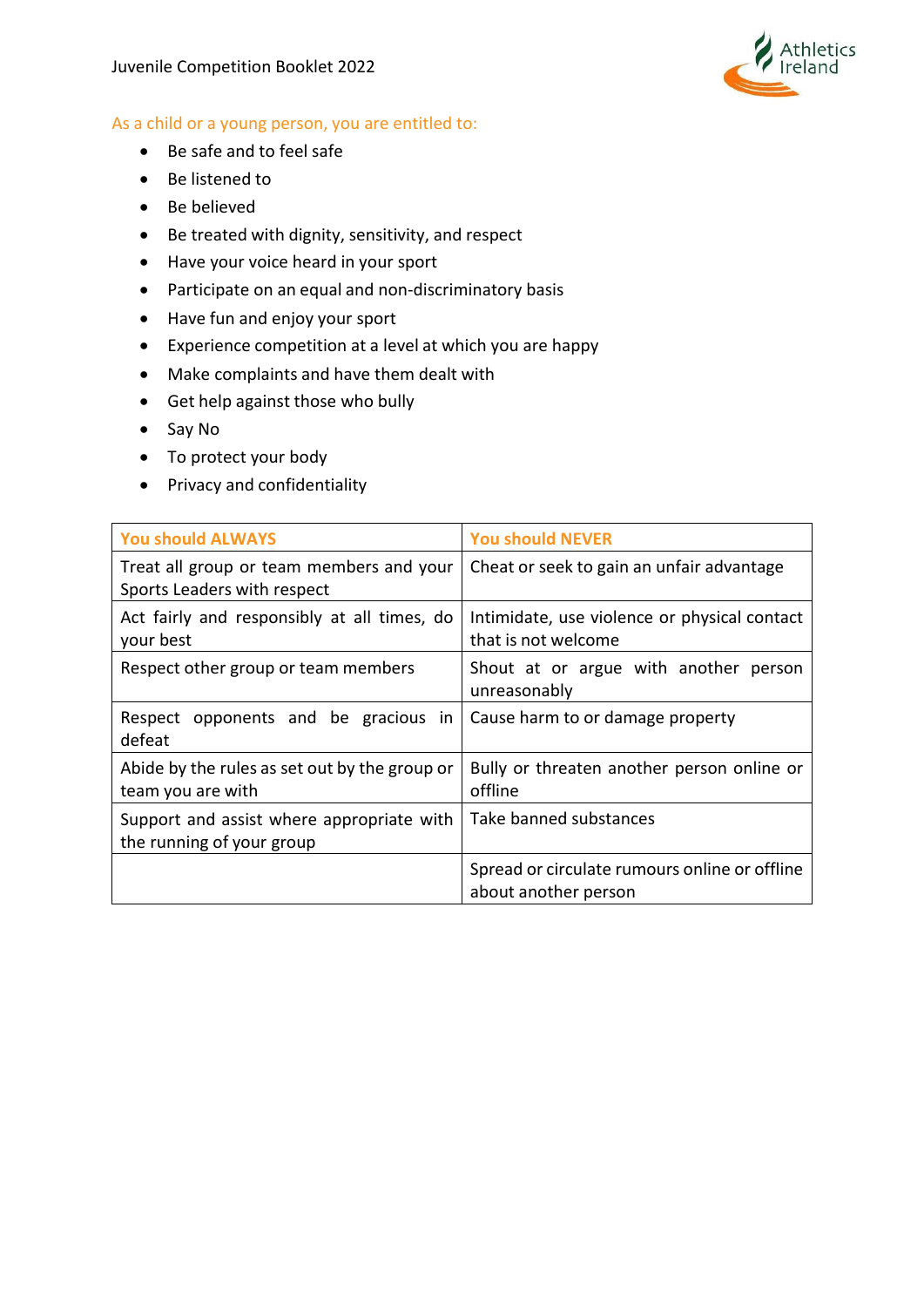

### <span id="page-13-0"></span>Athletics Ireland Code of Conduct for Parents, Coaches & Mentors

Parents/Guardians should lead by example:

- Adopt a positive attitude to their children's participation
- Respect officials' decisions and encourage children to do likewise
- Do not exert undue pressure on your child
- Never admonish your child or any other child for their performance
- Be realistic in their expectations
- Show approval for effort, not just results
- Never embarrass a child or use sarcastic remarks
- Applaud good performances from all children
- Do not criticise children's performances
- Do not seek to unfairly affect a result
- Do not enter the competition area unless specifically invited to by an official in charge
- Never user foul language or provocative gestures to officials
- Do not question an official's decisions or integrity
- Encourage children to respect and accept the judgment of officials
- Promote fair play
- Check the program for the Referee of Children Officers name these are the people to speak to if you have a complaint
- Any Breach of this code may lead to your exclusion from future events

Athletics Irelands is fully committed to providing a positive, fair and safe environment for our children and officials. Athletics Ireland acknowledges that without the commitment of our officialswho freely and generously give their time, it would not be possible to provide competitive opportunities for your children. Officials have a duty to be impartial, fair and fully informed of competition rules and regulations.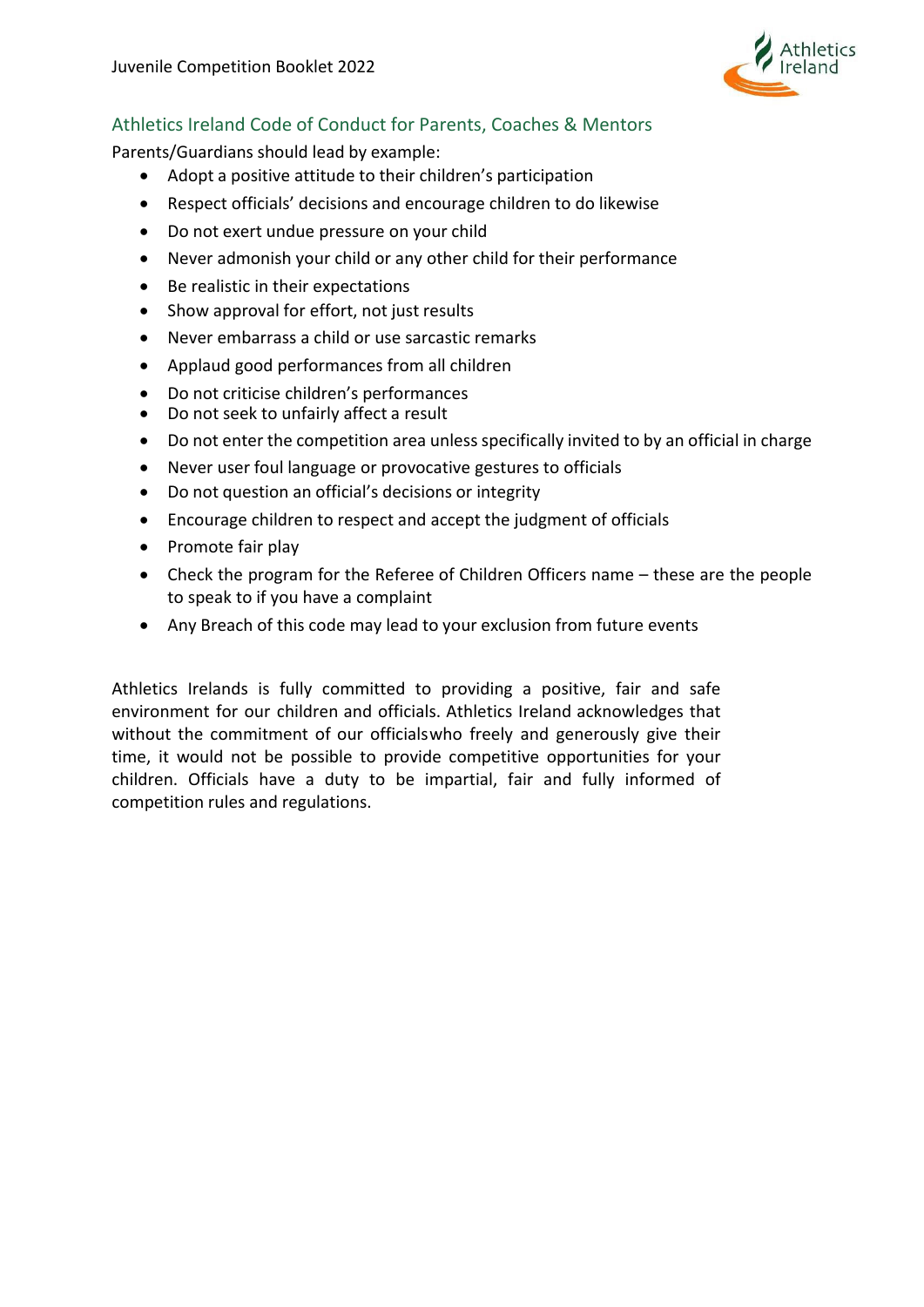

# <span id="page-14-0"></span>Section 2: Field Standard & Specifications for All Championships

| <b>Age Group</b> | <b>Distance</b> | <b>Height</b> | <b>Number</b> | Approach | Interval | Finish |
|------------------|-----------------|---------------|---------------|----------|----------|--------|
| Girls 13         | 60 <sub>m</sub> | 68.6cm 2'3"   | 5             | 11.00m   | 7.25m    | 20.00m |
| Girls 14         | 60 <sub>m</sub> | 68.6cm 2' 3"  | 5             | 11.50m   | 7.50m    | 18.50m |
| Girls 15         | 60 <sub>m</sub> | 76.2cm 2' 6"  | 5             | 12.00m   | 8.00m    | 16.00m |
| Girls 16         | 60 <sub>m</sub> | 76.2cm 2'6"   | 5             | 12.00m   | 8.00m    | 16.00m |
| Girls 17         | 60 <sub>m</sub> | 76.2cm 2'6"   | 5             | 13.00m   | 8.50m    | 13.00m |
| Girls 18 & Youth | 60 <sub>m</sub> | 76.2cm 2'6"   | 5             | 13.00m   | 8.50m    | 13.00m |
| Girls 19         | 60 <sub>m</sub> | 84.0cm 2' 9"  | 5             | 13.00m   | 8.50m    | 13.00m |
| Boys 13          | 60 <sub>m</sub> | 68.6cm 2' 3"  | 5             | 11.00m   | 7.25m    | 20.00m |
| Boys 14          | 60 <sub>m</sub> | 76.2cm 2' 6"  | 5             | 11.50m   | 7.50m    | 18.50m |
| Boys 15          | 60 <sub>m</sub> | 84.0cm 2' 9"  | 5             | 12.00m   | 8.00m    | 16.00m |
| Boys 16          | 60 <sub>m</sub> | 84.0cm 2' 9"  | 5             | 13.00m   | 8.50m    | 13.00m |
| Boys 17          | 60 <sub>m</sub> | 91.4cm 3' 0"  | 5             | 13.00m   | 8.50m    | 13.00m |
| Boys 18 & Youth  | 60 <sub>m</sub> | 91.4cm 3' 0"  | 5             | 13.72m   | 9.14m    | 9.72m  |
| Boys 19          | 60 <sub>m</sub> | 99.0cm 3'3"   | 5             | 13.72m   | 9.14m    | 9.72m  |

## <span id="page-14-1"></span>Indoor Hurdle Specifications: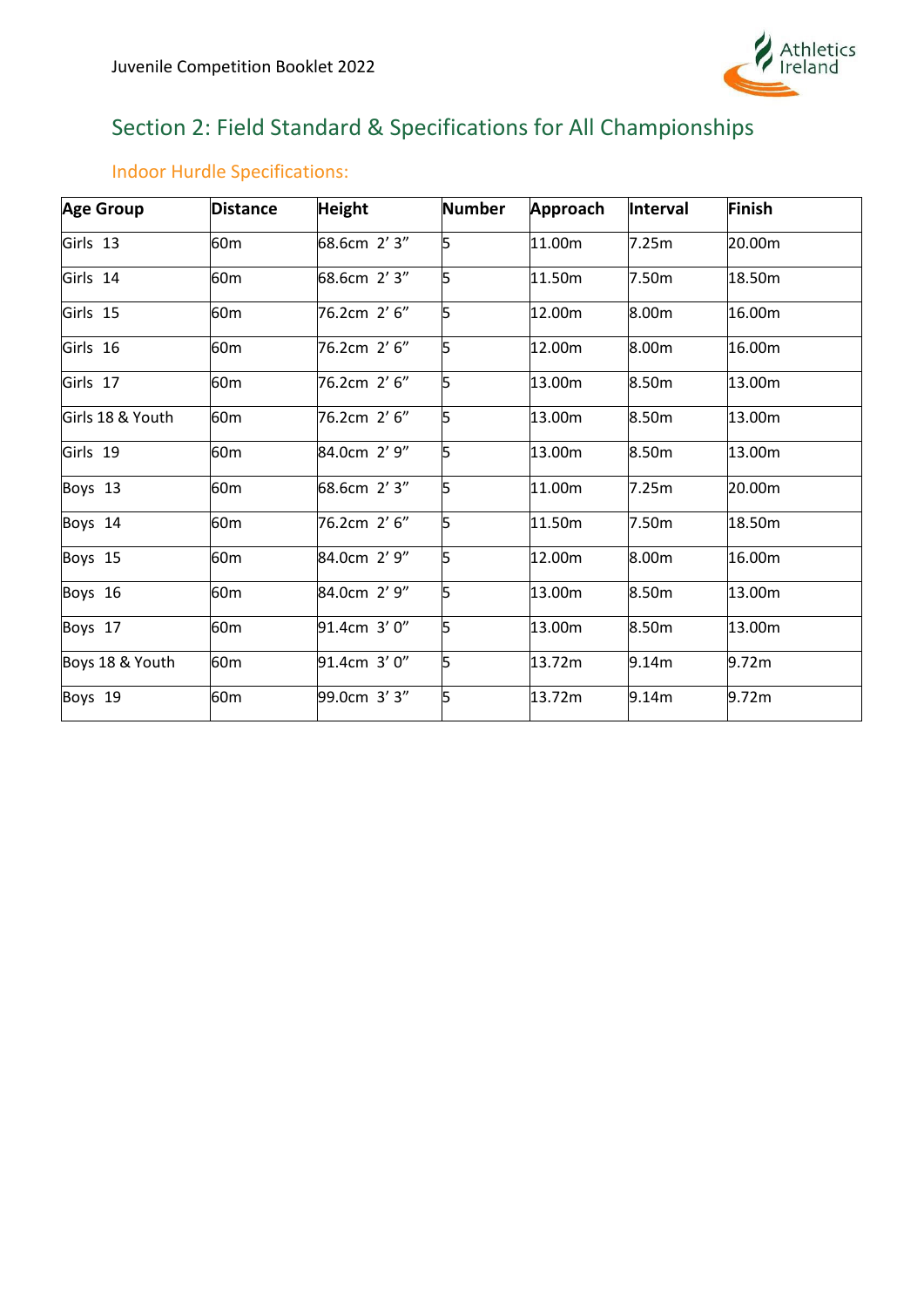

## <span id="page-15-0"></span>Outdoor Hurdle Specifications:

| <b>Age Group</b> | <b>Distance</b> | <b>Height</b> | <b>Number</b>  | Approach | <b>Interval</b> | <b>Finish</b> |
|------------------|-----------------|---------------|----------------|----------|-----------------|---------------|
| Girls 13         | 60 <sub>m</sub> | 68.6cm 2' 3"  | 6              | 11.00m   | 7.25m           | 12.75m        |
| Girls 14         | 75m             | 68.6cm 2' 3"  | 8              | 11.50m   | 7.50m           | 11.00m        |
| Girls 15         | 80 <sub>m</sub> | 76.2cm 2' 6"  | 8              | 12.00m   | 8.00m           | 12.00m        |
| Girls 15         | 250m            | 68.6cm 2' 3"  | 6              | 35.00m   | 35.00m          | 40.00m        |
| Girls 16         | 80 <sub>m</sub> | 76.2cm 2' 6"  | 8              | 12.00m   | 8.00m           | 12.00m        |
| Girls 16         | 250m            | 68.6cm 2' 3"  | 6              | 35.00m   | 8.00m           | 40.00m        |
| Girls 17         | 100m            | 76.2cm 2' 6"  | 10             | 13.00m   | 8.50m           | 10.50m        |
| Girls 17         | 300m            | 76.2cm 2' 6"  | $\overline{7}$ | 50.00m   | 35.00m          | 40.00m        |
| Girls 18 & Youth | 100m            | 76.2cm 2' 6"  | 10             | 13.00m   | 8.50m           | 10.50m        |
| Girls 18         | 400m            | 76.2cm 2' 6"  | 10             | 45.00m   | 35.00m          | 40.00m        |
| Girls 19         | 100m            | 84.0cm 2' 9"  | 10             | 13.00m   | 8.50m           | 10.50m        |
| Girls 19         | 400m            | 76.2cm 2' 6"  | 10             | 45.00m   | 35.00m          | 40.00m        |
| Boys 13          | 60 <sub>m</sub> | 68.6cm 2' 3"  | 6              | 11.00m   | 7.25m           | 12.75m        |
| Boys 14          | 75m             | 76.2cm 2' 6"  | 8              | 11.50m   | 7.50m           | 11.00m        |
| Boys 15          | 80 <sub>m</sub> | 84.0cm 2' 9"  | 8              | 12.00m   | 8.00m           | 12.00m        |
| Boys 15          | 250m            | 76.2cm 2' 6"  | 6              | 35.00m   | 35.00m          | 40.00cm       |
| Boys 16          | 100m            | 84.0cm 2' 9"  | 10             | 13.00m   | 8.50m           | 10.50m        |
| Boys 16          | 250m            | 76.2cm 2' 6"  | 6              | 35.00m   | 35.00m          | 40.00m        |
| Boys 17          | 100m            | 91.4cm 3' 0"  | 10             | 13.00m   | 8.50m           | 10.50m        |
| Boys 17          | 300m            | 76.2cm 2' 6"  | $\overline{7}$ | 50.00m   | 35.00m          | 40.00m        |
| Boys 18 & Youth  | 110m            | 91.4cm 3' 0"  | 10             | 13.72m   | 9.14m           | 14.02m        |
| Boys 18          | 400m            | 84.0cm 2' 9"  | 10             | 45.00m   | 35.00m          | 40.00m        |
| Boys 19          | 110m            | 99.0cm 3' 3"  | 10             | 13.72m   | 9.14m           | 14.02m        |
| Boys 19          | 400m            | 91.4cm 3' 0"  | 10             | 45.00m   | 35.00m          | 40.00m        |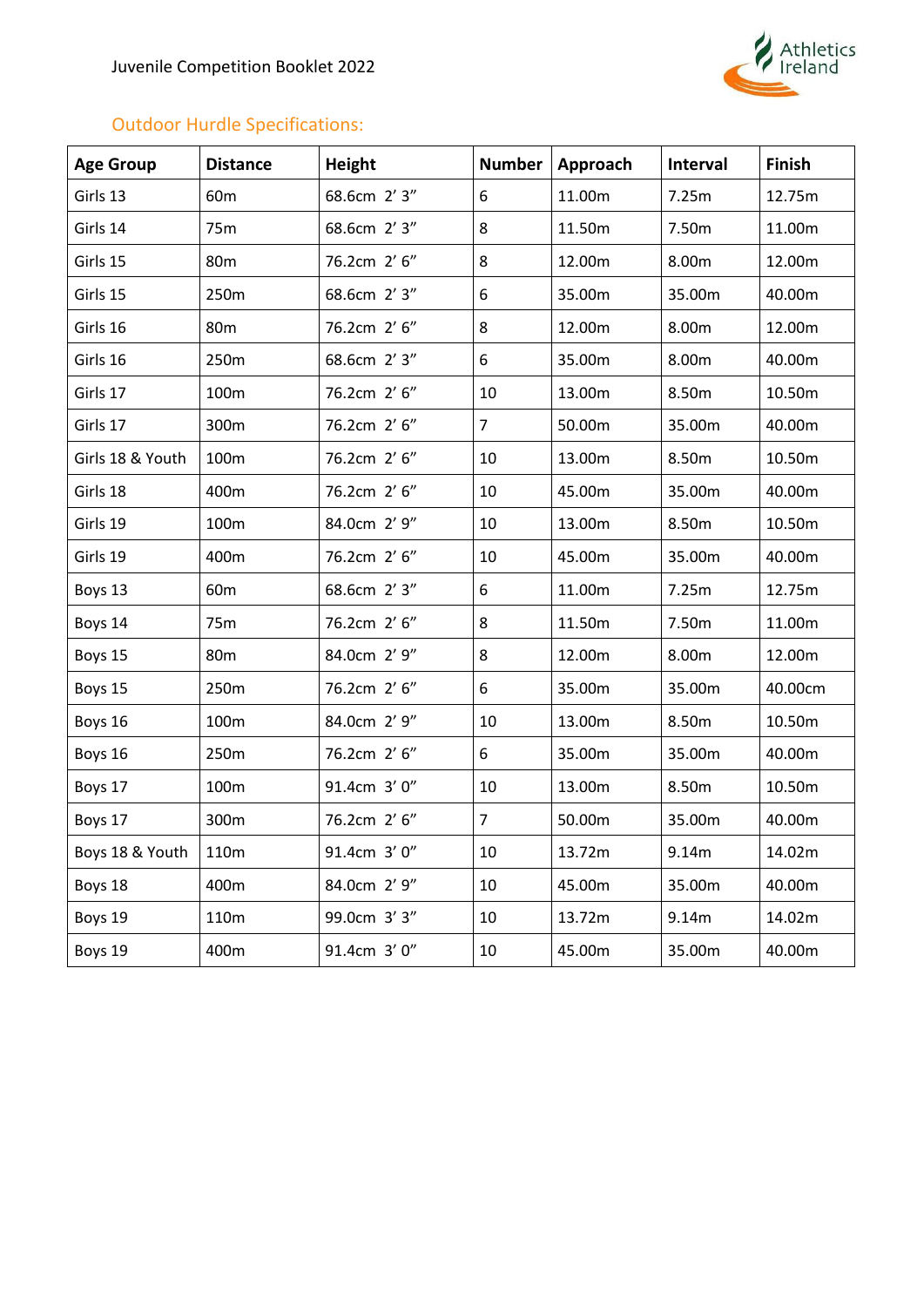

## <span id="page-16-0"></span>Pole Vault

| <b>Age Category</b> | <b>Start Point</b> | Condition                         |
|---------------------|--------------------|-----------------------------------|
| Girls U15           | 150cm              | up by 15cm                        |
| Girls U16           | 150cm              | up by 15cm                        |
| Girls U17           | 150cm              | up by 15cm                        |
| Girls U18           | 150cm              | up by 15cm                        |
| Girls U19           | 150cm              | up by 15cm                        |
| Boys U15            | 215cm              | up by 15cm                        |
| Boys U16            | 230cm              | up by 15cm to 245cm after by 10cm |
| Boys U17            | 230cm              | up by 15cm to 245cm after by 10cm |
| Boys U18            | 230cm              | up by 15cm to 245cm after by 10cm |
| Boys U19            | 230cm              | up by 15cm to 245cm after by 10cm |

# <span id="page-16-1"></span>Throwing Implements:

| <b>Boys</b>   | 12   | 13               | 14    | 15    | 16             | 17             | 18    | 19    |
|---------------|------|------------------|-------|-------|----------------|----------------|-------|-------|
| Shot          | 2k   | 2k               | 2.72k | 3k    | 4k             | 5k             | 5k    | 6k    |
| <b>Discus</b> |      |                  | .75k  | 1k    | 1k             | 1.5k           | 1.5k  | 1.75k |
| Javelin       |      | 400g             | 400gr | 500gr | 600gr          | 700gr          | 700gr | 800gr |
| Turbo Javelin | 300g |                  |       |       |                |                |       |       |
| Hammer        |      |                  | 2.5k  | 3k    | 4k             | 5k             | 5k    | 6k    |
| <b>Girls</b>  | 12   | 13               | 14    | 15    | 16             | 17             | 18    | 19    |
| Shot          | 2k   | 2k               | 2k    | 2.72k | 3k             | 3k             | 3k    | 4k    |
| <b>Discus</b> |      |                  | .75k  | .75k  | 1 <sup>k</sup> | 1 <sup>k</sup> | 1k    | 1k    |
| Javelin       |      | 400 <sub>g</sub> | 400gr | 400gr | 500gr          | 500gr          | 500gr | 600g  |
| Turbo Javelin | 300g |                  |       |       |                |                |       |       |
| Hammer        |      |                  | 2.5k  | 2.5k  | 3k             | 3k             | 3k    | 4k    |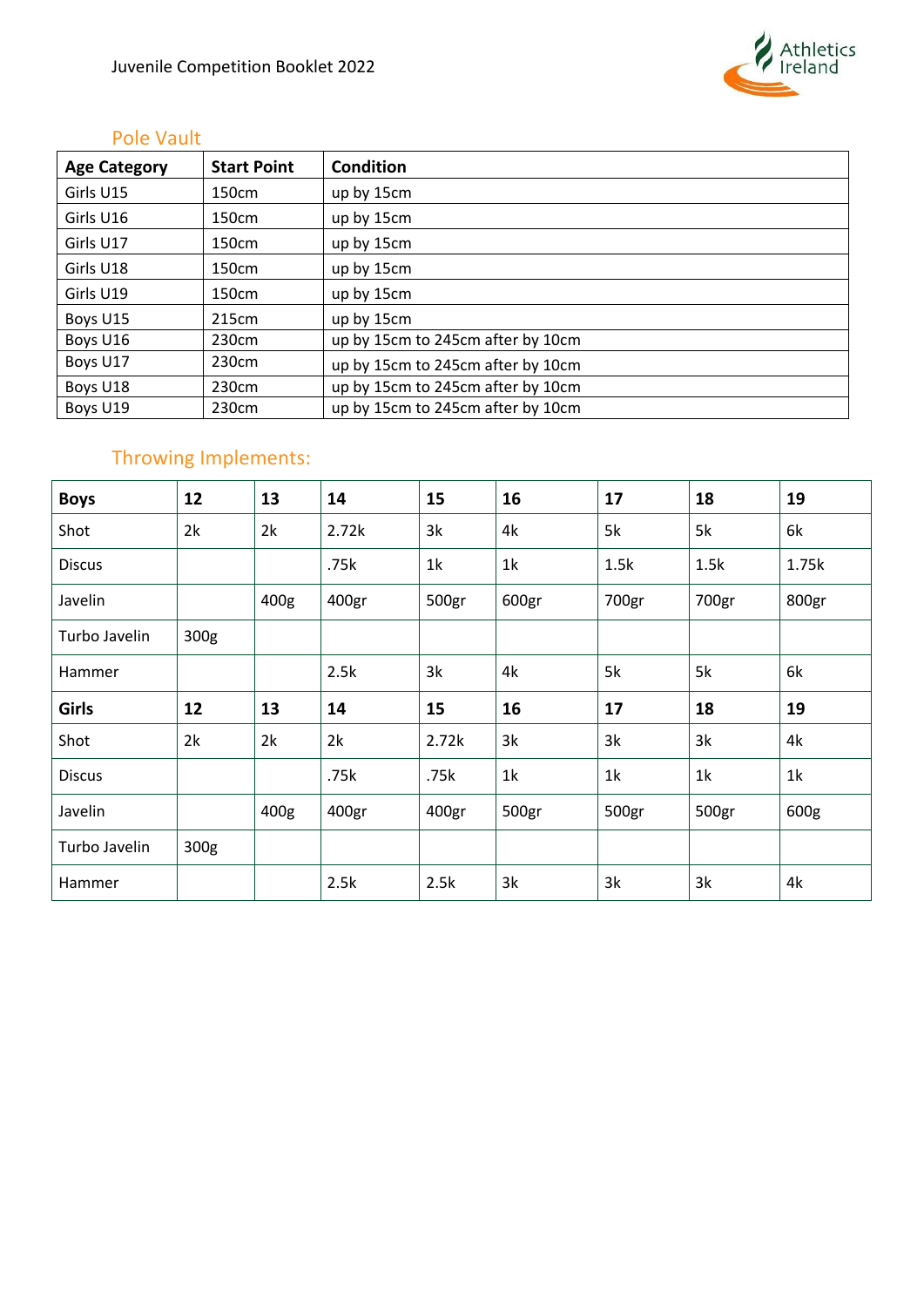

## <span id="page-17-0"></span>High Jump Intervals:

| <b>Age Category</b> | <b>Start Point</b> | <b>Condition</b>                | <b>Combined Events Starting Points</b> |
|---------------------|--------------------|---------------------------------|----------------------------------------|
| Girls U12           | 1.05 <sub>m</sub>  | To 1.35m                        |                                        |
| Girls U13           | 1.10m              | To 1.40m                        |                                        |
| Girls U14           | 1.15m              | up by 5cm to 1.45m after by 3cm | 1.15m                                  |
| Girls U15           | 1.20 <sub>m</sub>  | up by 5cm to 1.50m after by 3cm | 1.20m                                  |
| Girls U16           | 1.25m              | up by 5cm to 1.55m after by 3cm | 1.25m                                  |
| Girls U17           | 1.30 <sub>m</sub>  | up by 5cm to 1.60m after by 3cm |                                        |
| Girls U18           | 1.35m              | up by 5cm to 1.60m after by 3cm |                                        |
| Girls U19           | 1.35m              | up by 5cm to 1.60m after by 3cm |                                        |
| <b>Age Category</b> | <b>Start Point</b> | <b>Condition</b>                |                                        |
| Boys U12            | 1.05m              | To 1.35m                        |                                        |
| Boys U13            | 1.15m              | To 1.45m                        |                                        |
| Boys U14            | 1.30m              | up by 5cm to 1.55m after by 3cm | 1.30m                                  |
| Boys U15            | 1.30 <sub>m</sub>  | up by 5cm to 1.60m after by 3cm | 1.30m                                  |
| Boys U16            | 1.40m              | up by 5cm to 1.65m after by 3cm | 1.40m                                  |
| Boys U17            | 1.40m              | up by 5cm to 1.75m after by 3cm |                                        |
| Boys U18            | 1.50m              | up by 5cm to 1.80m after by 3cm |                                        |
| Boys U19            | 1.55m              | up by 5cm to 1.80m after by 3cm |                                        |

In Combined Events all U14-U16 athletes will be allowed to jump an opening height, thereafter it will go to the Championship Opening height for that age group. The first three heights will increase in 5cm increment and then in 3cm increments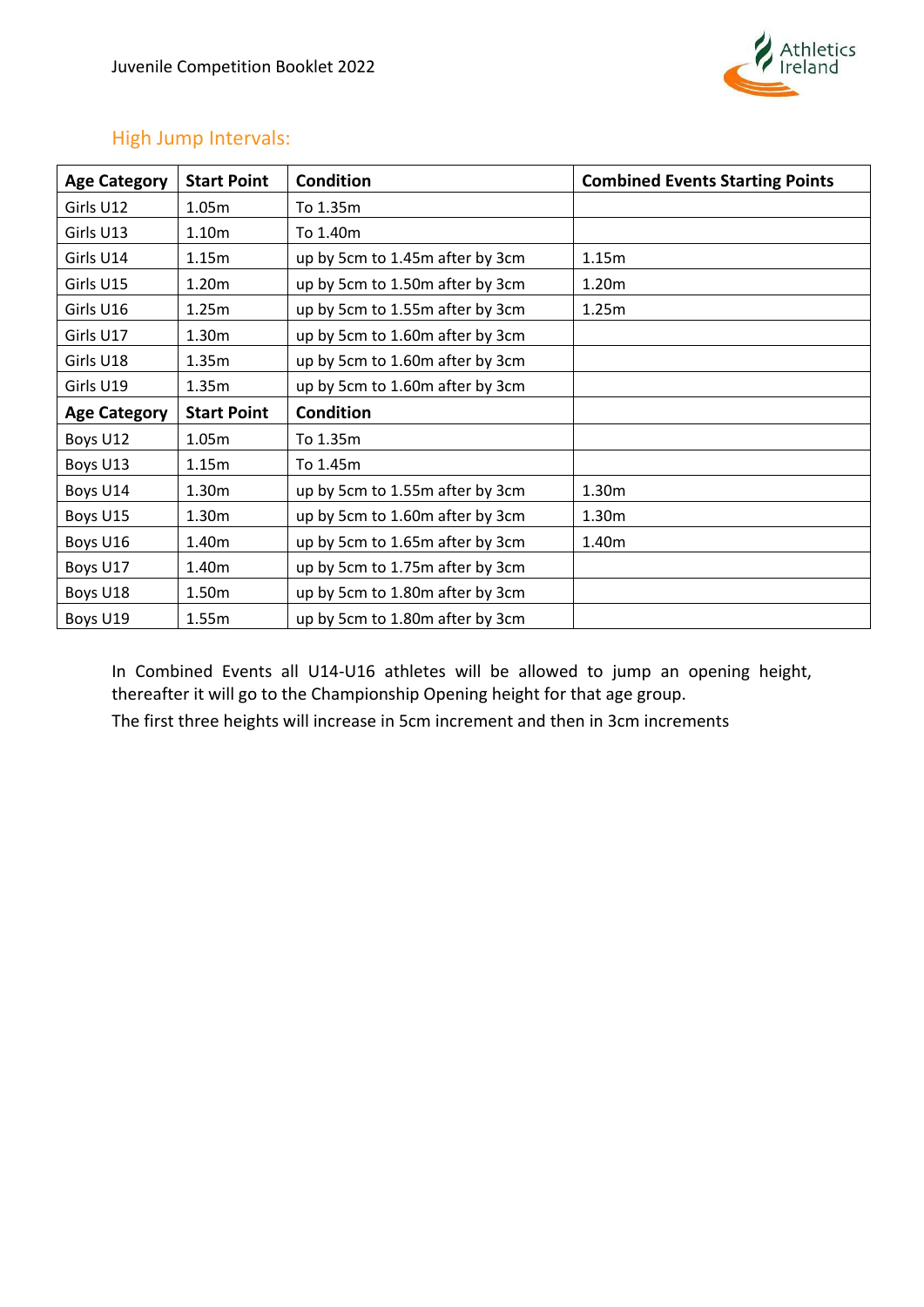

# <span id="page-18-0"></span>Section 3: Indoor Season:

## <span id="page-18-1"></span>List of Competitions:

| <b>Date</b>                   | <b>Competition</b>           | <b>Location</b> | <b>Notes</b>                       |
|-------------------------------|------------------------------|-----------------|------------------------------------|
| 22 <sup>nd</sup> January 2022 | Juvenile Indoor              | TUS, Athlone    | Start: 10am                        |
|                               | Combined Events Day 1        |                 | Check-in: 9:00am                   |
|                               |                              |                 | Entry Fee: €10                     |
|                               |                              |                 | Late Fee: €15                      |
|                               |                              |                 | Closing Date 12 <sup>th</sup> Jan  |
| 23rd January 2022             | Juvenile Indoor              | TUS, Athlone    | Start: 10am                        |
|                               | <b>Combined Events Day 2</b> |                 | Check-in: 9:00am                   |
|                               |                              |                 | Entry Fee: €10                     |
|                               |                              |                 | Late Fee: €15                      |
|                               |                              |                 | Closing Date 12 <sup>th</sup> Jan  |
| $19th$ March 2022             | Juvenile Indoor              | TUS, Athlone    | Start: 10am                        |
|                               | Championships Day 1          |                 | Check-in: 9:00am                   |
|                               |                              |                 | Entry Fee: €5 Event/€10 Relay Team |
|                               |                              |                 | Late Fee: €10 Event/€15 Relay Team |
|                               |                              |                 | Closing Date 9th March             |
|                               |                              |                 | <b>Entries: Regional Secretary</b> |
| 20 <sup>th</sup> March 2022   | Juvenile Indoor              | TUS, Athlone    | Start: 10am                        |
|                               | Championships Day 2          |                 | Check-in: 9:00am                   |
|                               |                              |                 | Entry Fee: €5 Event/€10 Relay Team |
|                               |                              |                 | Late Fee: €10 Event/€15 Relay Team |
|                               |                              |                 | Closing Date 9 <sup>th</sup> March |
|                               |                              |                 | <b>Entries: Regional Secretary</b> |
| 2 <sup>nd</sup> April         | Juvenile Indoor              | TUS, Athlone    | Start: 10am                        |
|                               | Championships Day 3          |                 | Check-in: 9:00am                   |
|                               |                              |                 | Entry Fee: €5 Event/€10 Relay Team |
|                               |                              |                 | Late Fee: €10 Event/€15 Relay Team |
|                               |                              |                 | Closing Date 9 <sup>th</sup> March |
|                               |                              |                 | <b>Entries: Regional Secretary</b> |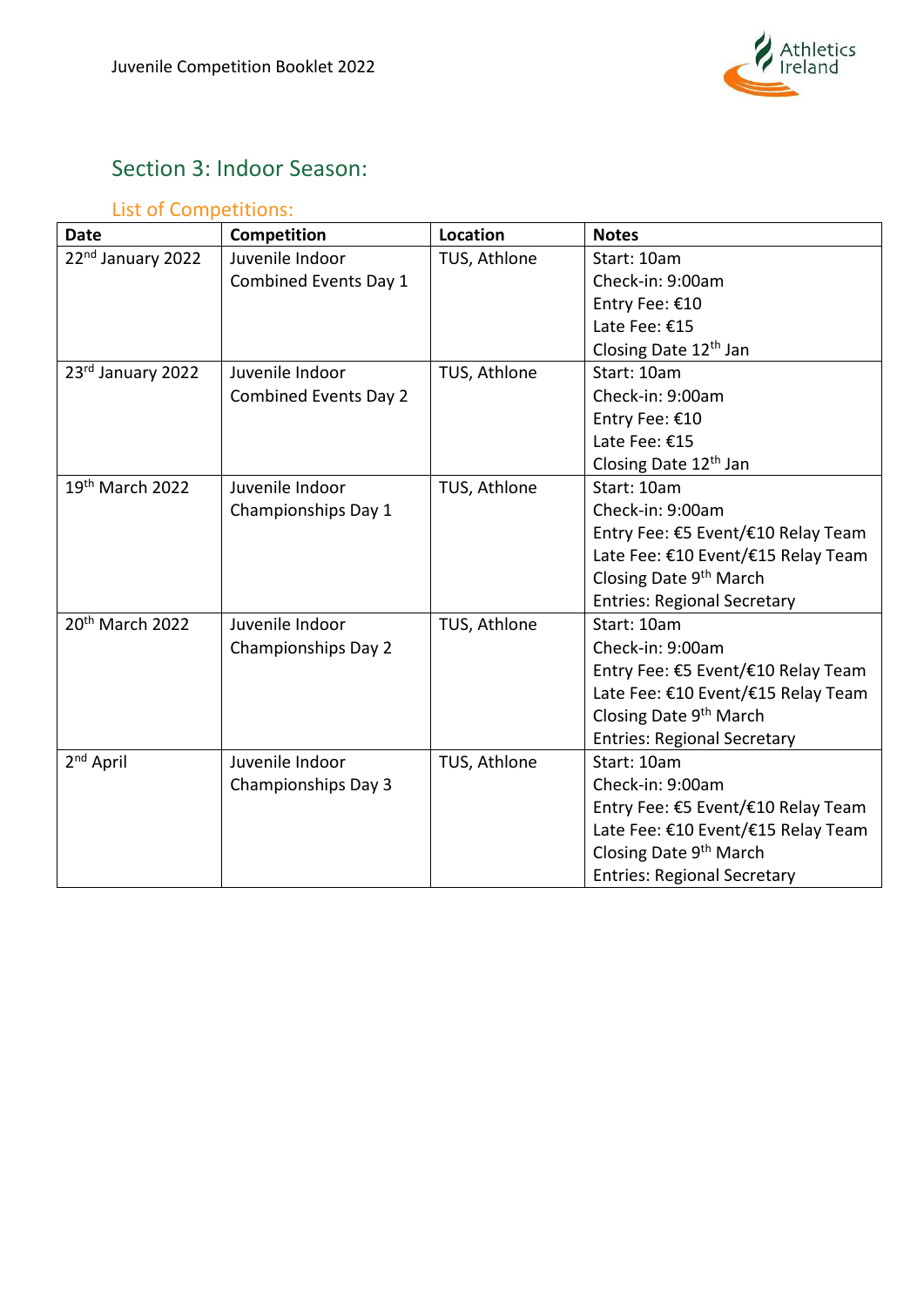

## <span id="page-19-0"></span>List of Events:

ŗ

| All Events below are available to Girls and Boys* |                               |                               |                                  |                                     |  |
|---------------------------------------------------|-------------------------------|-------------------------------|----------------------------------|-------------------------------------|--|
| 12                                                | 13                            | 14                            | 15                               | 16                                  |  |
| 60m Sprint                                        | 60m Sprint                    | 60m Sprint                    | 60m Sprint                       | 60m Sprint                          |  |
| 600m                                              | 60m Hurdles                   | 60m Hurdles                   | 60m Hurdles                      | 60m Hurdles                         |  |
|                                                   | 600m                          | 800m                          | 800m                             | 200m                                |  |
| Relay 4x200m                                      |                               |                               |                                  | 800m                                |  |
|                                                   | Relay 4x200m                  | 1000m Walk                    | 1000m Walk                       | 1500m                               |  |
| High Jump                                         |                               |                               |                                  |                                     |  |
| Long Jump                                         | High Jump                     | Relay 4x200m                  | Relay 4x200m                     | 1500m Walk                          |  |
| <b>Shot Put</b>                                   | Long Jump                     |                               |                                  |                                     |  |
|                                                   | <b>Shot Put</b>               | High Jump                     | High Jump                        | Relay 4x200m                        |  |
|                                                   |                               | Long Jump                     | Long Jump                        |                                     |  |
|                                                   |                               | <b>Shot Put</b>               | <b>Shot Put</b>                  | High Jump                           |  |
|                                                   |                               |                               | Pole Vault                       | Long Jump                           |  |
|                                                   |                               |                               |                                  | Triple Jump                         |  |
|                                                   |                               |                               |                                  | <b>Shot Put</b>                     |  |
|                                                   |                               |                               |                                  | Pole Vault                          |  |
| 17                                                | 18                            | 19                            | <b>Multi Events</b>              |                                     |  |
| 60m Sprint                                        | 60m Sprint                    | 60m Sprint                    |                                  |                                     |  |
|                                                   |                               |                               |                                  |                                     |  |
| 60m Hurdles                                       | 60m Hurdles                   | 60m Hurdles                   | <b>Pentathlon Events (14-19)</b> |                                     |  |
| 200m                                              | 200m                          | 200m                          | <b>Hurdles</b>                   |                                     |  |
| 400m                                              | 400m                          | 400m                          | High Jump                        |                                     |  |
| 800m                                              | 800m                          | 800m                          | Long Jump                        |                                     |  |
| 1500m                                             | 1500m                         | 1500m                         | <b>Shot Put</b>                  |                                     |  |
|                                                   |                               |                               | 800m                             |                                     |  |
| 1500m Walk                                        | 1500m Walk                    | 1500m Walk                    |                                  |                                     |  |
|                                                   |                               |                               | Heptathlon Events (Boys 17-19) * |                                     |  |
| Relay 4x200m                                      | Relay 4x200m                  | Relay 4x200m                  | Day $1$ :                        |                                     |  |
|                                                   |                               |                               |                                  | 60m, Long Jump, Shot Put, High Jump |  |
| High Jump                                         | High Jump                     | High Jump                     | Day 2:                           |                                     |  |
| Long Jump                                         | Long Jump                     | Long Jump                     | 60m Hurdles, Pole Vault, 1000m   |                                     |  |
| Triple Jump                                       | Triple Jump                   | Triple Jump                   |                                  |                                     |  |
| <b>Shot Put</b><br>Pole Vault                     | <b>Shot Put</b><br>Pole Vault | <b>Shot Put</b><br>Pole Vault |                                  |                                     |  |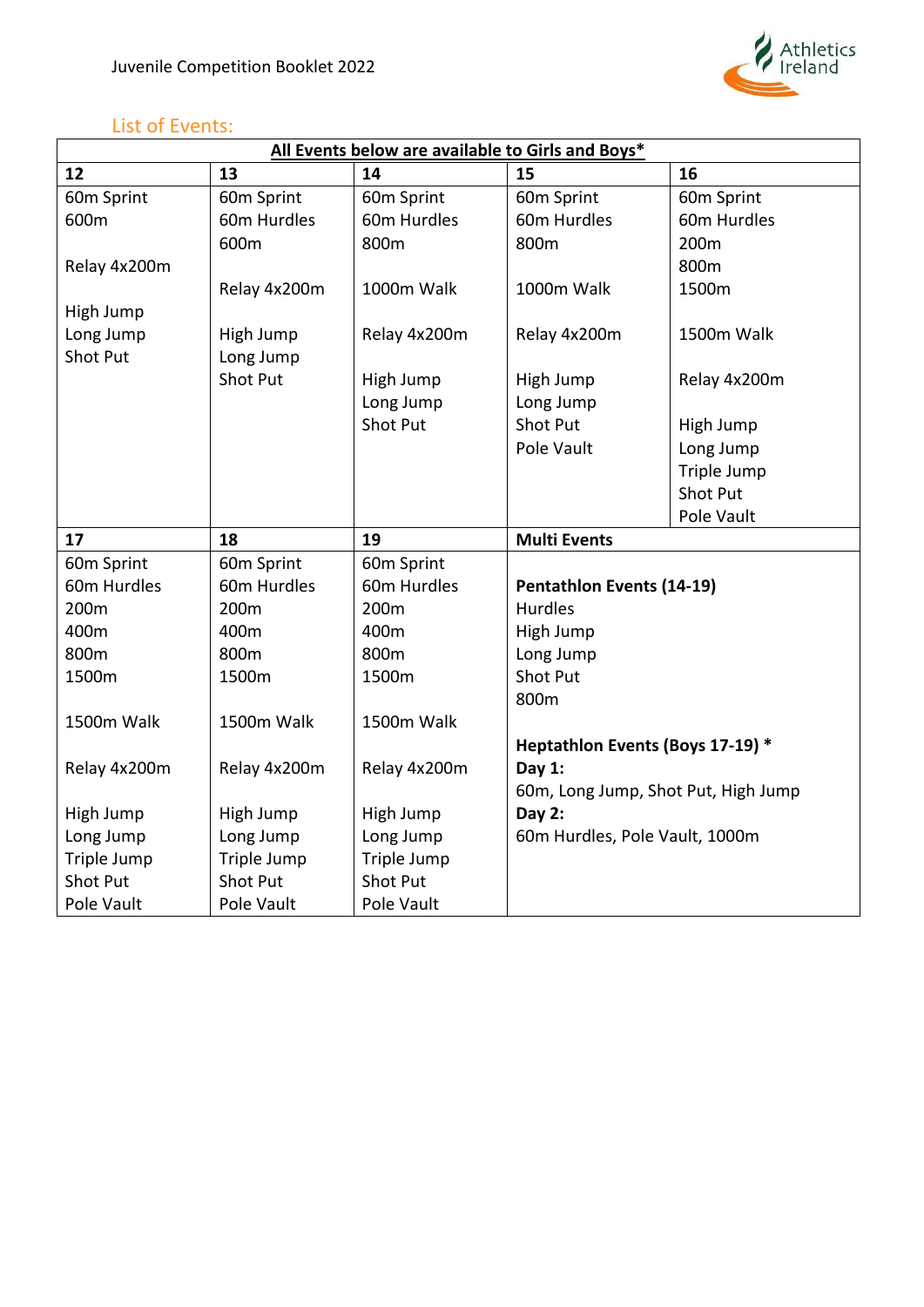

## <span id="page-20-0"></span>List of Regulations:

- **1.** No Entries or change of Entres will be accepted on the day of Championship.
- **2.** WA Rules Apply Individual Track & Field Championships for Boys and Girls ages 12-19.
- **3.** Club Singlets and shorts must be worn. (See Attire in Section 1 Policies)
- **4.** The first three (3) from each region qualify for the National Championships.
- **5.** There is no direct entry for athletes in U17,18 or 19.
- **6.** An athlete may compete in three individual events plus the relay
- **7.** Athletes are confined to their own age group (except for relays, see Relay Rules)
- **8.** All entries must come through the Regional Secretary

#### **9. Check In Rules:**

- All athletes must collect a competition number and check in for each event on that day
- All athletes must check in a **minimum** of one (1) hour prior to their track event
- Call room will be in operation for track events

#### **10.Warm Up Area Rules:**

- Area is restricted for athletes only, cordoned off area for coaches.
- No spectators, no bags or gear to be left in the area.
- Please respect other athletes especially when using equipment ie Hurdles.

#### **11.Call Room Rules:**

- Track athletes report to call room immediately their event is called. Field athletes to report directly to their event when called.
- Athletes are not permitted to carry or use electronic recording or transmission equipment (e.g: earphones, notebooks, tablets, iPods, smart phones etc.) in the competition area.

NOTE: The competition area starts at the assembly/call room.

- No spectators, no bags or gear to be left in the area
- **12.**ONLY 5mm spikes may be used– this includes the High Jump. WA rules apply for footwear.
- **13.**Athletes U14 upwards must use starting blocks. Only starting blocks provided by the organising committee may be used. Starting blocks are optional for U12 and U13, but a crouch start must be used instead. The commands for all sprints are "on your marks" and "set"

#### **14.False Starts**

- WA False Start Rules apply.
- U16 upwards first false start leads to disqualification.
- U12, 13, 14, 15. One false start and all are on warning of next false start leading to disqualification.
- Combined Events all age categories, one false start and all are on warning of next false start leading to disqualification.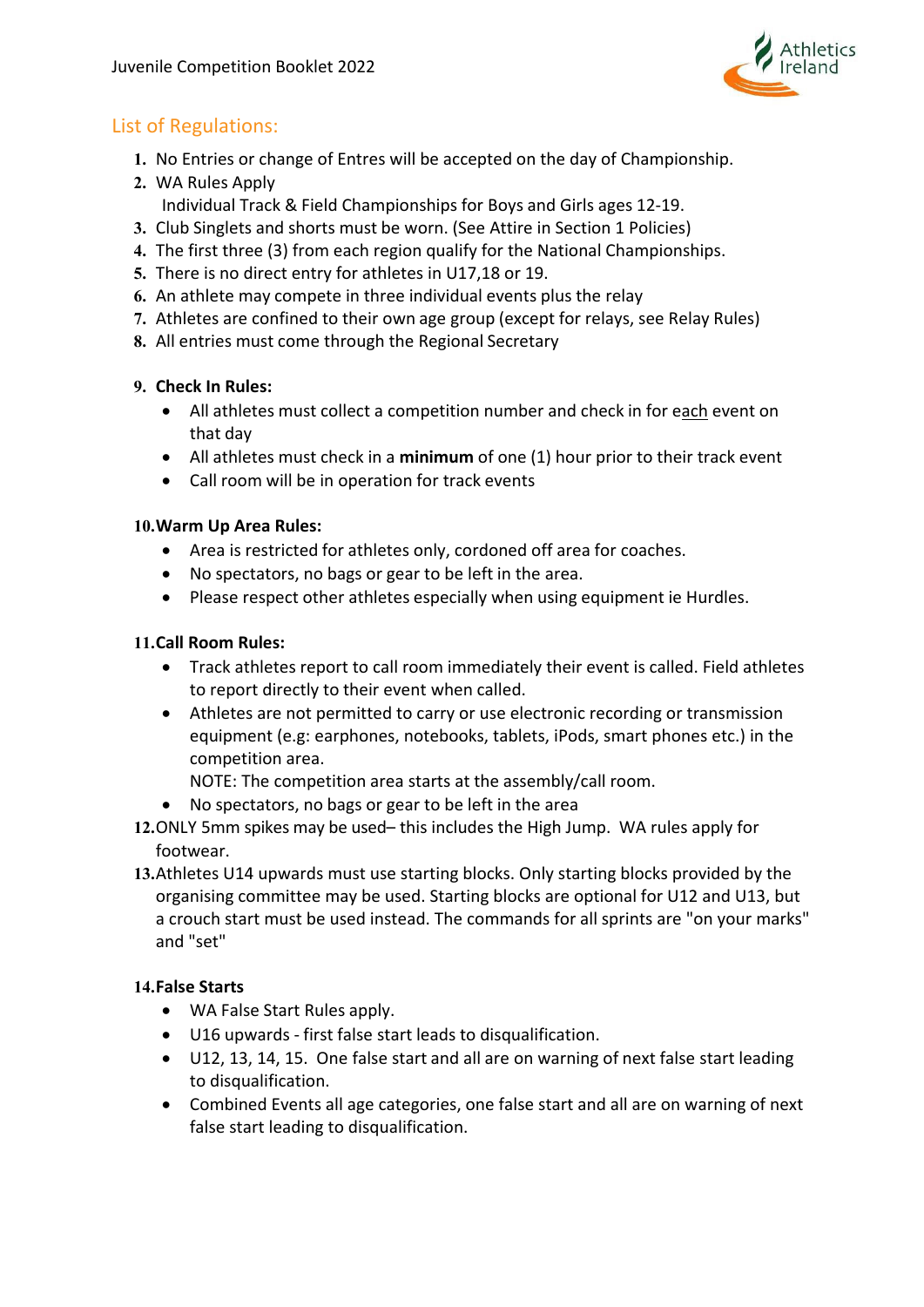

- **15.An athlete shall be excluded from participation in all further eventsin the competition, including relays,in cases where.**
	- A final confirmation was given that the athlete would start in an event but then failed to participate.
	- An athlete qualified in preliminaries or heats for further participation in an event but then failed toparticipate further (Rule 142.4).
	- An athlete fails to provide a bona fide effort to compete in an event
	- The duration of the competition that this rule pertains to is defined as being consecutive days, e Friday, Saturday, and Sunday of a single weekend.
- **16.**Warm up marks for field events should be completed where possible before the time schedule.
- **17.**Individual Championships: all athletes will be allowed 3 trials at field events, the top 8 athletes will be alloweda further 3 trials, except for high jump and pole vault.
- **18.**Where a heat is listed and if insufficient competitors check in a Final will be held at heat time.
- **19.**Event 600, 800m and 1500m:

If 15 or less check in, at the discretion of the track referee, a final will be held at heat time.

- **20.**1500m heats and finals can be scheduled for the same day of competition
- **21.**An athlete must inform the Chief Judge when leaving the competition area.
- **22.**Athletes must leave the arena when their event is complete.
- **23.**Winning athletes must report for medal presentation 20 minutes after their event where possible or **when called from the Public Address System**
- **24.**Coaches and parents are **not allowed** on the track at any time
- **25.**Any parent or club official found on the track risk the possibility of their athlete and club being disqualified
- **26.**Regional Competition Secretaries must be available for queries on days of competition.

#### **27.Relay Competition:**

- The first THREE (3) Teams from each region must compete and qualify for the National Championships.
- An athlete may move up one age group.
- Athletes may compete in TWO (2) relays on the day.
- At least 2 members of a competing relay team, participating in that event on that day must be of the correctage
- 17, 18, 19 age groups for relays, all athletes may move up one age group.
- If a sub is present on the day and declared, medal will be presented
- Relay teams qualify from region, 3 teams per region per age category
- If 6 teams or less check in, a Final will be held at Heat time
- Team names, DOB, registration numbers must be submitted with entry
- Declaration sheets must be completed for each individual team.
- Spot checks will be carried out on team declarations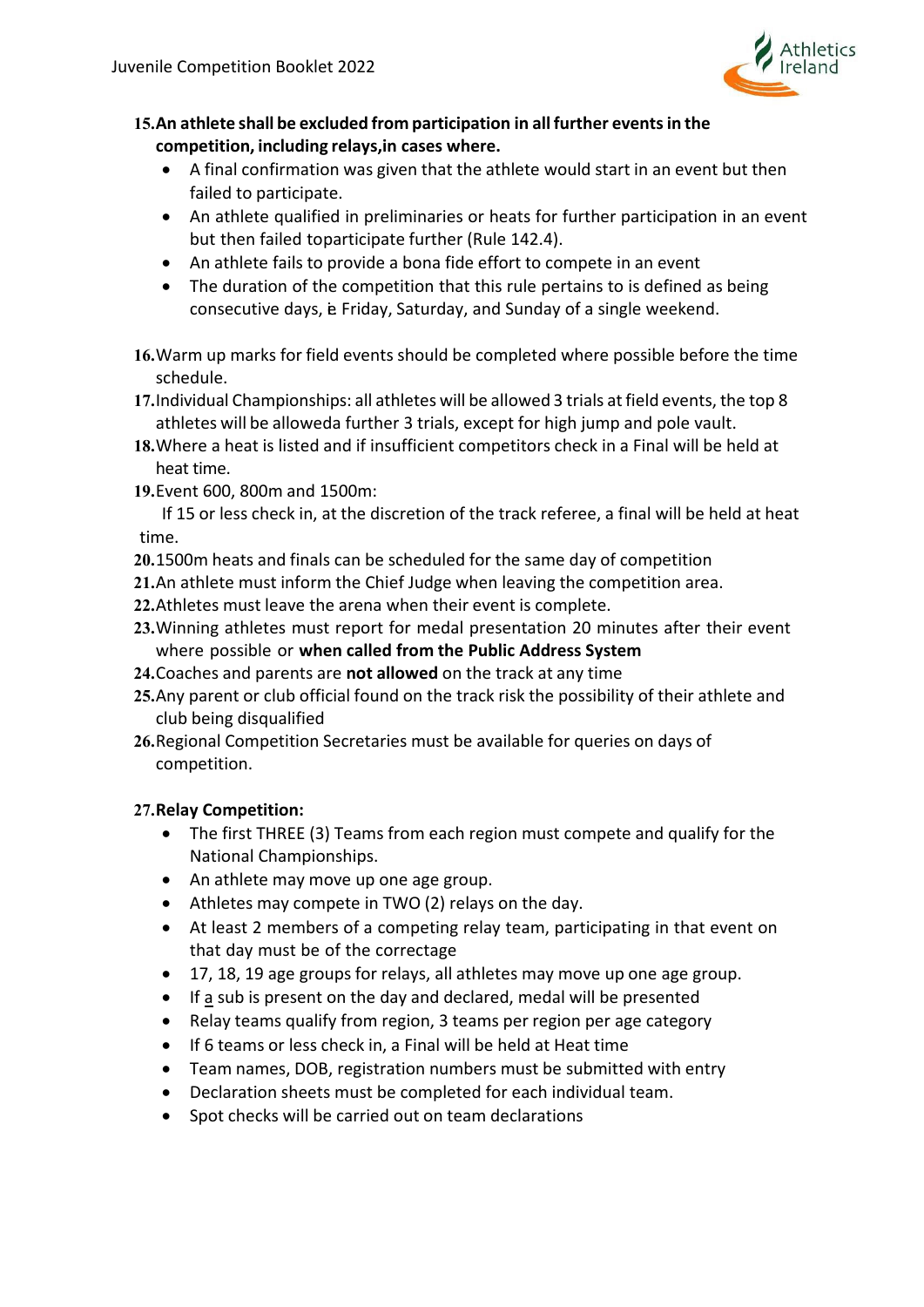

#### **28.Combined Events**

- In the long jump and each of the throwing events, each athlete shall be allowed three trials only.
- An athlete shall be disqualified in any event, in which he has made two false starts.
- An athlete failing to attempt to start or make a trial in one of the events shall not be allowed to take part in the subsequent events but shall be considered to have abandoned the competition. They shall not, therefore, figure in the final classification.
- The winner shall be the athlete who has obtained the highest number of points. Medals will be presented to the top three.

Please have respect for the stadium and its environs, adhere to all rules of the arena. Please do not leave your personal belongings unattended.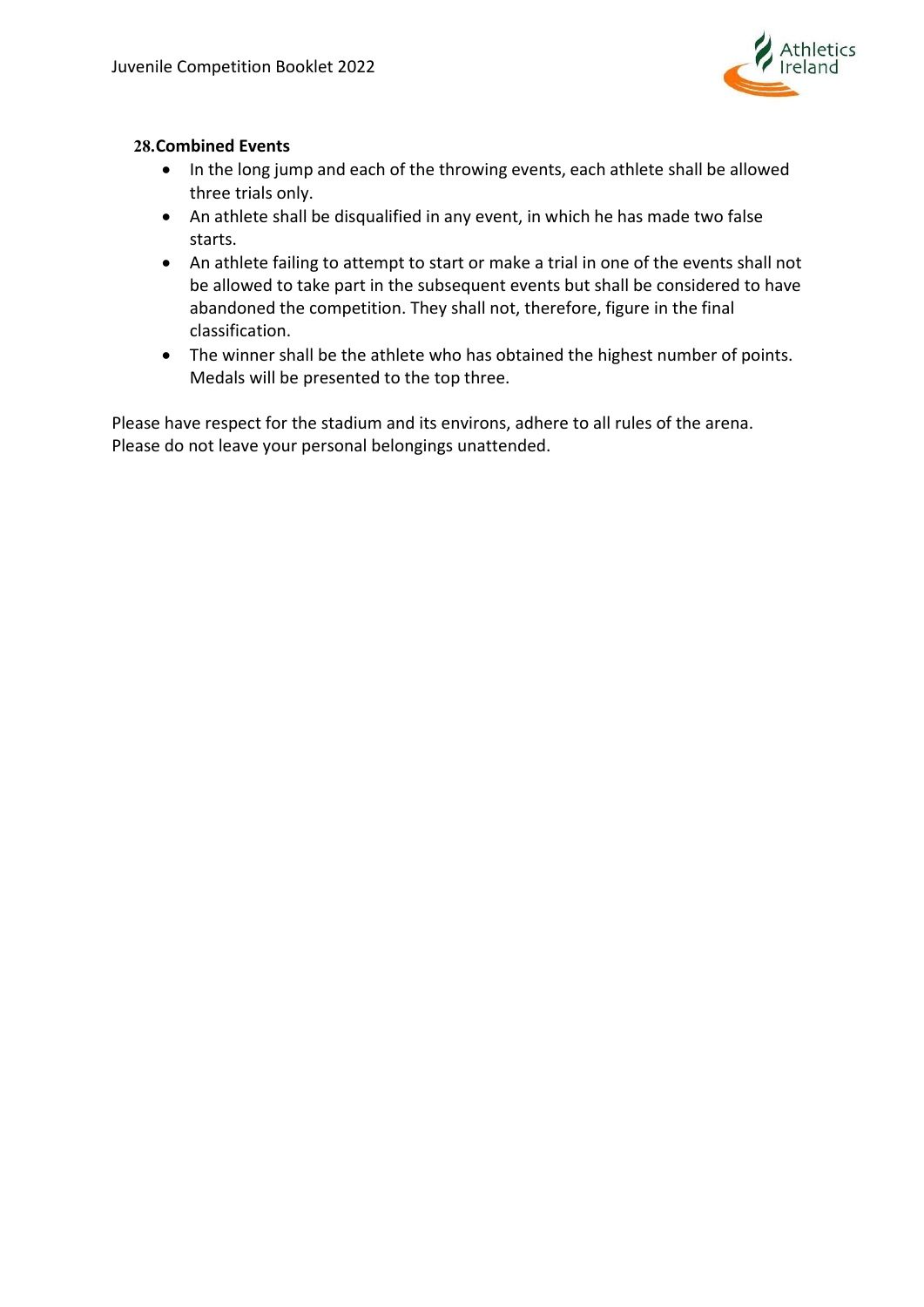

## <span id="page-23-0"></span>Timetables:

## <span id="page-23-1"></span>19th March 2022, Juvenile Indoor Championships Day 1:

| <b>Track Events:</b>    |                                                        |               |  |
|-------------------------|--------------------------------------------------------|---------------|--|
| 10:00am                 | 1500m                                                  | <b>Heats</b>  |  |
| Athletes:               | Girls & Boys                                           | 16            |  |
|                         | Girls & Boys                                           | 17            |  |
|                         | Girls & Boys                                           | 18            |  |
|                         | Girls & Boys                                           | 19            |  |
|                         | Check in Closes 9:30am                                 |               |  |
|                         | Finals at the end of the day will be held if heats not |               |  |
|                         | required                                               |               |  |
| 10:55am                 | 400m                                                   | <b>Heats</b>  |  |
| Athletes:               | Girls & Boys                                           | 17            |  |
|                         | Girls & Boys                                           | 18            |  |
|                         | Girls & Boys                                           | 19            |  |
|                         | Check in Closes 9:30am                                 |               |  |
|                         | Finals will be held at 2pm if heats required           |               |  |
| 11:45am                 | 1500m Walk                                             | <b>Finals</b> |  |
| Athletes:               | <b>Boys</b>                                            | 16            |  |
|                         | <b>Boys</b>                                            | 17            |  |
|                         | <b>Boys</b>                                            | 18            |  |
|                         | <b>Boys</b>                                            | 19            |  |
|                         | <b>Boys</b>                                            | 14 (1000m)    |  |
|                         | <b>Boys</b>                                            | 15(1000m)     |  |
| Check in Closes 10:30am |                                                        |               |  |
|                         | A 20 Minute break will feature after the Boy Walks     |               |  |
| Athletes:               | Girls                                                  | 14 (1000m)    |  |
|                         | Girls                                                  | 15 (1000m)    |  |
|                         | Girls                                                  | 16            |  |
|                         | Girls                                                  | 17            |  |
|                         | Girls                                                  | 18            |  |
|                         | Girls                                                  | 19            |  |
| 2:00pm                  | 400m                                                   | <b>Finals</b> |  |
| 2:30pm                  | <b>60m Sprints</b>                                     | <b>Heats</b>  |  |
| Athletes:               | Girls & Boys                                           | 12            |  |
|                         | Girls & Boys                                           | 13            |  |
|                         | Girls & Boys                                           | 14            |  |
|                         | Girls & Boys                                           | 15            |  |
|                         | Girls & Boys                                           | 16            |  |
|                         | Girls & Boys                                           | 17            |  |
|                         | Girls & Boys                                           | 18            |  |
|                         | Girls & Boys                                           | 19            |  |
|                         | Check In Closes 1:30pm                                 |               |  |
|                         | 1500m & 60m                                            | <b>Finals</b> |  |

| <b>Field Events:</b>       |                  |                   |  |
|----------------------------|------------------|-------------------|--|
| $10:00$ am - 4:00 pm       | Long Jump        |                   |  |
| 10:00am                    | Girls            | 12                |  |
| 11:30am                    | Boys             | 13                |  |
| 1:00pm                     | Girls            | 14                |  |
| 2:15 <sub>pm</sub>         | Girls            | 19                |  |
| Check in Closes 9:30am     |                  |                   |  |
| 11:00am                    |                  | <b>Pole Vault</b> |  |
| 11:00am                    | <b>Boys</b>      | $15 - 19$         |  |
| Warm Up at 10:00am/12:30pm |                  |                   |  |
| 10:00am-02:00pm            |                  | <b>Shot Putt</b>  |  |
| 10:00am                    | Boys             | 13 (2K)           |  |
| 11:30am                    | Girls            | 15 (3K)           |  |
| 12:00pm                    | Girls            | 13 (2K)           |  |
| 1:00 <sub>pm</sub>         | Girls            | 16 (3K)           |  |
| 2:00 <sub>pm</sub>         | Boys             | 15 (2K)           |  |
|                            |                  |                   |  |
| $10:00am - 04:30pm$        | <b>High Jump</b> |                   |  |
| 10:00am                    | Girls            | 13 (Mat 1)        |  |
|                            | Girls            | 18-19 (Mat 2)     |  |
| 11:30am                    | Girls            | 14 (Mat 1)        |  |
|                            | Girls            | 16 (Mat 2)        |  |
| 1:00pm                     | Girls            | 17 (Mat 1)        |  |
|                            | <b>Boys</b>      | 14 (Mat 2)        |  |
| 3:00pm                     | Girls            | 12 (Mat 1)        |  |
| 4:30pm                     | Girls            | 15 (Mat 1)        |  |
|                            |                  |                   |  |
| 2:00pm-3:00pm              |                  | Long Jump         |  |
| 2:00pm                     | Girls            | 16 (Pit 2)        |  |
| 3:00pm                     | Boys             | 16 (Pit 2)        |  |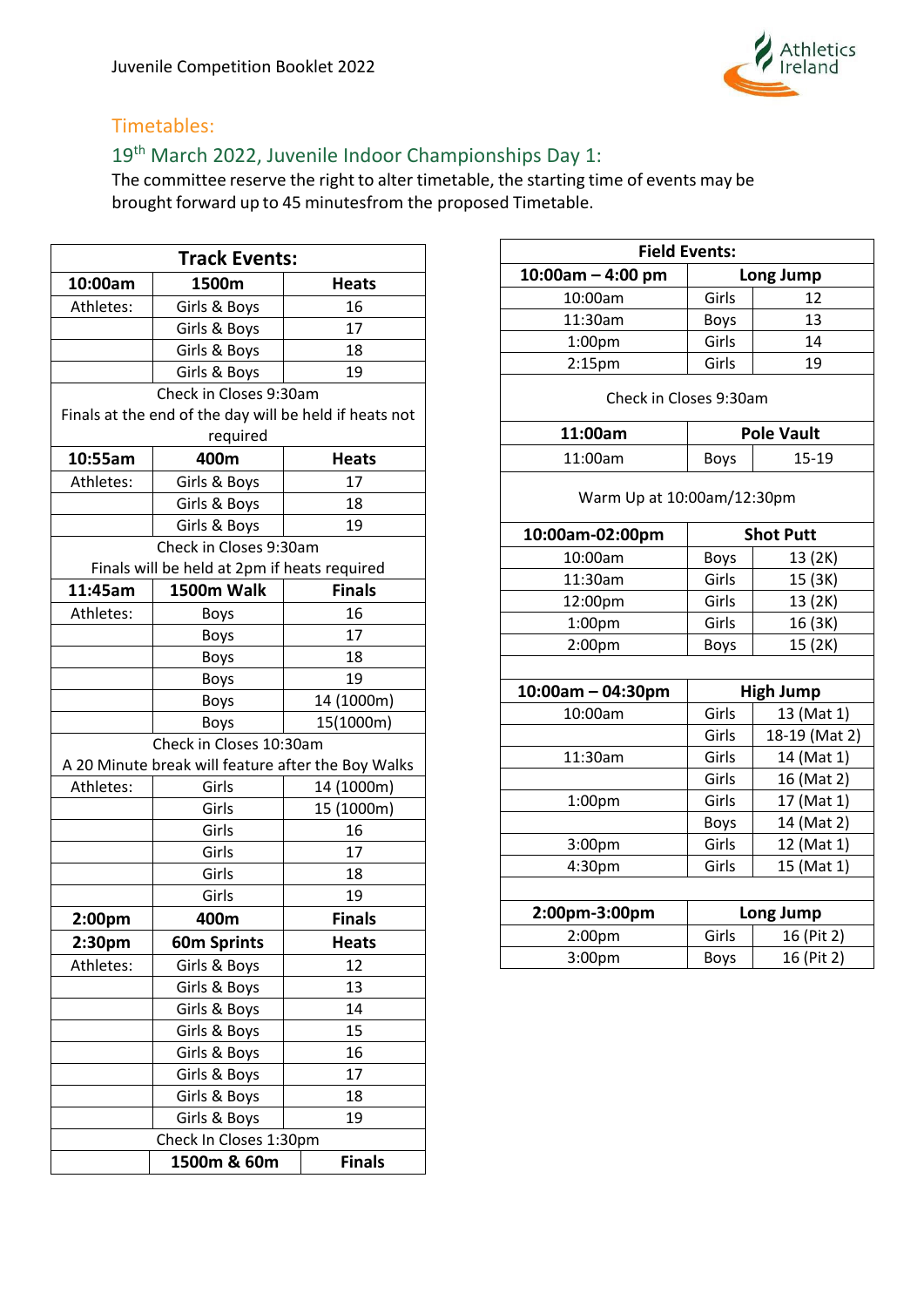

# <span id="page-24-0"></span>Section 4: Outdoor Season:

## <span id="page-24-1"></span>List of Competitions:

| <b>Date</b>                | Competition                      | <b>Location</b> | <b>Notes</b>                       |
|----------------------------|----------------------------------|-----------------|------------------------------------|
| 3rd April 2022             | <b>Spring Throws</b>             | Templemore      | Start: 10am                        |
|                            |                                  |                 | Check-in: 9:00am                   |
|                            |                                  |                 | Entry Fee: €5/event                |
|                            |                                  |                 | Late Fee: €10                      |
|                            |                                  |                 | Closing Date 24th March            |
|                            |                                  |                 | <b>Entries: Regional Secretary</b> |
| $2nd$ July 2022            | Children's Team Games (9-11,12   | Tullamore       | Start: 10am                        |
|                            | Relays)                          |                 | Check-in: 8:30am                   |
|                            |                                  |                 | Entry Fee: €10/Team                |
|                            |                                  |                 | Late Fee: €15/Team                 |
|                            |                                  |                 | Closing Date 22 <sup>nd</sup> June |
|                            |                                  |                 | <b>Entries: Regional Secretary</b> |
| $2nd$ July 2022            | Juvenile Outdoor Championships   | Tullamore       | Start: 10am                        |
|                            | Day 1                            |                 | Check-in: 8:30am                   |
|                            |                                  |                 | Entry Fee: €5 Event                |
|                            |                                  |                 | Late Fee: €10 Event                |
|                            |                                  |                 | Closing Date 22 <sup>nd</sup> June |
|                            |                                  |                 | <b>Entries: Regional Secretary</b> |
| 9 <sup>th</sup> July 2022  | Juvenile Outdoor Championships   | Tullamore       | Start: 10am                        |
|                            | Day 2                            |                 | Check-in: 8:30am                   |
|                            |                                  |                 | Entry Fee: €5 Event                |
|                            |                                  |                 | Late Fee: €10 Event                |
|                            |                                  |                 | Closing Date 29 <sup>th</sup> June |
|                            |                                  |                 | <b>Entries: Regional Secretary</b> |
| 10 <sup>th</sup> July 2022 | Juvenile Outdoor Championships   | Tullamore       | Start: 10am                        |
|                            | Day 3                            |                 | Check-in: 8:30am                   |
|                            |                                  |                 | Entry Fee: €5 Event                |
|                            |                                  |                 | Late Fee: €10 Event                |
|                            |                                  |                 | Closing Date 29 <sup>th</sup> June |
|                            |                                  |                 | <b>Entries: Regional Secretary</b> |
| 16 <sup>th</sup> July 2022 | Juvenile Inter Club Relays 13-19 | Tullamore       | Start: 12noon                      |
|                            |                                  |                 | Check-in: 8:30am                   |
|                            |                                  |                 | Entry Fee: €10                     |
|                            |                                  |                 | Late Fee: €15                      |
|                            |                                  |                 | Closing Date 6 <sup>th</sup> July  |
|                            |                                  |                 | <b>Entries: County Secretary</b>   |
| 16 <sup>th</sup> July 2022 | Juvenile "B" Championships       | Tullamore       | Start: 10am                        |
|                            |                                  |                 | Check-in: 8:30am                   |
|                            |                                  |                 | Entry Fee: €5 Event                |
|                            |                                  |                 | Late Fee: €10 Event                |
|                            |                                  |                 | Closing Date 6 <sup>th</sup> July  |
|                            |                                  |                 | <b>Entries: Club Secretary</b>     |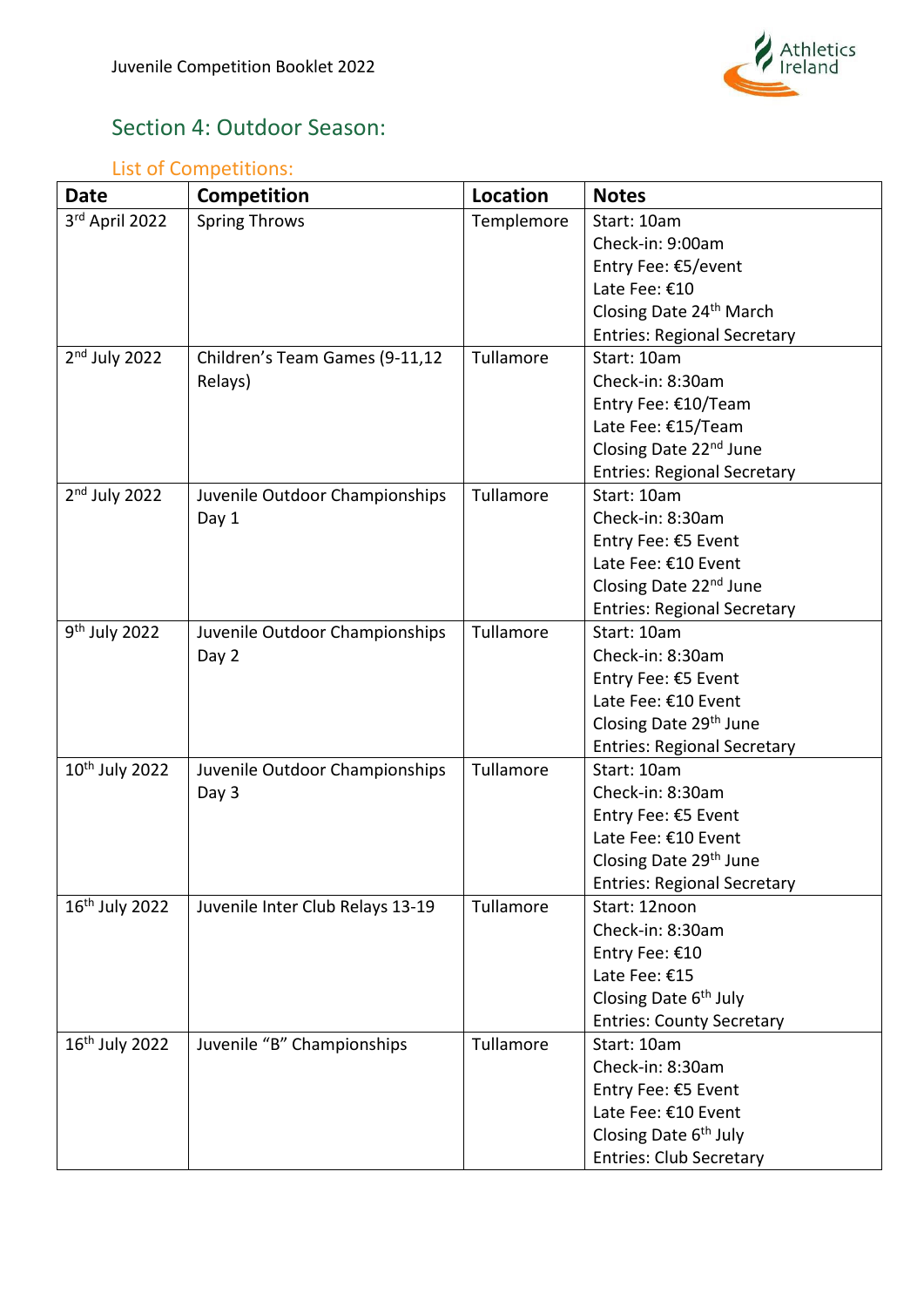

| $23rd$ July 2022           | Youth & Junior Day 1 Combined   | Tullamore | Start: 10am                        |
|----------------------------|---------------------------------|-----------|------------------------------------|
|                            | Events                          |           | Check-in: 8:30am                   |
|                            |                                 |           | Entry Fee: €10                     |
|                            |                                 |           | Late Fee: €15                      |
|                            |                                 |           | Closing Date 13 <sup>th</sup> July |
|                            |                                 |           | <b>Entries: Club Secretary</b>     |
| 24 <sup>th</sup> July 2022 | Juvenile Day 1 & Youth & Junior | Tullamore | Start: 10am                        |
|                            | Day 2 Combined Events           |           | Check-in: 8:30am                   |
|                            |                                 |           | Entry Fee: €10                     |
|                            |                                 |           | Late Fee: €15                      |
|                            |                                 |           | Closing Date 13 <sup>th</sup> July |
|                            |                                 |           | <b>Entries: Club Secretary</b>     |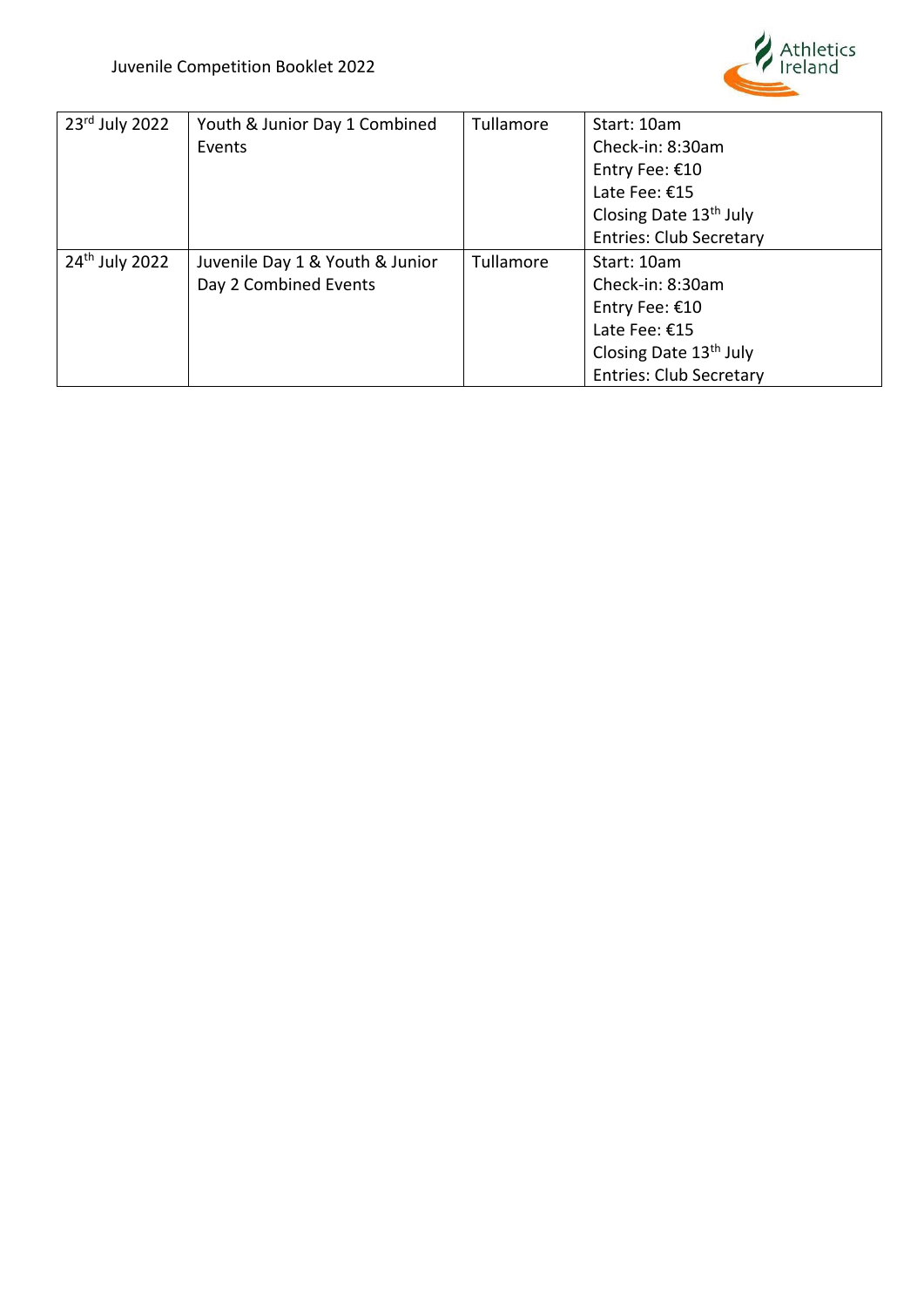

# <span id="page-26-0"></span>List of Events: A Championships

# **All Events below are available to Girls**

| 12            | 13            | 14               | 15              |
|---------------|---------------|------------------|-----------------|
| 60m Sprint    | 80m Sprint    | 80m Sprint       | 100m Sprint     |
| 600m          | 60m Hurdles   | 75m Hurdles      | 80m Hurdles     |
|               | 600m          | 200 <sub>m</sub> | 250m Hurdles    |
| Relay 4x100m  |               | 800m             | 200m            |
|               | Relay 4x100m  | 1500m            | 800m            |
| High Jump     |               |                  | 1500m           |
| Long Jump     | High Jump     | 2000m Walk       |                 |
| Shot Put      | Long Jump     |                  | 2000m Walk      |
| Turbo Javelin | Shot Put      | Relay 4x100m     |                 |
|               | Javelin       |                  | Relay 4x100m    |
|               |               | High Jump        |                 |
|               |               | Long Jump        | High Jump       |
|               |               | <b>Shot Put</b>  | Long Jump       |
|               |               | Javelin          | <b>Shot Put</b> |
|               |               | <b>Discus</b>    | Pole Vault      |
|               |               | Hammer           | Javelin         |
|               |               |                  | <b>Discus</b>   |
|               |               |                  | Hammer t        |
| 16            | 17            | 18               | 19              |
| 100m Sprint   | 100m Sprint   | 100m Sprint      | 100m Sprint     |
| 80m Hurdles   | 100m Hurdles  | 100m Hurdles     | 100m Hurdles    |
| 250m Hurdles  | 300m Hurdles  | 400m Hurdles     | 400m Hurdles    |
| 200m          | 200m          | 200m             | 200m            |
| 800m          | 400m          | 400m             | 400m            |
| 1500m         | 800m          | 800m             | 800m            |
| 3000m         | 1500m         | 1500m            | 1500m           |
|               | 3000m         | 3000m            | 3000m           |
| 2000m Walk    | 2000m S/Chase | 2000m S/Chase    |                 |
|               |               |                  |                 |
|               |               |                  | 3000m S/Chase   |
| Relay 4x100m  | 3000m Walk    | 3000m Walk       | 3000m Walk      |
|               |               |                  |                 |
| High Jump     | Relay 4x100m  | Relay 4x100m     | Relay 4x100m    |
| Long Jump     | Relay 4x400m  | Relay 4x400m     | Relay 4x400m    |
| Triple Jump   |               |                  |                 |
| Shot Put      | High Jump     | High Jump        | High Jump       |
| Pole Vault    | Long Jump     | Long Jump        | Long Jump       |
| Javelin       | Triple Jump   | Triple Jump      | Triple Jump     |
| <b>Discus</b> | Shot Put      | Shot Put         | <b>Shot Put</b> |
| Hammer        | Pole Vault    | Pole Vault       | Pole Vault      |
|               | Javelin       | Javelin          | Javelin         |
|               | <b>Discus</b> | <b>Discus</b>    | <b>Discus</b>   |
|               | Hammer        | Hammer           | Hammer          |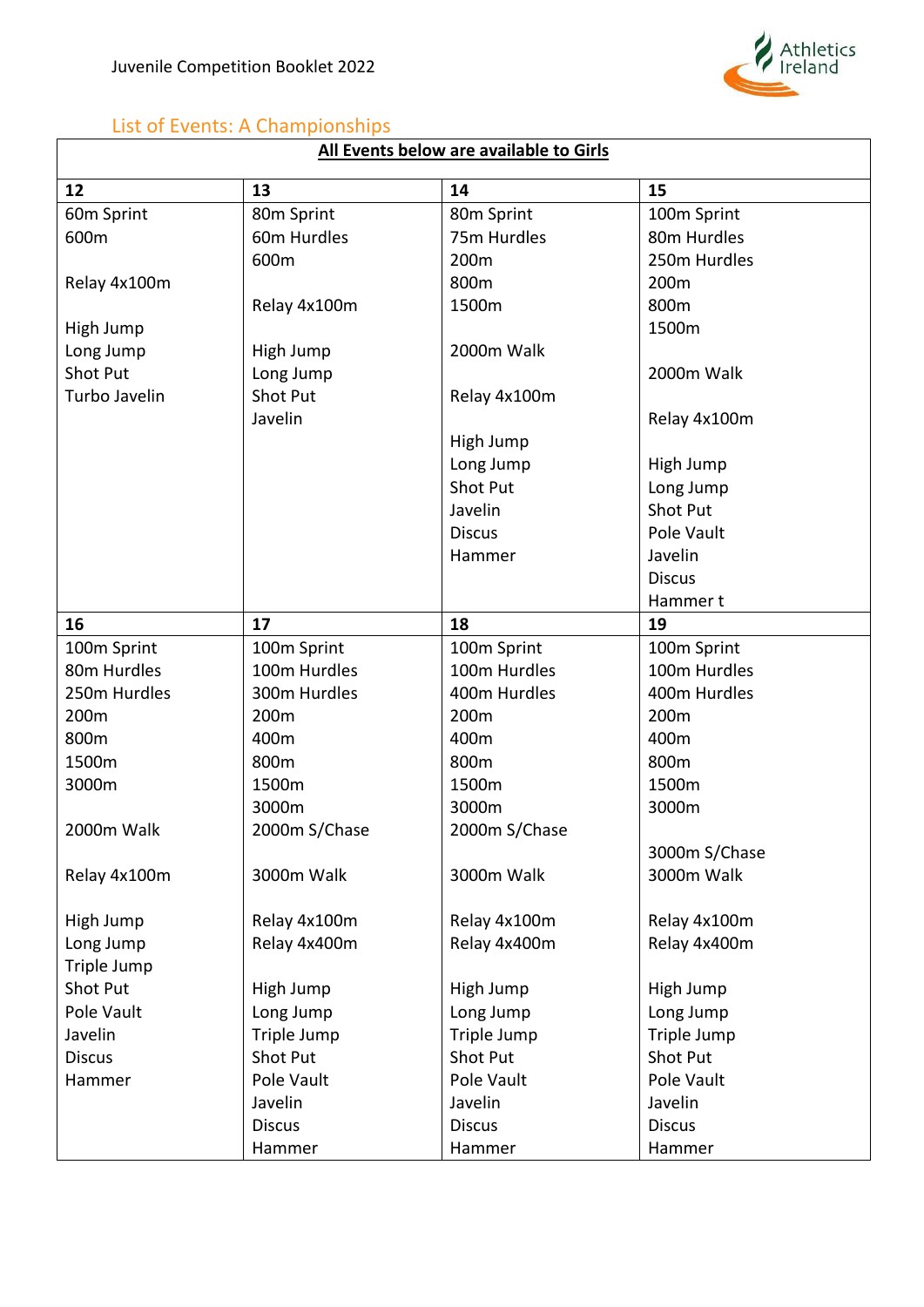

| All Events below are available to Boys |
|----------------------------------------|
|----------------------------------------|

| 12              | 13            | 14              | 15              |
|-----------------|---------------|-----------------|-----------------|
| 60m Sprint      | 80m Sprint    | 80m Sprint      | 100m Sprint     |
| 600m            | 60m Hurdles   | 75m Hurdles     | 80m Hurdles     |
|                 | 600m          | 200m            | 250m Hurdles    |
| Relay 4x100m    |               | 800m            | 200m            |
|                 | Relay 4x100m  | 1500m           | 800m            |
| High Jump       |               |                 | 1500m           |
| Long Jump       | High Jump     | 2000m Walk      |                 |
| <b>Shot Put</b> | Long Jump     |                 | 2000m Walk      |
| Turbo Javelin   | Shot Put      | Relay 4x100m    |                 |
|                 | Javelin       |                 | Relay 4x100m    |
|                 |               | High Jump       |                 |
|                 |               | Long Jump       | High Jump       |
|                 |               | <b>Shot Put</b> | Long Jump       |
|                 |               | Javelin         | Triple Jump     |
|                 |               | <b>Discus</b>   | Shot Put        |
|                 |               | Hammer          | Pole Vault      |
|                 |               |                 | Javelin         |
|                 |               |                 | <b>Discus</b>   |
|                 |               |                 | Hammer t        |
| 16              | 17            | 18              | 19              |
| 100m Sprint     | 100m Sprint   | 100m Sprint     | 100m Sprint     |
| 100m Hurdles    | 100m Hurdles  | 110m Hurdles    | 110m Hurdles    |
| 250m Hurdles    | 300m Hurdles  | 400m Hurdles    | 400m Hurdles    |
|                 |               |                 |                 |
| 200m            | 200m          | 200m            | 200m            |
| 800m            | 400m          | 400m            | 400m            |
| 1500m           | 800m          | 800m            | 800m            |
| 3000m           | 1500m         | 1500m           | 1500m           |
|                 | 3000m         | 3000m           | 3000m           |
| 3000m Walk      | 2000m S/Chase | 3000m S/Chase   |                 |
|                 |               |                 | 3000m S/Chase   |
| Relay 4x100m    | 3000m Walk    | 5000m Walk      |                 |
|                 |               |                 | 5000m Walk      |
| High Jump       | Relay 4x100m  | Relay 4x100m    |                 |
| Long Jump       | Relay 4x400m  | Relay 4x400m    | Relay 4x100m    |
| Triple Jump     |               |                 | Relay 4x400m    |
| <b>Shot Put</b> | High Jump     | High Jump       |                 |
| Pole Vault      | Long Jump     | Long Jump       | High Jump       |
| Javelin         | Triple Jump   | Triple Jump     | Long Jump       |
| <b>Discus</b>   | Shot Put      | Shot Put        | Triple Jump     |
| Hammer          | Pole Vault    | Pole Vault      | <b>Shot Put</b> |
|                 | Javelin       | Javelin         | Pole Vault      |
|                 | <b>Discus</b> | <b>Discus</b>   | Javelin         |
|                 | Hammer        | Hammer          | <b>Discus</b>   |
|                 |               |                 | Hammer          |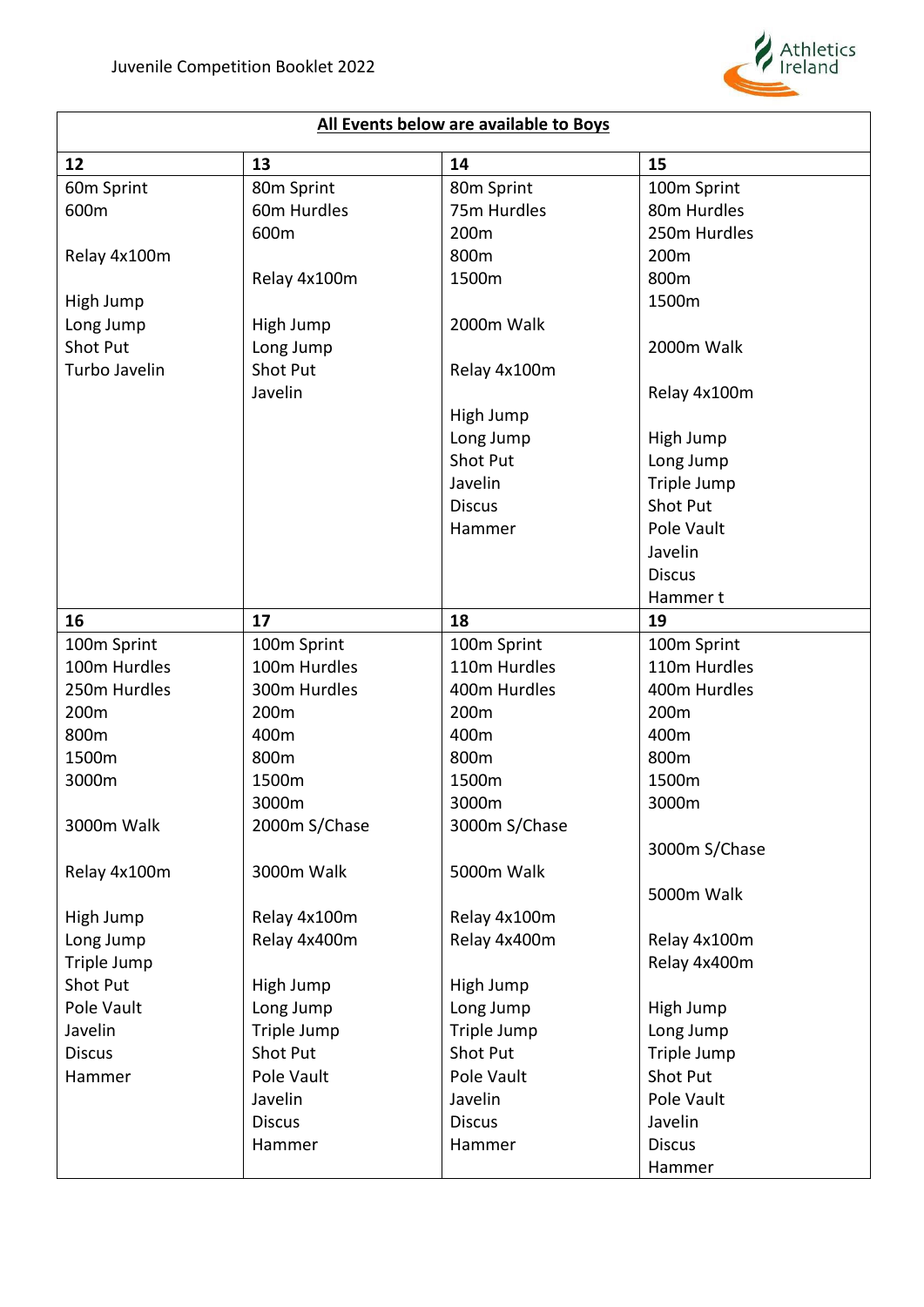

## <span id="page-28-0"></span>List of Events: B Championships

| All Events below are available to Girls and Boys |                      |                                                                 |                 |             |
|--------------------------------------------------|----------------------|-----------------------------------------------------------------|-----------------|-------------|
| 12                                               | 13                   | 14                                                              | 15              | 16          |
| 60m Sprint                                       | 80m Sprint           | 80m Sprint                                                      | 100m Sprint     | 100m Sprint |
| 600m                                             | 600m                 | 800m                                                            | 800m            | 800m        |
|                                                  |                      |                                                                 |                 |             |
| High Jump                                        | High Jump            | High Jump                                                       | High Jump       | High Jump   |
| Long Jump                                        | Long Jump            | Long Jump                                                       | Long Jump       | Long Jump   |
| <b>Shot Put</b>                                  | Shot Put             | Shot Put                                                        | Shot Put        | Shot Put    |
|                                                  |                      | Pentathlon Events available to Girls and Boys*                  |                 |             |
| 14                                               | 15                   | Girls 16*                                                       | <b>Boys 16*</b> |             |
| 75m Hurdles                                      | 80m Hurdles          | 80m Hurdles                                                     | 100m Hurdles    |             |
| 800m                                             | 800m                 | 800m                                                            | 800m            |             |
|                                                  |                      |                                                                 |                 |             |
| High Jump                                        | High Jump            | High Jump                                                       | High Jump       |             |
| Long Jump                                        | Long Jump            | Long Jump                                                       | Long Jump       |             |
| <b>Shot Put</b>                                  | Shot Put             | <b>Shot Put</b>                                                 | Shot Put        |             |
|                                                  |                      | <b>Children's Team Games Events available to Girls and Boys</b> |                 |             |
| 9                                                | 10                   | 11                                                              |                 |             |
| 60m Hurdles                                      | 60m Hurdles          | 60 <sub>m</sub> Hurdles                                         |                 |             |
| 300m                                             | 300m                 | 300m                                                            |                 |             |
|                                                  |                      |                                                                 |                 |             |
| Long Jump                                        | Long Jump            | Long Jump                                                       |                 |             |
| Turbo Javelin (300g)                             | Turbo Javelin (300g) | Turbo Javelin (300g)                                            |                 |             |
| <b>Multi Events</b>                              |                      |                                                                 |                 |             |
|                                                  |                      |                                                                 |                 |             |

#### **Heptathlon/Decathlon**

Youth Girls (17&18) Day 1: 100m Hurdles, 200m, High Jump, Shot Put Day 2: 800m, Long Jump, Javelin

Youth Boys (17&18) Day 1: 100m, 400m, High Jump, Long Jump, Shot Put Day 2: 110m Hurdles, 1500m, Pole Vault, Javelin, Discus

U19 Girls Day 1: 100m Hurdles, 200m, High Jump, Shot Put Day 2: 800m, Long Jump, Javelin

Youth Boys (17&18) Day 1: 100m, 400m, High Jump, Long Jump, Shot Put Day 2: 110m Hurdles, 1500m, Pole Vault, Javelin, Discus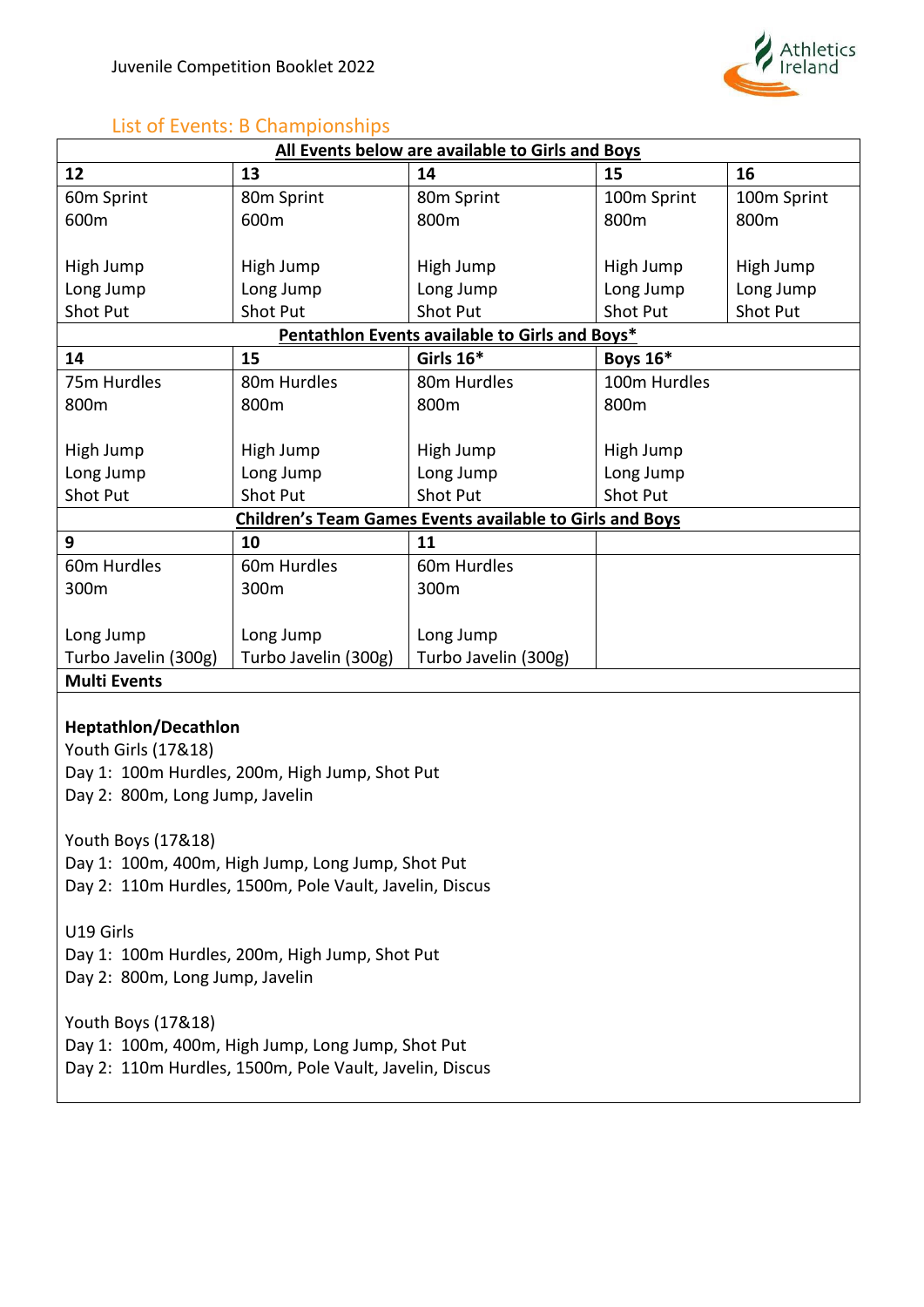

## <span id="page-29-0"></span>List of Regulations:

**29.**No Entries or change of Entres will be accepted on the day of Championship. **30.**WA Rules apply.

- Individual Track & Field Championships for Boys and Girls aged 12-19.
- Children's Team Events for Boys and Girls aged 9-11.
- **31.** Club Singlets and shorts must be worn. (See Attire)
- **32.**The first four (4) from each region to qualify for the National Championships except in the 600m where 3 qualify.
- Ages 12, 13, 14, 15 and 16 are limited to 3 events plus relay.
- Ages 17, 18 and 19 are limited to 4 events plus relay.
- All entries must come through the Regional Secretary.

33.Check in rules:

- All athletes must collect a competition number and check in for each event on that day
- All athletes must check in a minimum of one (1) hour prior to their track event
- Call room will be in operation for track events
- Field event athletes will be called at least15 minutes prior to event start time.

**34.**Warm Up Area rules (if allocated):

- Area is restricted for athletes only.
- No spectators, no bags or gear to be left in the area.
- Please respect other athletes especially when using equipment ie Hurdles.

**35.**Call Room Rules:

- Report to call room immediately your Track event is called. Field athletes to report directly to their event when called.
- Athletes are not permitted to carry or use electronic recording or transmission equipment (e.g.: earphones, notebooks, tablets, iPods, smart phones etc.) in the competition area. NOTE: The competition area starts at the assembly/call room.
- No spectators, no bags or gear to be left in the area
- **36.**Only 5mm Spikes may be used– this includes the High Jump. WA rules apply for footwear
- **37.**Athletes U14 upwards must use starting blocks. Only starting blocks provided by the organising committeemay be used. Starting blocks are optional for U13, but all U12 must do a crouch start must be used. BelowU12 age standing or crouch start is optional. The commands for all sprints are "on your marks" and "set"

**38.**WA False Start Rules apply.

- U16 upwards first false start leads to disqualification.
- U12, 13, 14, 15, One false start and all are on warning of next false start leading to disqualification.
- Combined Events all age categories, one false start and all are on warning of next false start leading to disqualification.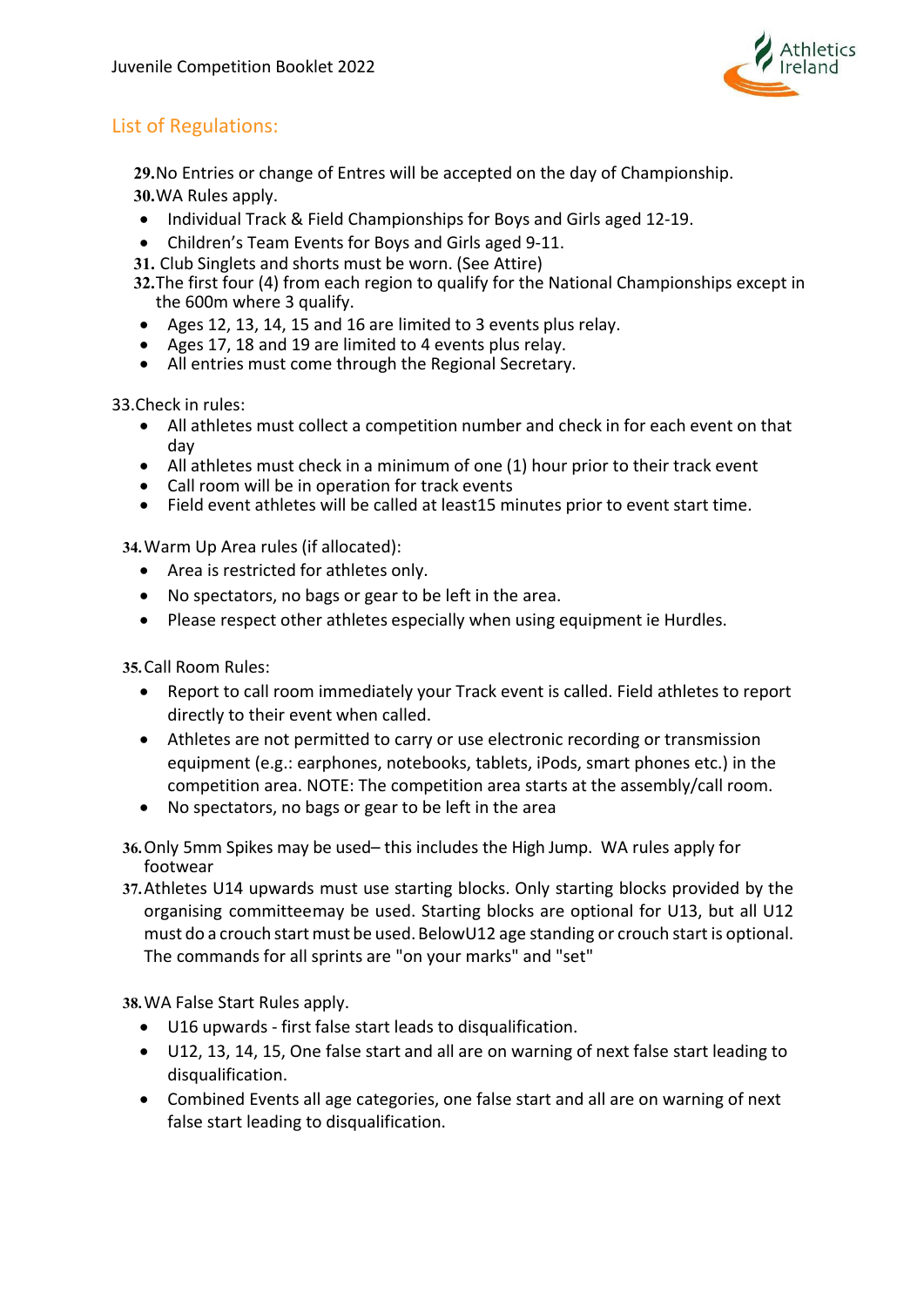

- **39.**An athlete shall be excluded from participation in all further events in the competition, including relays, in cases where.
	- A final confirmation was given that the athlete would start in an event but then failed to participate.
	- An athlete qualified in preliminaries or heats for further participation in an event but then failed toparticipate further (Rule 142.4).
	- An athlete fails to provide a bona fide effort to compete in an event
	- The duration of the competition that this rule pertains to is defined as being consecutive daysi.e., Friday, Saturday, and Sunday of a single weekend.
- **40.** All Field Event Athletes must be technically proficient and competent in the event, in the interest of safety.
- **41.**Warm up marks for field events should be completed where possible before the time schedule.
- **42.**Individual Championships: All athletes will be allowed 3 trials at field events, the top 8 athletes will beallowed a further 3 trials, except for high jump and pole vault.
- **43.**Turbo Javelin rules and format are as javelin competition. 3 individual throws per athlete. Top 8 to final.
- **44.**Where a heat is listed and if insufficient competitors check in a FINAL will be held at heat time.
- **45.**600, 800m and 1500m:
	- $\circ$  If 15 or less check in, at the discretion of the track referee, a FINAL will be held at heat time.
- **46.**1500m heats and finals can be scheduled for the same day of competition.
- **47.**Race Walking: A Penalty Zone will be in use for the Championships, an athlete will be required to enter the zone and remain there for 30 seconds once they have received 3 Red Cards. If an athlete receives a third Red Card and it is no longer practicable to direct them to the Penalty Zone before the end of the race, the Referee shall add the 30 seconds to their finishing time.
- **48.**Athletes aged 17, 18 and 19 may compete in the National Championships provided they have entered thoseevents in the Provincial/Regional Championships, entries through the Regional Secretaries by closing date
- **49.**An athlete must inform the Chief Judge when leaving the competition area.
- **50.**Athletes must leave the arena when their event is complete.
- **51.**Winning athletes must report for medal presentation 20 minutes after their event where possible or whencalled from the Public Address System
- **52.**Coaches and parents are not allowed on the track at any time
- **53.**Any parent or club official found on the track risk the possibility of their athlete and club being disqualified
- **54.**Regional Competition Secretaries must be available for queries on days of competition.

Please have respect for the stadium and its environs and adhere to all rules of the arena.

Please do not leave your personal belongings unattended.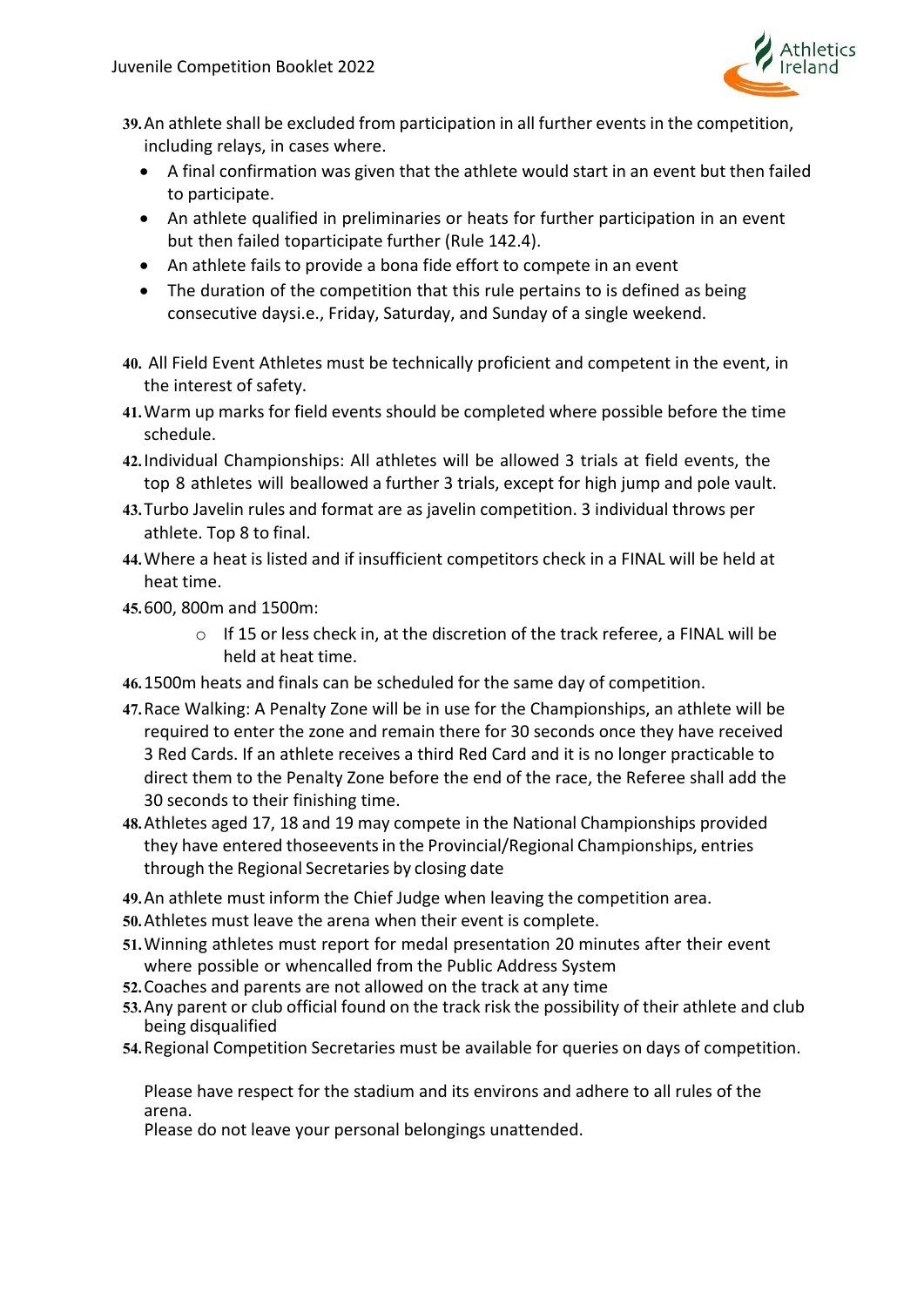

#### **Relays: Excluding U9-U11**

- An athlete may move up one age group
- U16 may NOT compete in 4 x 400m Relays.
- At least 2 members of a competing relay team, participating in that event on that day must be of thecorrect age, except for 17, 18, 19 age groups where all athletes may move up one age group.
- Minimum break of 45 minutes for 4 x 100m and 90 minutes for 4 x 400m relays.
- Athletes may compete in a maximum of 3 relays teams on the day.
- Subs must be present for medal presentation.
- Three (3) teams per county per age group, Teams qualify from the County.
- Entries must be made online via the County Secretary
- All team names, registration numbers and DOB must be on entry sheets at closing date.
- Declaration sheets must be filled in on day of competition.
- Spot checks may take place.
- NOTE: Teams should be checked in 60 minutes prior to the start of each session as the competition
- Session start times can be moved forward by up to 45 minutes.

#### **Relays: Inter Club U9-U11**

- Three (3) teams per region per age group, teams qualify through the Region.
- Athletes may step up one (1) age group only and may compete in two (2) relays on the day **except U9 athletes must be born in year 2014**
- At least 2 members of a competing relay team, participating in that event on that day must be of thecorrect age
- Team names, DOB, registration numbers must be submitted with entry<br>• Declaration Sheets must be completed for each individual team.<br>• Spot checks may take place.
- 
- 
- $\bullet$  1<sup>st</sup>, 2<sup>nd</sup>, 3<sup>rd</sup> place will be determined as HEAT DECLARED WINNERS (i.e.: no finals for U9,U10, U11 age groups)

#### **Combined Events:**

- In the long jump and each of the throwing events, each athlete shall be allowed three trials only.
- An athlete shall be disqualified in any event, in which he has made two false starts.
- An athlete failing to attempt to start or make a trial in one of the events shall not be allowed to take part inthe subsequent events but shall be considered to have abandoned the competition. They shall not, therefore, figure in the final classification.
- The winner shall be the athlete who has obtained the highest number of points. Medals will be presented to the top three.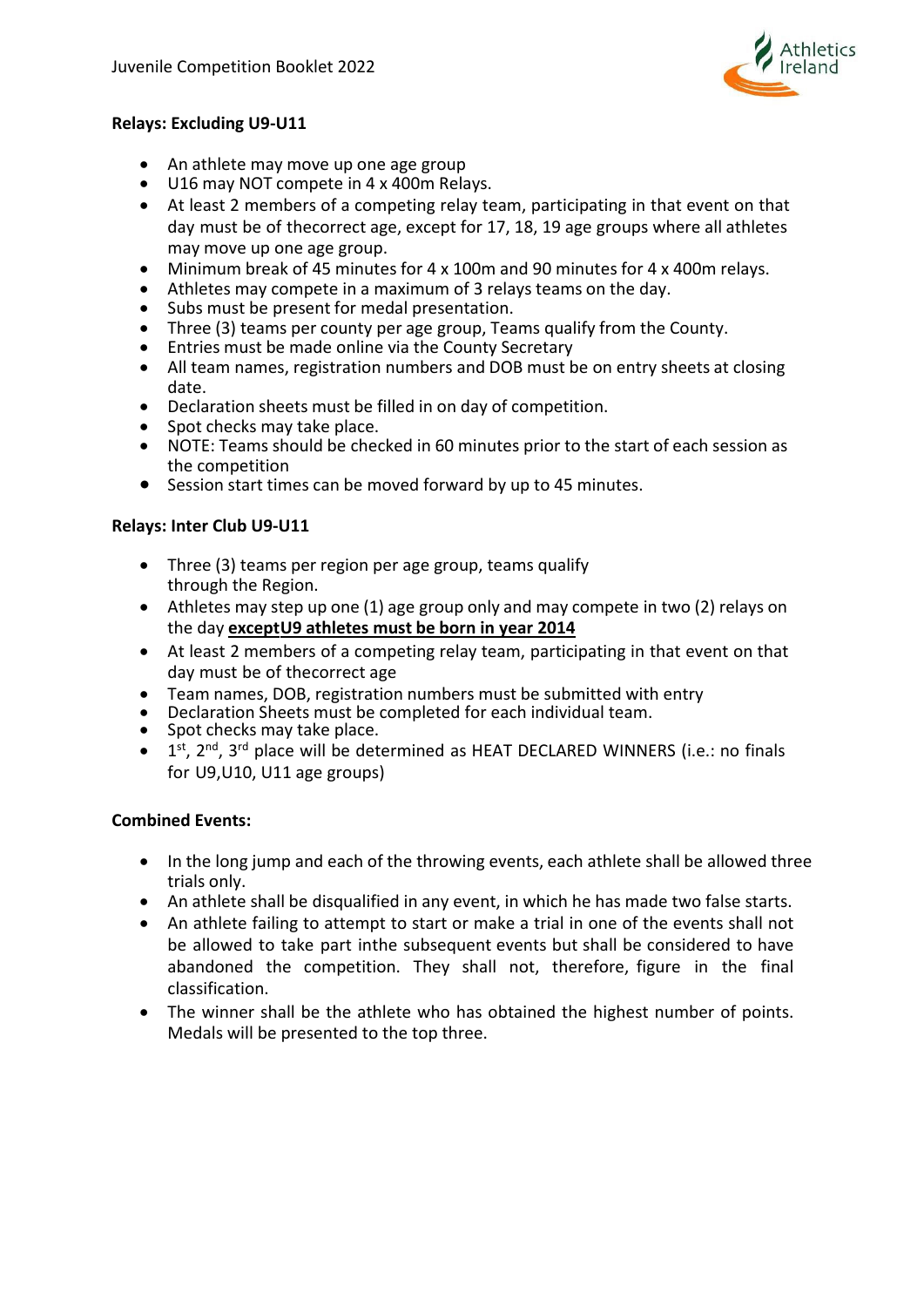

#### **Children's Games:**

- Two (2) athletes per team.
- Each athlete may compete in two events only, *with the same or two different partners*.
- Athletes compete in their own age group **(U9 must be born 2014)**
- Each teams combined distances or combined times are added for team scoring.
- Medals for  $1^{st}$ ,  $2^{nd}$ ,  $3^{rd}$  team members in each event.
- Three (3) teams per event per region, qualifying through Regional/Provincial Secretary.
- U9, 10 Long Jump competition, athletes may jump anywhere from the sand. U11 Long Jump competitionis from the board. 3 Jumps only per athlete.
- Turbo Javelin throw as per javelin throw (tip must hit ground), one throw per athlete per round with thethrow measured to where tip first touches ground.
- 60m, 300m, 500m, 600m are on times no finals.
- Standing or crouch start is optional. The standing start command for all sprints are "on your marks" and"set"
- Persistent false starts may lead to disqualification.
- No entry or change of entry on the day of competition (In the event of *one* team member being unableto attend they may be replaced by a reserve member)
- Club singlets must be worn no tracksuits.<br>• The Committee reserve the right to alter th
- The Committee reserve the right to alter the timetable.
- Relays are not part of the scoring for team competition.
- Clubs with more than one team per age group MUST declare the members of each team at check-in.Failure to do this will mean the teams will be scored as entered.

#### **B Championships:**

- Any athlete who competed in the Regional Championships but DID NOT qualify for the National 'A'Championships in ANY event is eligible to compete in this event.
- All entries online through club secretaries.
- Athletes may compete in 2 events only.
- Athletes must compete in their own age group.
- All Field Event Athletes must be technically proficient in the event, in the interest of safety.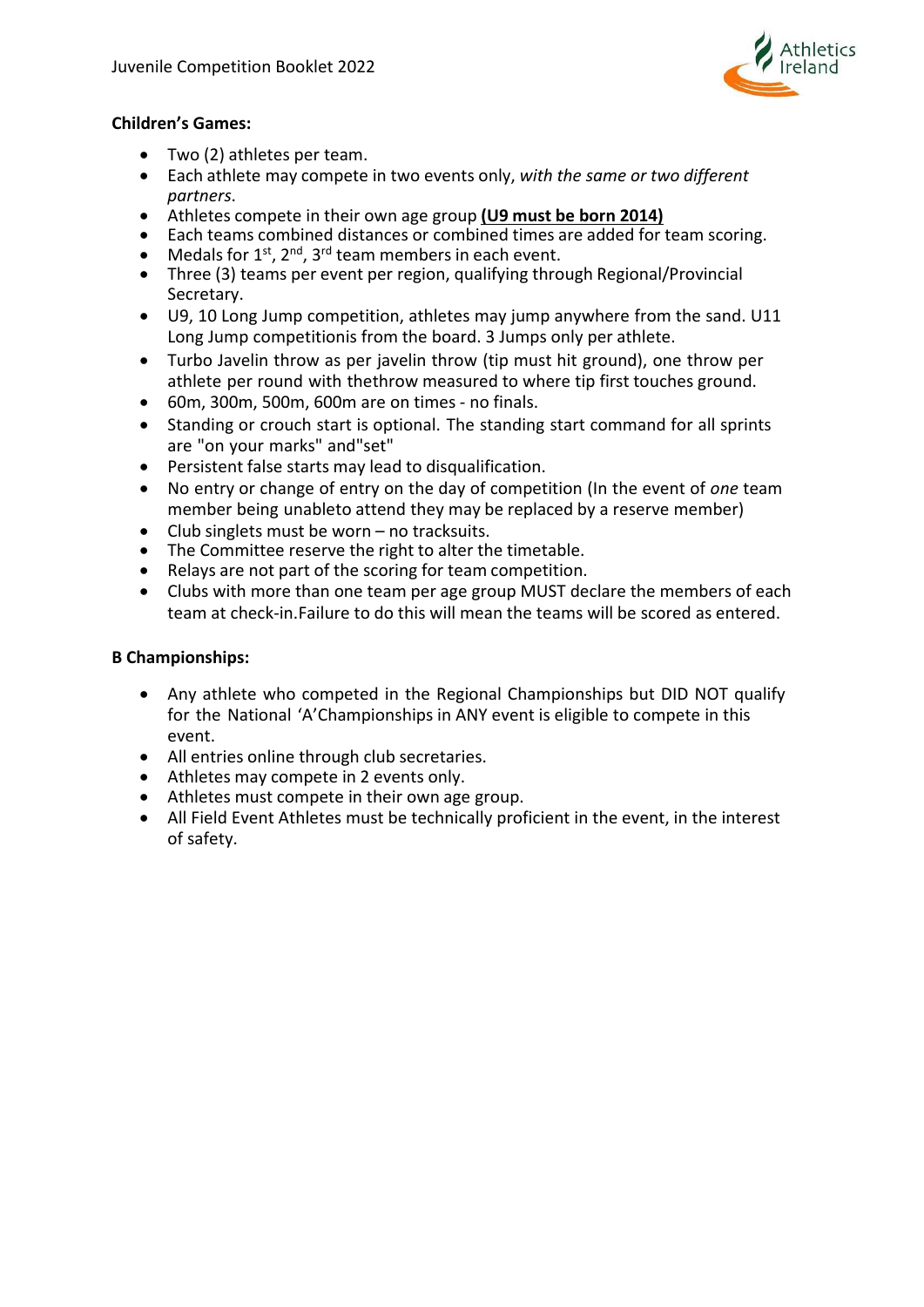

## <span id="page-33-0"></span>Timetables:

# <span id="page-33-1"></span>2<sup>nd</sup> July 2022, Children's Games:

| <b>Track Events:</b> |               |              |  |
|----------------------|---------------|--------------|--|
| 10:00am              | 60m           |              |  |
| <b>Heats</b>         | Girls & Boys  | U13          |  |
|                      | Girls & Boys  | U12          |  |
|                      | Girls & Boys  | U9           |  |
|                      | Girls & Boys  | U10          |  |
|                      | Girls & Boys  | U11          |  |
| <b>FINAL</b>         | Girls & Boys  | U12/U13      |  |
| 1:00 <sub>pm</sub>   | 300m-600m     |              |  |
|                      | Girls & Boys  | U9 (300m)    |  |
|                      | Girls & Boys  | U10 (500m)   |  |
|                      | Girls & Boys  | U11 (600m)   |  |
|                      | Girls & Boys  | U12 (600m)   |  |
| 2:30pm               | <b>Relays</b> |              |  |
|                      | Girls & Boys  | U13 (4x100m) |  |
|                      | Girls & Boys  | U12 (4x100m) |  |
|                      | Girls & Boys  | U11 (4x100m) |  |
|                      | Girls & Boys  | U9 (4x100m)  |  |
|                      | Girls & Boys  | U10 (4x100m) |  |
| <b>FINAL</b>         | Girls & Boys  | U12/U13      |  |

| <b>Field Events:</b> |                    |                  |  |
|----------------------|--------------------|------------------|--|
| 10:00am-2:00 pm      | Long Jump          |                  |  |
| 10:00am              | Girls              | 11 (Pit1)        |  |
|                      | <b>Boys</b>        | U11 (Pit2)       |  |
| 11:15am              | Girls              | U9 (Pit 1)       |  |
|                      | <b>Boys</b>        | U9 (Pit 2)       |  |
| 12:30pm              | Girls              | U12 (Pit 1)      |  |
|                      | <b>Boys</b>        | U12 (Pit 2)      |  |
| 2pm                  | Girls              | U10 (Pit 1)      |  |
|                      | <b>Boys</b>        | U10 (Pit 2)      |  |
| 3pm                  | Girls              | U13 (Pit 1)      |  |
|                      | <b>Boys</b>        | U13 (Pit 2)      |  |
| 10:00am-1pm          | Turbo Javelin (TJ) |                  |  |
| 10:00am              | Girls              | U9 (TJ 1)        |  |
|                      | <b>Boys</b>        | U9 (TJ 2)        |  |
| 11:00am              | Girls              | U10 (TJ 1)       |  |
|                      | <b>Boys</b>        | U10 (TJ 2)       |  |
| 12:00pm              | Girls              | U11(TJ1)         |  |
|                      | <b>Boys</b>        | U11(TJ2)         |  |
| 1pm                  | Girls              | U12 (TJ 1)       |  |
|                      | Boys               | U12 (TJ 2)       |  |
| 10:00am-2:30pm       |                    | <b>High Jump</b> |  |
| 10:00am              | Boys               | U12              |  |
| 11:30am              | Girls              | U13              |  |
| 1pm                  | Boys               | U13              |  |
| 2:30pm               | Girls              | U12              |  |
| 10:00am-11:00am      | <b>Shot Put</b>    |                  |  |
| 10:00am              | Girls              | U12              |  |
| 11:00am              | <b>Boys</b>        | U12              |  |
| 12:00pm              | Girls              | U13              |  |
| 1pm                  | Boys               | U13              |  |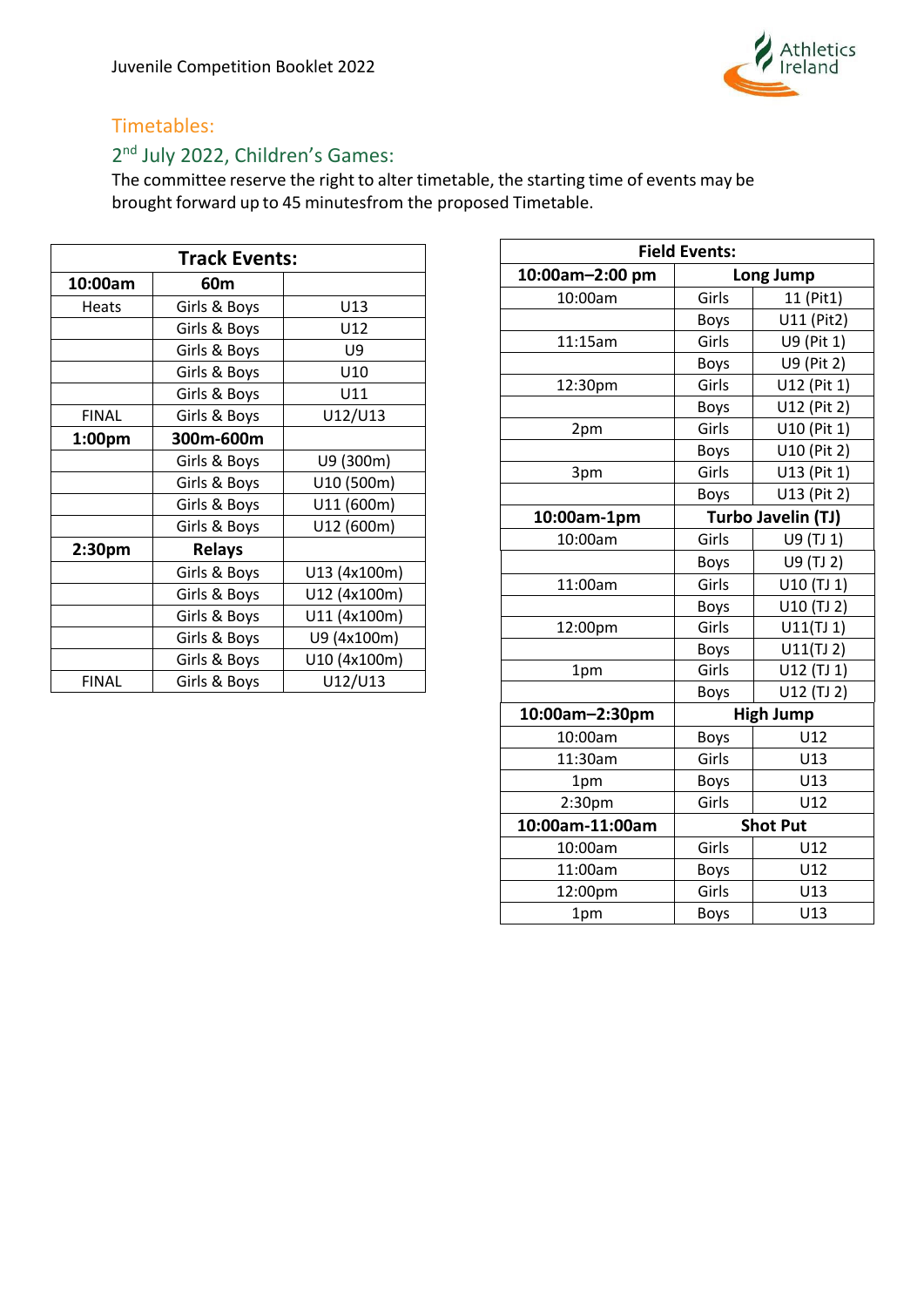

# <span id="page-34-0"></span>3<sup>rd</sup> July 2022 Juvenile Track & Field Championships: Day 1

|                        | <b>Track Events:</b>                        |                |  |  |
|------------------------|---------------------------------------------|----------------|--|--|
| 10:00am                | <b>Hurdles</b>                              |                |  |  |
| 60 <sub>m</sub>        | Girls U13                                   | 2'3" 68.6cm    |  |  |
| 60 <sub>m</sub>        | Boys U13                                    | 2'3" 68.6cm    |  |  |
| 75m                    | Girls U14                                   | $2'3''$ 68.6cm |  |  |
| 75m                    | Boys U14                                    | 2'6" 76.2cm    |  |  |
| 80m                    | Girls U15                                   | 2'6" 76.2cm    |  |  |
| 80m                    | Girls U16                                   | $2'6''$ 76.2cm |  |  |
| 80m                    | Boys U15                                    | 2'9" 84.0cm    |  |  |
| 100m                   | Girls U17                                   | 2'6" 76.2cm    |  |  |
| 100m                   | Girls U18                                   | 2'6" 76.2cm    |  |  |
| 100m                   | Boys U16                                    | 2'9" 84.0cm    |  |  |
| 100m                   | Girls U19                                   | 2'9" 84.0cm    |  |  |
| 100m                   | Boys U17                                    | 3'0" 91.4cm    |  |  |
| 110m                   | Boys U18                                    | 3'0" 91.4cm    |  |  |
| 110m                   | Boys U19                                    | 3'0" 91.4cm    |  |  |
| Check in Closes 9:15am |                                             |                |  |  |
|                        | Finals will be held after if heats required |                |  |  |
|                        |                                             |                |  |  |
| 1:00pm                 | 600m-800m                                   | <b>Heats</b>   |  |  |
| 600m                   | Girls & Boys U13                            |                |  |  |
| 800m                   | Girls & Boys U14                            |                |  |  |
| 800m                   | Girls & Boys U15                            |                |  |  |
| 800m                   | Girls & Boys U16                            |                |  |  |
| 800m                   | Girls & Boys U17                            |                |  |  |
| 800m                   | Girls & Boys U18                            |                |  |  |
| 800m                   | Girls & Boys U19                            |                |  |  |
|                        | Check in Closes 12pm                        |                |  |  |
|                        | Finals will be held at 4:30pm               |                |  |  |
| 3:00pm                 | <b>Steeplechase</b>                         | <b>Finals</b>  |  |  |
| 2000m                  | Girls U17                                   | (2'6'')        |  |  |
|                        | Girls U18                                   |                |  |  |
| 3000m                  | Girls U19                                   |                |  |  |
| 2000m                  | Boys U17                                    | (2'9'')        |  |  |
| 3000m                  | Boys U18/19                                 |                |  |  |
|                        | Check In Closes 1:30pm<br>600m-800m         | <b>Finals</b>  |  |  |

| <b>Field Events:</b> |                 |                    |  |
|----------------------|-----------------|--------------------|--|
| $10:00am - 3pm$      | <b>Discus</b>   |                    |  |
| 10:00am              | <b>Boys</b>     | U18                |  |
| 11:30am              | Girls           | U18                |  |
| 1:30pm               | <b>Boys</b>     | U15                |  |
| 3pm                  | Girls           | U15                |  |
| $10:00am - 3pm$      |                 | Hammer             |  |
| 10:00am              | Girls           | U17                |  |
| 11:30am              | <b>Boys</b>     | U17                |  |
| 1:30pm               | Girls           | U14                |  |
| 3pm                  | Boy             | U14                |  |
| $10:00am - 3pm$      |                 | <b>High Jump</b>   |  |
| 10:00am              | Girls           | U14                |  |
| 11:30am              | Girls           | U16                |  |
| 1:30pm               | Girls           | U15                |  |
| 3pm                  | Boys            | U15                |  |
| $10:00am - 4pm$      |                 |                    |  |
| 10:00am              | Boys            | U14                |  |
| 11:30am              | Girls           | U14                |  |
| 1:30 <sub>pm</sub>   | Boys            | U13                |  |
| 3pm                  | Girls           | U17                |  |
| 4pm                  | Girls           | U13                |  |
| $10:00am - 3pm$      |                 | Long Jump          |  |
| 10:00am              | Girls           | U17                |  |
| 11:30am              | <b>Boys</b>     | U17                |  |
| 1:30pm               | Boys            | U16                |  |
| 3pm                  | Girls           | U16                |  |
| $10:00am - 3pm$      | <b>Shot Put</b> |                    |  |
| 10:00am              | Girls           | U19                |  |
| 11:30am              | Boys            | U19                |  |
| 1:30pm               | Girls           | U16                |  |
| 3pm                  | <b>Boys</b>     | U16                |  |
| $10:00$ am - 1:30pm  |                 | <b>Triple Jump</b> |  |
| 10:00am              | <b>Boys</b>     | U15                |  |
| 11:30am              | Girls           | U19                |  |
| 1:30pm               | Girls           | U18                |  |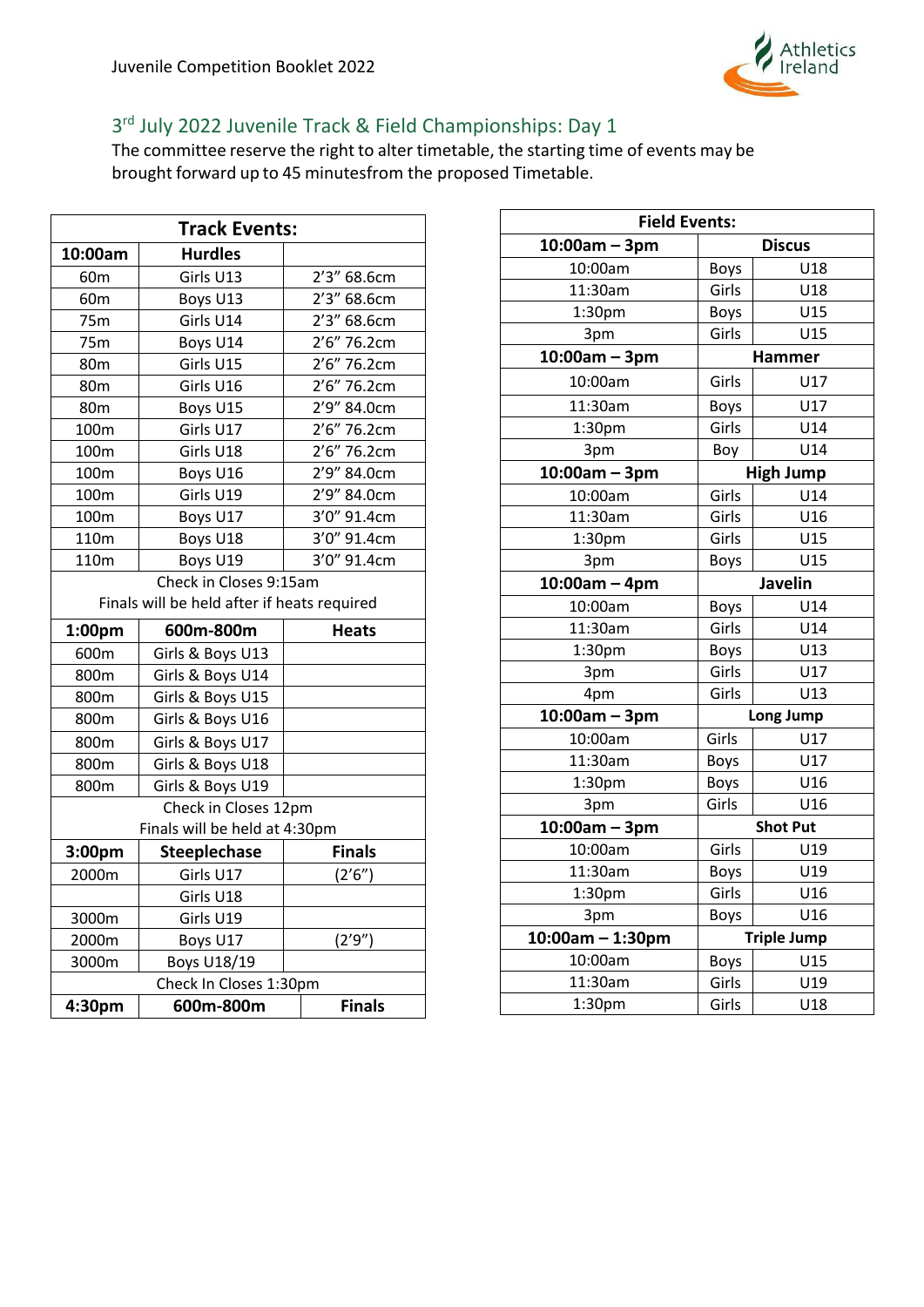

# <span id="page-35-0"></span>9th July 2022 Juvenile Track & Field Championships: Day 2

| <b>Track Events:</b>    |                               |               |  |
|-------------------------|-------------------------------|---------------|--|
| 10:00am                 | <b>Walks</b>                  | <b>Finals</b> |  |
| 2000m                   | Girls U14-U16                 |               |  |
| 3000m                   | <b>Girls U17-19</b>           |               |  |
|                         | Check in Closes 9:15am        |               |  |
| 11:15am                 | 400m                          | <b>Heats</b>  |  |
|                         | Girls                         | 17, 18, 19    |  |
|                         | <b>Boys</b>                   | 17, 18, 19    |  |
|                         | Check in Closes 10:30am       |               |  |
|                         | Finals will be held at 1:30pm |               |  |
| 12:00pm                 | <b>Walks</b>                  | <b>Finals</b> |  |
| 2000m                   | <b>Boys U14-U15</b>           |               |  |
| 3000m                   | <b>Boys U16-U17</b>           |               |  |
| 5000m                   | Boys U18-U19                  |               |  |
|                         | Check In Closes 11:15am       |               |  |
| 1:30pm                  | 400m                          | <b>Finals</b> |  |
| 1:45pm                  | 60m-100m                      | <b>Heats</b>  |  |
| 80 <sub>m</sub>         | Girls & Boys U13              |               |  |
| 80 <sub>m</sub>         | Girls & Boys U14              |               |  |
| 100 <sub>m</sub>        | Girls & Boys U15              |               |  |
| 100m                    | Girls & Boys U16              |               |  |
| 100m                    | Girls & Boys U17              |               |  |
| 100m                    | Girls & Boys U18              |               |  |
| 100 <sub>m</sub>        | Girls & Boys U19              |               |  |
|                         | Check in Closes 12:15pm       |               |  |
|                         | Finals will be held at 5:00pm |               |  |
| 3:45pm                  | 3000m                         | <b>Finals</b> |  |
|                         | Boys U16-U19                  |               |  |
|                         | Girls U16-U19                 |               |  |
| Check in Closes 14:30pm |                               |               |  |
| 5:00pm                  | <b>Sprint</b>                 | <b>Finals</b> |  |

| <b>Field Events:</b>         |                    |                  |  |
|------------------------------|--------------------|------------------|--|
| 10:00am-3pm<br><b>Discus</b> |                    |                  |  |
| 10:00am                      | Boys               | U17              |  |
| 11:30am                      | Girls              | U17              |  |
| 1:30pm                       | <b>Boys</b>        | U14              |  |
| 3pm                          | Girls              | U14              |  |
| $10:00am - 3pm$              | Hammer             |                  |  |
| 10:00am                      | Girls              | U19              |  |
| 11:00am                      | <b>Boys</b>        | U19              |  |
| 12:00pm                      | Girls              | U16              |  |
| 1:30pm                       | <b>Boys</b>        | U16              |  |
| $10:00am - 3pm$              |                    | <b>High Jump</b> |  |
| 10:00am                      | Boys               | U16              |  |
| 11:30am                      | <b>Boys</b>        | U17              |  |
| 1:30pm                       | Boys               | U18              |  |
| 3pm                          | Boys               | U19              |  |
| $10:00am - 4pm$              |                    | Javelin          |  |
| 10:00am                      | Girls              | U16              |  |
| 11:30am                      | Girls              | U19              |  |
| 1:30 <sub>pm</sub>           | <b>Boys</b>        | U16              |  |
| 3pm                          | Boys               | U17              |  |
| 3pm                          | Boys               | U19              |  |
| $10:00am - 3pm$              |                    | Long Jump        |  |
| 10:00am                      | Girls              | U19              |  |
| 11:30pm                      | Girls              | U18              |  |
| 1:30pm                       | <b>Boys</b>        | U14              |  |
| 3pm                          | Boys               | U15              |  |
| $10:00am - 3pm$              |                    | <b>Shot Put</b>  |  |
| 10:00am                      | Girls              | U18              |  |
| 11:30am                      | <b>Boys</b>        | U18              |  |
| 1:30pm                       | <b>Boys</b>        | U15              |  |
| 3pm                          | Girls              | U15              |  |
| $10:00am - 1:30pm$           | <b>Triple Jump</b> |                  |  |
| 10:00am                      | <b>Boys</b>        | U18              |  |
| 11:30am                      | Boys               | U19              |  |
| 1:30pm                       | Girls              | U17              |  |
| 10:00am - 1:30 pm            | <b>Pole Vault</b>  |                  |  |
| 10:00am                      | Girls              | 15-16            |  |
| 1:30pm                       | Girls              | 17-19            |  |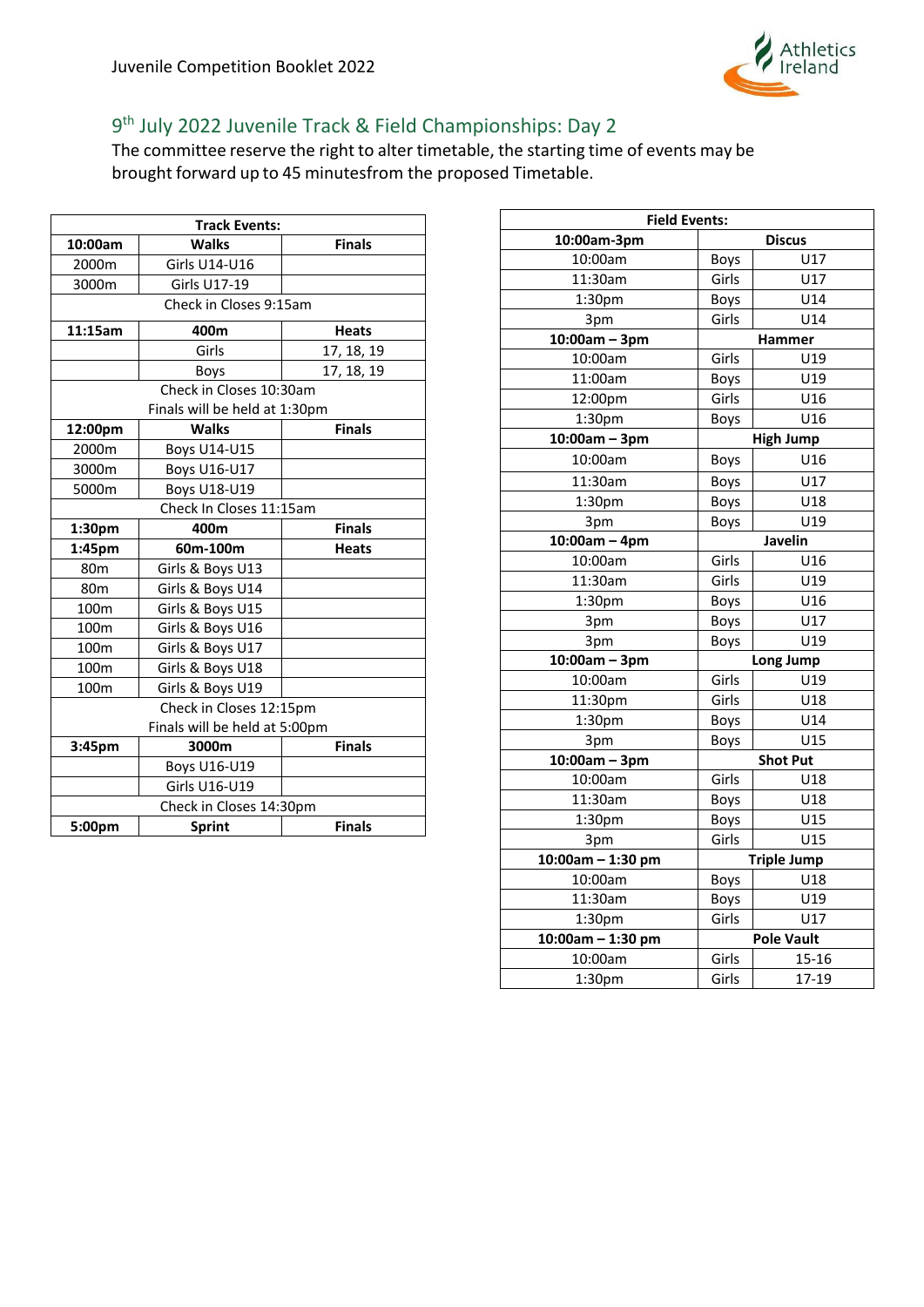

# <span id="page-36-0"></span>10<sup>th</sup> July 2022 Juvenile Track & Field Championships: Day 3

| <b>Track Events:</b> |                                              |               |  |
|----------------------|----------------------------------------------|---------------|--|
| 10:00am              | 200m                                         | <b>Heats</b>  |  |
|                      | Girls & Boys U14                             |               |  |
|                      | Girls & Boys U15                             |               |  |
|                      | Girls & Boys U16                             |               |  |
|                      | Girls & Boys U17                             |               |  |
|                      | Girls & Boys U18                             |               |  |
|                      | Girls & Boys U19                             |               |  |
|                      | Check in Closes 9:15am                       |               |  |
|                      | Finals will be held at heat time if required |               |  |
| 11:30am              | 1500m                                        | <b>Heats</b>  |  |
|                      | Girls & Boys U14                             |               |  |
|                      | Girls & Boys U15                             |               |  |
|                      | Girls & Boys U16                             |               |  |
|                      | Girls & Boys U17                             |               |  |
|                      | Girls & Boys U18                             |               |  |
|                      | Girls & Boys U19                             |               |  |
|                      | Check in Closes 10:30am                      |               |  |
|                      | Finals will be held at heat time if required |               |  |
| 1:30pm               | 200m                                         | <b>Finals</b> |  |
| 2:30pm               | <b>Hurdles</b>                               | <b>Heats</b>  |  |
| 250m                 | Girls U15                                    | 2'3" 68.6cm   |  |
| 250m                 | Girls U16                                    | 2'3" 68.6cm   |  |
| 250m                 | Boys U15                                     | 2'6" 76.2cm   |  |
| 250m                 | Boys U6                                      | 2'6" 76.2cm   |  |
| 300m                 | Girls U17                                    | 2'6" 76.2cm   |  |
| 300m                 | Boys U17                                     | 2'6" 76.2cm   |  |
| 400m                 | Girls U18                                    | 2'6" 76.2cm   |  |
| 400m                 | Girls U19                                    | 2'6" 76.2cm   |  |
| 400m                 | Boys U18                                     | 2'9" 84.0cm   |  |
| 400m                 | Boys U19                                     | 3'0" 91.4cm   |  |
|                      | Check in Closes 1:00pm                       |               |  |
|                      | Finals will be held at heat time if required |               |  |
| 4:00pm               | 1500m                                        | <b>Finals</b> |  |

| <b>Field Events:</b> |                    |                   |  |  |
|----------------------|--------------------|-------------------|--|--|
| 10:00am-3pm          | <b>Discus</b>      |                   |  |  |
| 10:00am              | <b>Boys</b>        | U19               |  |  |
| 11:30am              | Girls              | U19               |  |  |
| 1:30pm               | <b>Boys</b>        | U16               |  |  |
| 3pm                  | Girls              | U16               |  |  |
| 10:00am-3pm          |                    | <b>Hammer</b>     |  |  |
| 10:00am              | Girls              | U18               |  |  |
| 11:30am              | <b>Boys</b>        | U18               |  |  |
| 1:30pm               | Girls              | U15               |  |  |
| 3pm                  | <b>Boys</b>        | U <sub>15</sub>   |  |  |
| $10:00am - 3pm$      |                    | <b>High Jump</b>  |  |  |
| 10:00am              | <b>Boys</b>        | U14               |  |  |
| 11:30am              | Girls              | U17               |  |  |
| 1:30pm               | Girls              | U18               |  |  |
| 3pm                  | Girls              | U19               |  |  |
| $10:00am - 3pm$      |                    | Javelin           |  |  |
| 10:00am              | Girls              | U15               |  |  |
| 11:30am              | Girls              | U18               |  |  |
| 1:30pm               | Boys               | U15               |  |  |
| 3pm                  | <b>Boys</b>        | U18               |  |  |
| $10:00am - 3pm$      |                    | Long Jump         |  |  |
| 10:00am              | Boys               | U18               |  |  |
| 11:30am              | Boys               | U19               |  |  |
| 1:30 <sub>pm</sub>   | Girls              | U15               |  |  |
| 3pm                  | Girls              | U14               |  |  |
| $10:00am - 3pm$      |                    | <b>Shot Put</b>   |  |  |
| 10:00am              | Girls              | U17               |  |  |
| 11:30am              | Boys               | U17               |  |  |
| 1:30pm               | Girls              | U14               |  |  |
| 3pm                  | Boys               | U14               |  |  |
| $10:00$ am - 1:30 pm | <b>Triple Jump</b> |                   |  |  |
| 10:00am              | <b>Boys</b>        | U17               |  |  |
| 11:30am              | Girls              | U16               |  |  |
| 1:30pm               | Boys               | U16               |  |  |
| $10:00$ am - 1:30 pm |                    | <b>Pole Vault</b> |  |  |
| 10:00am              | Boys               | $15 - 16$         |  |  |
| 1:30 <sub>pm</sub>   | <b>Boys</b>        | 17-19             |  |  |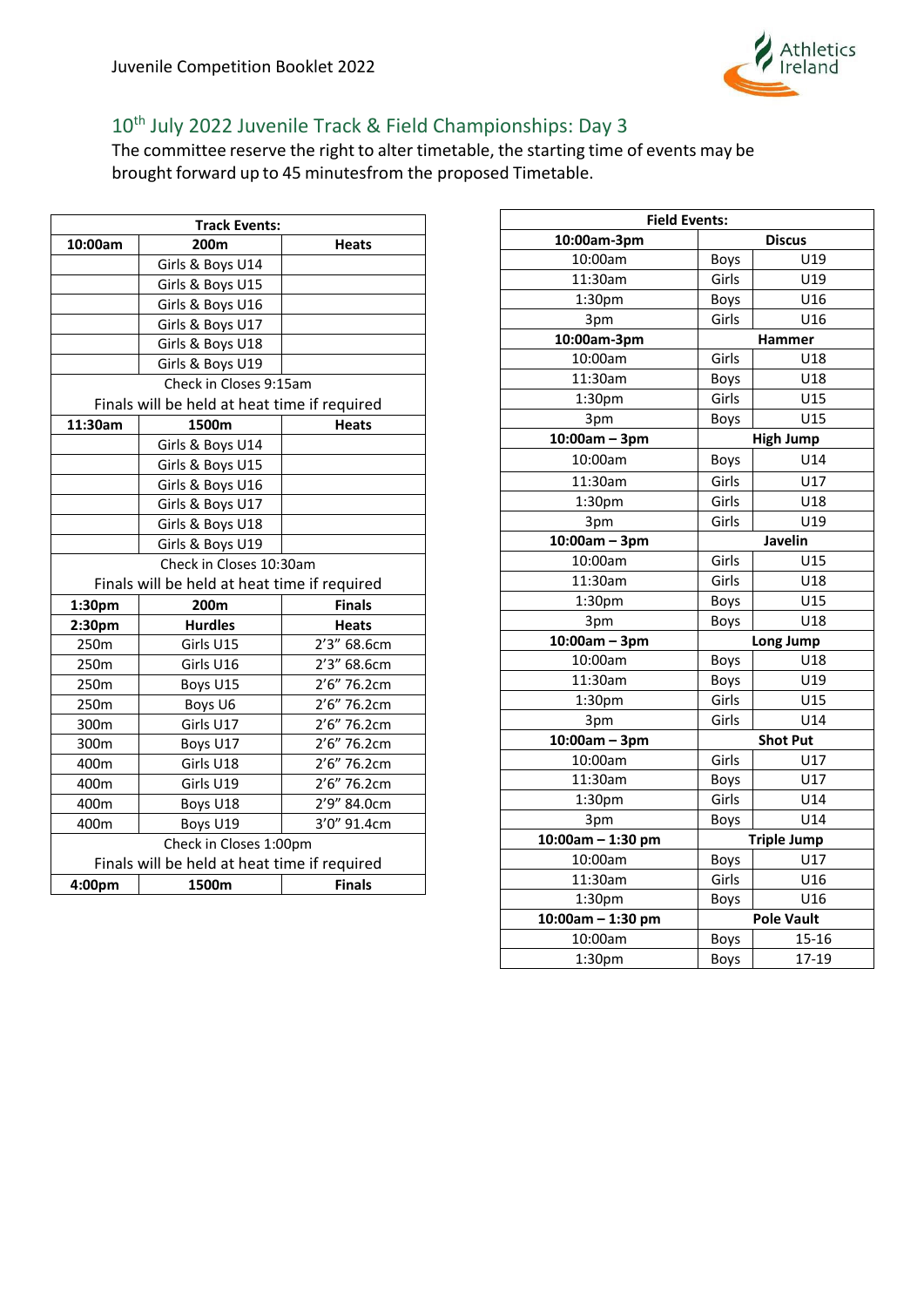

# <span id="page-37-0"></span>16<sup>th</sup> July 2022 Juvenile Track & Field B Championships & Inter Club Relays

The committee reserve the right to alter timetable, the starting time of events may be brought forward up to 45 minutesfrom the proposed Timetable.

| <b>Track Events:</b>                |                                     |               |  |
|-------------------------------------|-------------------------------------|---------------|--|
| 10:00am                             | 60m-100m                            | <b>Heats</b>  |  |
| 60 <sub>m</sub>                     | Girls & Boys U12                    |               |  |
| 80 <sub>m</sub>                     | Girls & Boys U13                    |               |  |
| 80 <sub>m</sub>                     | Girls & Boys U14                    |               |  |
| 100m                                | Girls & Boys U15                    |               |  |
| 100m                                | Girls & Boys U16                    |               |  |
| Finals to be Held in the SAME ORDER |                                     |               |  |
| 12noon                              | <b>Relays</b>                       | <b>Heats</b>  |  |
| 4x400m                              | Girls & Boys U18                    |               |  |
| 4x100m                              | Girls & Boys U13                    |               |  |
| 4x100m                              | Girls & Boys U15                    |               |  |
| 4x100m                              | Girls & Boys U17                    |               |  |
| 4x100m                              | Girls & Boys U19                    |               |  |
|                                     | Finals to be Held in the SAME ORDER |               |  |
| 2:30 <sub>pm</sub>                  | $600m - 800m$                       | <b>Heats</b>  |  |
| 600m                                | Girls & Boys U12                    |               |  |
| 600m                                | Girls & Boys U13                    |               |  |
| 800m                                | Girls & Boys U14                    |               |  |
| 800m                                | Girls & Boys U15                    |               |  |
| 800 <sub>m</sub>                    | Girls & Boys U16                    |               |  |
|                                     | <b>Heat Declared Winners</b>        |               |  |
| 4:00pm                              | <b>Relays</b>                       | <b>Finals</b> |  |
| 4x400m                              | Girls U17 & U19                     |               |  |
| 4x100m                              | Girls U14                           |               |  |
| 4x100m                              | Boys U14                            |               |  |
| 4x100m                              |                                     |               |  |
|                                     | Girls U16                           |               |  |
| 4x100m                              | Boys U16                            |               |  |
| 4x100m                              | Girls U18                           |               |  |

| <b>Field Events:</b> |       |                  |  |
|----------------------|-------|------------------|--|
| 10:00am              |       | <b>Shot Put</b>  |  |
|                      | Girls | U15 & U16        |  |
|                      | Boys  | U15 & U16        |  |
|                      | Girls | U14              |  |
|                      | Boys  | U14              |  |
|                      | Girls | U13              |  |
|                      | Boys  | U13              |  |
|                      | Girls | U12              |  |
|                      | Boys  | U13              |  |
| 10:15am              |       | Long Jump        |  |
| Pit 1                | Girls | $U12-16$         |  |
| Pit 2                | Boys  | $U12-16$         |  |
| 10:00am              |       | <b>High Jump</b> |  |
|                      | Girls | U13              |  |
|                      | Boys  | U13              |  |
|                      | Girls | U12              |  |
|                      | Boys  | U12              |  |
|                      | Girls | U15 & U16        |  |
|                      | Boys  | U15 & U16        |  |
|                      | Girls | U14              |  |
|                      | Boys  | U14              |  |

**NOTE: U14, U15, U16 PENTATHLON WILL TAKE PLACE ON Sunday 24th July**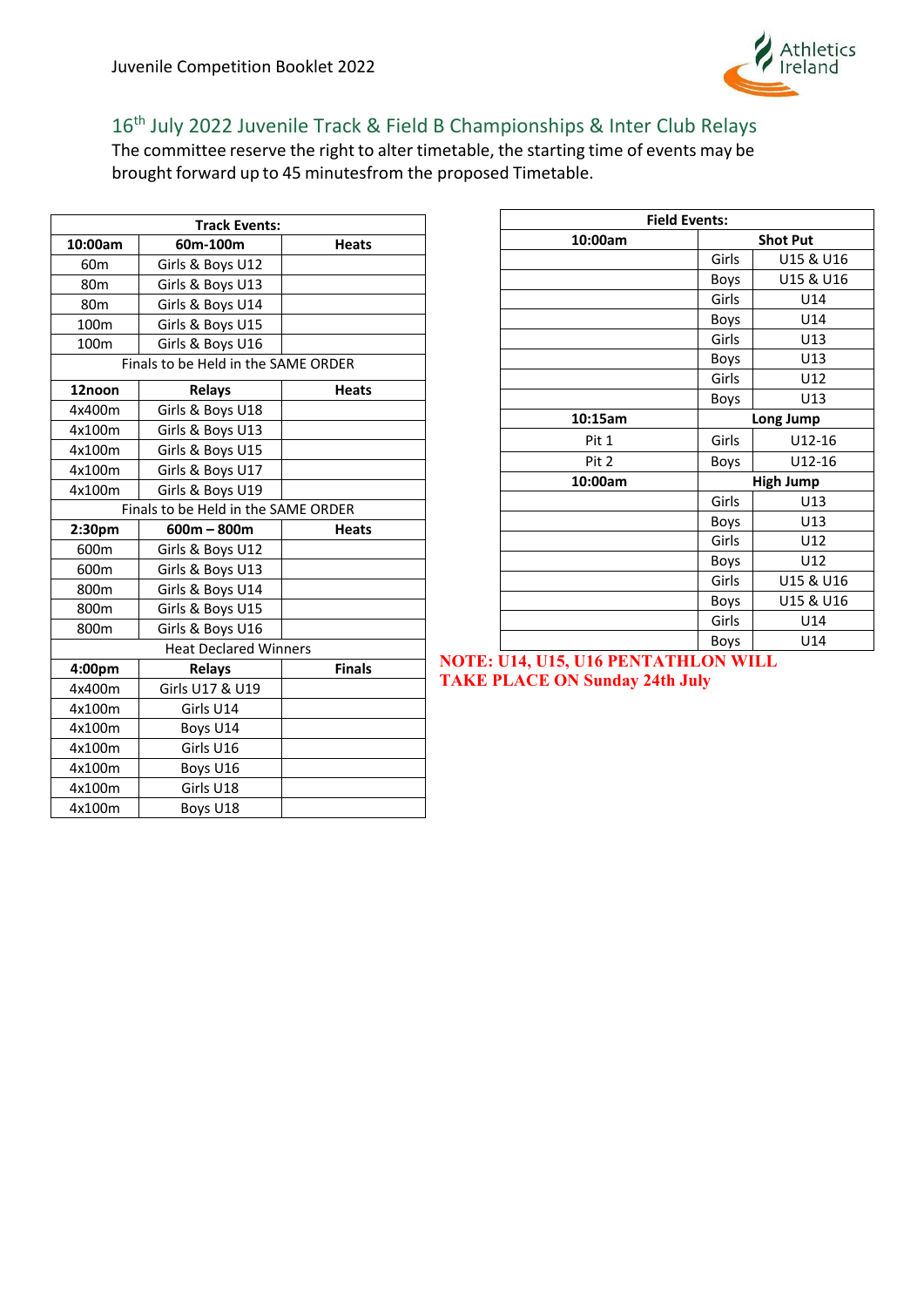

# <span id="page-38-0"></span>Section 5: Cross Country Championships:

# <span id="page-38-1"></span>List of Competitions:

| <b>Date</b>               | <b>Competition</b>         | Location       | <b>Notes</b>                              |
|---------------------------|----------------------------|----------------|-------------------------------------------|
| 22 <sup>nd</sup> January  | <b>Celtic Games</b>        | <b>Belfast</b> |                                           |
| 2022                      | International              |                |                                           |
| 13 <sup>th</sup> February | Juvenile B Cross Country   | Fermoy Cork    | Start: 11:30am                            |
| 2022                      |                            |                | Entry Fee:                                |
|                           |                            |                | €5 Individual<br>Late Fee €10             |
|                           |                            |                | €15 Club Team<br>Late Fee €22.50          |
|                           |                            |                | €20 County Team Late Fee €30              |
|                           |                            |                | Closing Date 3rd February                 |
|                           |                            |                | <b>Entries: Online Club Secretaries</b>   |
| 13 <sup>th</sup> February | Juvenile B Cross Country   | Fermoy Cork    | Start: 12:30am                            |
| 2022                      |                            |                | Entry Fee: €10 Team                       |
|                           |                            |                | Late Fee: €20 Team                        |
|                           |                            |                | Closing Date 3rd February                 |
|                           |                            |                | <b>Entries: Online Club Secretaries</b>   |
| 15 <sup>th</sup> October  | Juvenile Inter Club Relays | Abbottstown    | Start: 1:00pm                             |
| 2022                      |                            | <b>Dublin</b>  | Entry Fee: €15 Team                       |
|                           |                            |                | Late Fee: €20 Team                        |
|                           |                            |                | Closing Date 5 <sup>th</sup> October      |
|                           |                            |                | <b>Entries: Online Club Secretaries</b>   |
| 20 <sup>th</sup>          | Juvenile "A"               | <b>TBC</b>     | Start: 11:30am                            |
| November                  | Championships Even         |                | <b>Entry Fee:</b>                         |
| 2022                      | Ages                       |                | €5 Individual/€15 Team/                   |
|                           |                            |                | €20 County Team/ €25 Regional             |
|                           |                            |                | Late Fee:                                 |
|                           |                            |                | €10 Individual/€22.50 Team                |
|                           |                            |                | €30 County Team/ €37.50 Regional          |
|                           |                            |                | Closing Date: 10 <sup>th</sup> November   |
|                           |                            |                | <b>Entries: Online Regional Secretary</b> |
| 4 <sup>th</sup> December  | Juvenile "A"               | <b>TBC</b>     | Start: 11:30am                            |
| 2022                      | Championships Uneven       |                | <b>Entry Fee:</b>                         |
|                           | Ages                       |                | €5 Individual/€15 Team/                   |
|                           |                            |                | €20 County Team/ €25 Regional             |
|                           |                            |                | Late Fee:                                 |
|                           |                            |                | €10 Individual/€22.50 Team                |
|                           |                            |                | €30 County Team/ €37.50 Regional          |
|                           |                            |                | Closing Date: 24 <sup>th</sup> November   |
|                           |                            |                | <b>Entries: Online Regional Secretary</b> |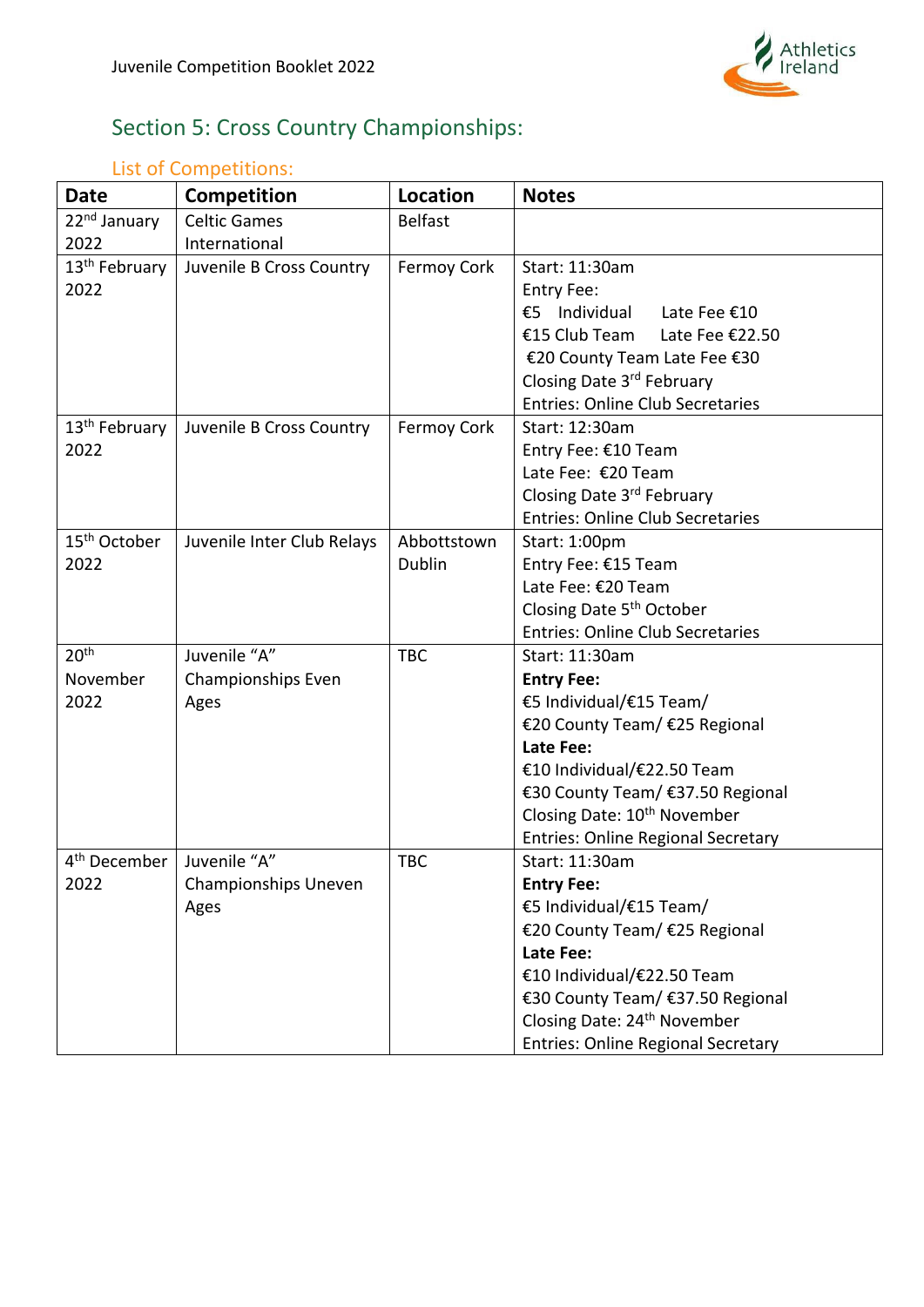

## <span id="page-39-0"></span>List of Events:

| All Distances below are available to Girls |        |       |        |       |         |  |
|--------------------------------------------|--------|-------|--------|-------|---------|--|
| <b>Age Category</b>                        | 11     | 12    | 13     | 14    | 15      |  |
| A Cross County Distance                    | 1500m  | 2000m | 2500m  | 3000m | 3500m   |  |
| <b>B</b> Cross Country Distance            | 1000m  |       | 1500m  |       | 2500m   |  |
| Inter Club Relay Distance                  | 4x500m |       | 4x500m |       | 4x1000m |  |
| <b>Age Category</b>                        | 16     | 17    | 18     | 19    |         |  |
| A Cross County Distance                    | 4000m  | 4000m | 4000m  | 4000m |         |  |
| <b>B</b> Cross County Distance             |        | 3000m |        |       |         |  |
| All Distances below are available to Boys  |        |       |        |       |         |  |
|                                            |        |       |        |       |         |  |
| <b>Age Category</b>                        | 11     | 12    | 13     | 14    | 15      |  |
| A Cross County Distance                    | 1500m  | 2000m | 2500m  | 3000m | 3500m   |  |
| <b>B</b> Cross Country Distance            | 1000m  |       | 1500m  |       | 2500m   |  |
| Inter Club Relay Distance                  | 4x500m |       | 4x500m |       | 4x1000m |  |
| <b>Age Category</b>                        | 16     | 17    | 18     | 19    |         |  |
| A Cross County Distance                    | 4000m  | 5000m | 6000m  | 6000m |         |  |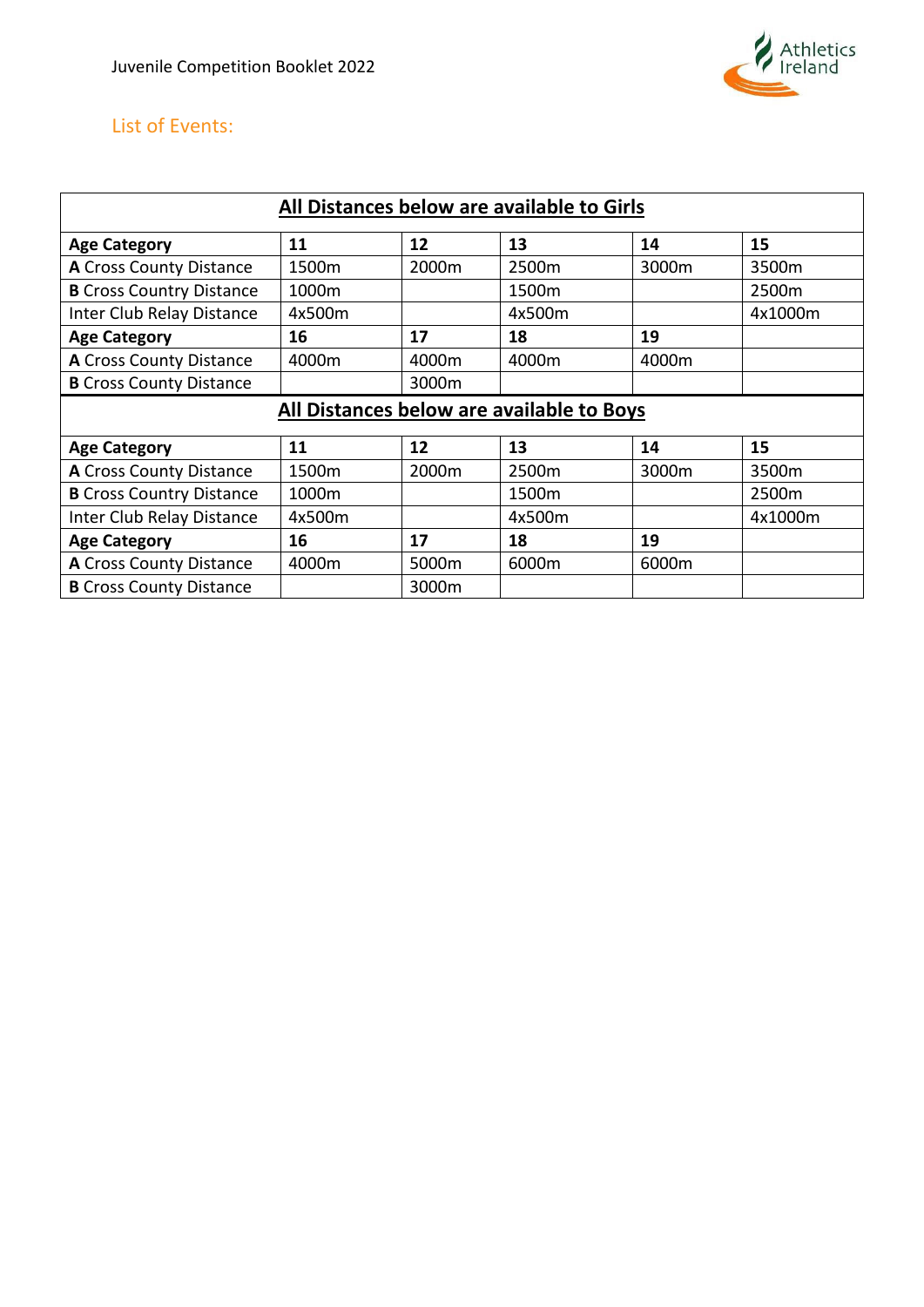

#### <span id="page-40-0"></span>List of Regulations:

**55.**WA Rules apply.

- Athletes may move up one age group.
- All entries through Regional Secretaries
- Regional Secretaries must forward a copy of the regional results to Head Office

**56.**Teams:

- Province, 12 athletes to run with 6 to score
- County, 10 athletes to run with 6 to score
- Club, 6 athletes to run with 4 to score
- NOTE: U19 Girls Club, 6 athletes to run with 3 to score
- Spot Checks will be undertaken
- First four (4) club teams in the 11-19 age group all must have competed in the Provincial/Regional CrossCountry Championships.
- Three (3) teams from each Munster, Ulster, Connaught, 4 from Leinster and 1 Team from the Region of Dublinqualify for County Teams.
- In the 17-19 age groups individual open entry will apply provided the athlete has entered in the Provincial/Regional Cross Country Championships. Open entries must be with National at closing date for competition, entries through Provincial Secretary only.
- U18 Athletes can enter both U18 and Junior race and score on Club and County teams in both age categories as long as they are entered in both age groups. U18 athletes are considered for the Junior Euro Cross team based on their finishing position in the race.
- Athletes must be registered
- Pacing of athletes will mean disqualification. Please inform club officials and parents.
- Only athletes declared on the team sheets will score.
- It is strongly recommended that all athletes wear the correct footwear. No earphones should be wornat any time in call area or competition.

#### **57.**Medals

- First 12 Individuals
- First 3 Regional, County and Club Teams, 6 medals awarded.
- Juvenile "B" Championships open to athletes who have not received an Individual,Regional, County or Club Cross Country medal at the National Championships.
- All athletes must be registered. (2021 Ages apply for February Competition)
- All competing athletes **must** be entered online either by their club or county whether competing as an individual or on a team.
- Club teams; 6 to run, 4 to score.
- County teams, 10 to run, 6 to score.
- To score, a county team must be entered online by the County Secretary, they may choose to enter individual athletes' names or allow the result to be determined by the first 6 county athletes across the line who have all been entered by their own clubs.

**58.**Inter Club Relays

- All athletes must be registered (21 Ages Apply for February Competition).
- 2022 Ages for Autumn Competition as per Congress 2021
- Club singlets must be worn.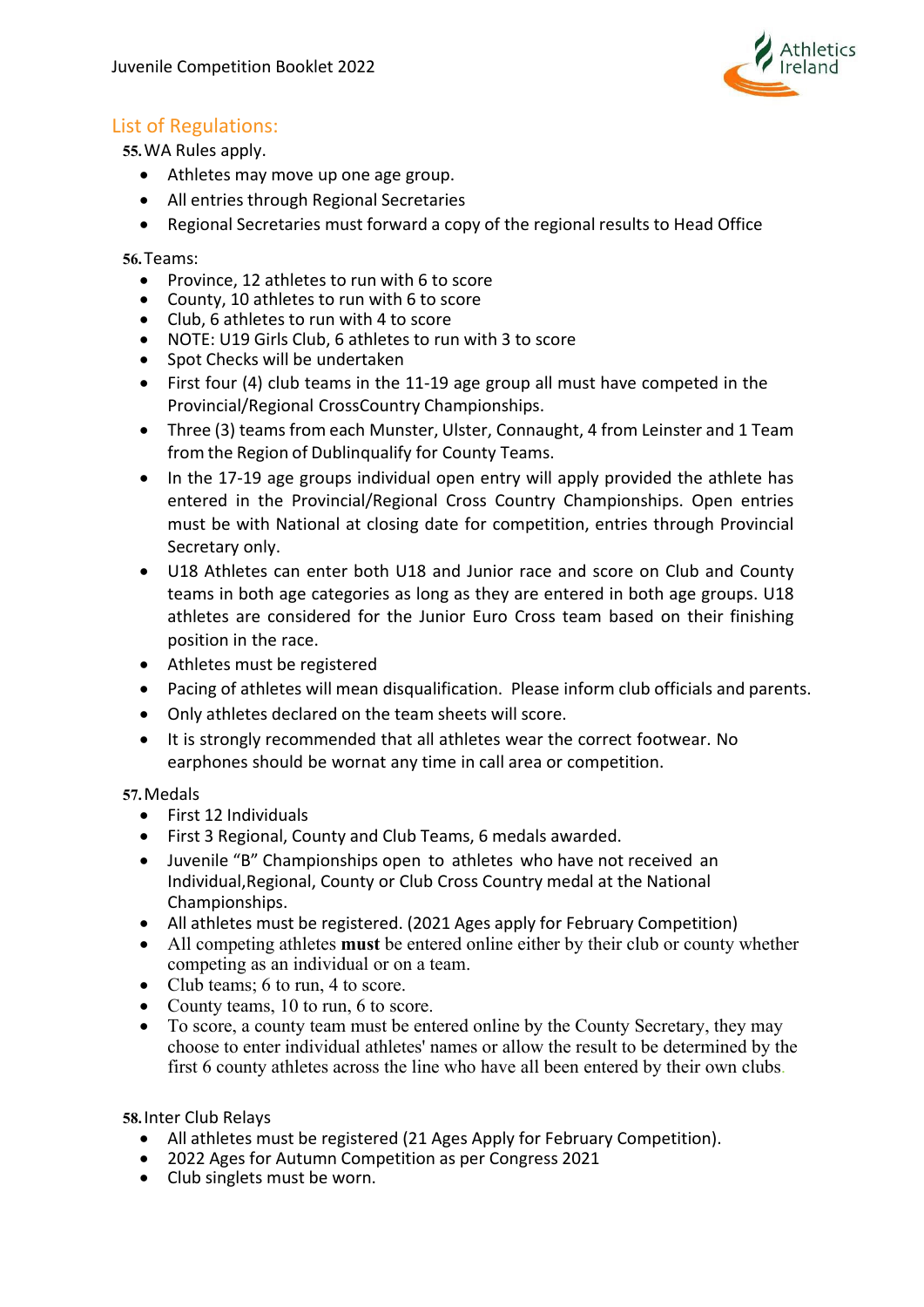Juvenile Competition Booklet 2022



- No Entries on the day of competition
- All teams must be pre-entered online by Club Secretaries, Clubs may enter more than one team in each age group.
- First three teams receive medals; a sub must be declared and present on the day to receive medal.